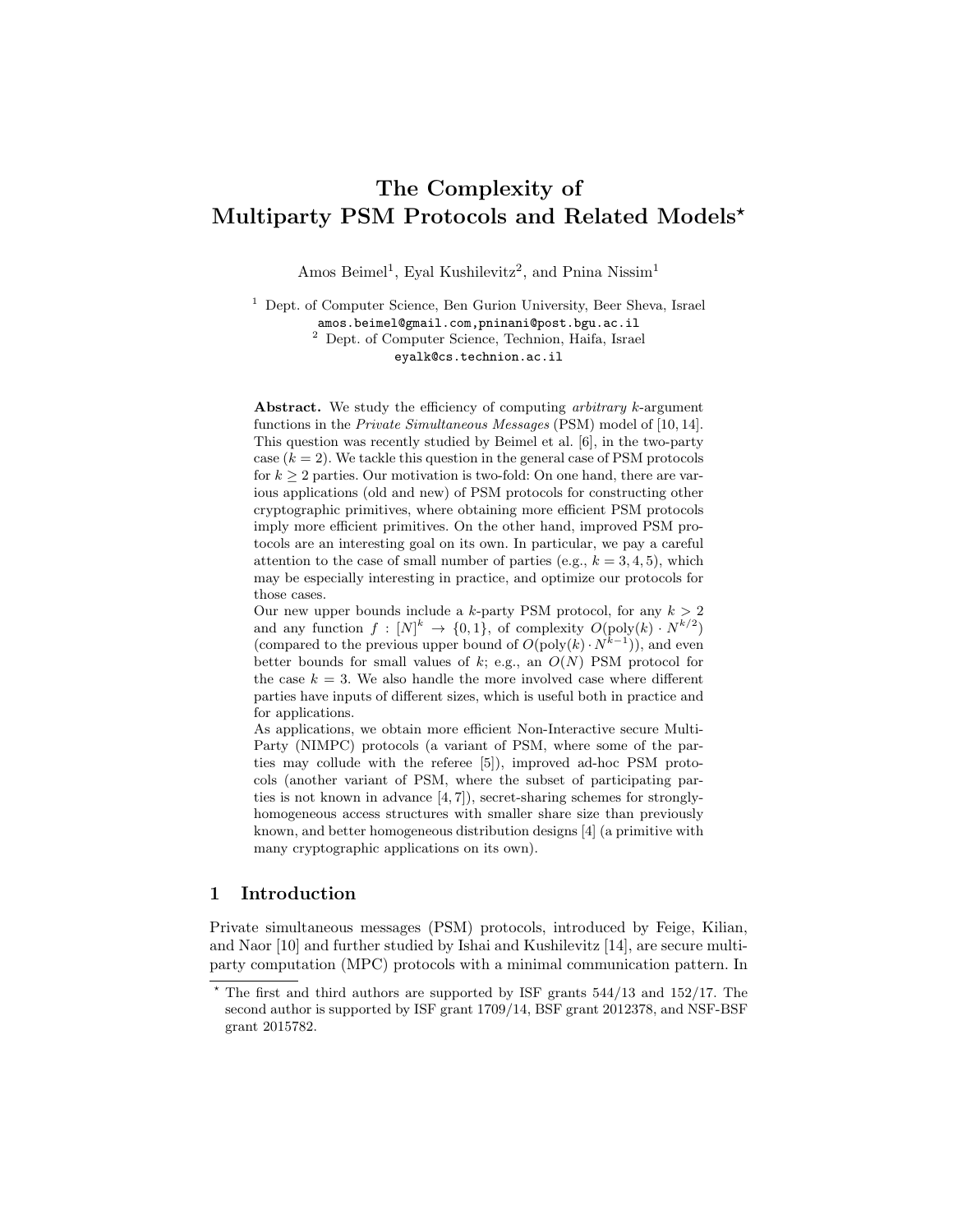a PSM protocol for a function  $f$ , there are k parties, each of them holds a common random string  $r$  and a private input  $x_i$ . Each party computes a message based on its input and the common random string and sends it to a referee. The referee, which gets the k messages but does not know the common random string, should be able to compute  $f(x_1, \ldots, x_k)$  without learning any additional information about the inputs. This model, beside being interesting for its simplicity, implies many cryptographic primitives e.g., constant round secure multi-party protocols (without a common random string) [14, 15], protocols for conditional disclosure of secrets [6], generalized oblivious transfer protocols [14], and zero-information Arthur-Merlin protocols [1]. Several generalizations of PSM protocols have been studied, e.g., non-interactive (or robust) MPC [5], in which security is guaranteed even when the referee colludes with some parties, and ad-hoc PSM protocols [4, 7], in which only a subset of the parties take part in computing the function. It was shown that PSM protocols imply these generalizations [7, 8].

The common random string is crucial for this model – without it only very simple functions can be securely computed against an unbounded adversary; however, given the common random string, there is a PSM protocol (i.e., without any interaction) for any function [10]. Furthermore, many functions can be computed by PSM protocols with short messages, e.g., functions that have small non-deterministic branching programs (i.e., NL) [10] and even functions that have small modular branching programs [14]. Beimel et al. [6] presented improved upper-bounds for computing arbitrary functions in the 2-party PSM model. In this paper, we present improved upper-bounds for computing arbitrary functions in the  $k$ -party case. Then, we show that these improvements imply better complexity for various other primitives, including homogenous distribution designs, t-robust non-interactive secure multi-party computation protocols, and secret-sharing schemes for, so-called, strongly-homogenous access structures. We elaborate below.

### 1.1 Our results

Our main contributions are constructions of multi-party PSM protocols for every function. Prior to our work, the length of the messages in the best known PSM protocol for an arbitrary function  $f: [N]^k \to \{0,1\}$  was  $O(N^{k-1})$  for  $k \geq 3$  [10] and  $O(N^{1/2})$  for  $k = 2$  [6]. We present, for every  $k > 2$ , a PSM protocol with messages of length  $O(poly(k)N^{k/2})$ ; for  $k = 3, 4, 5$  we present better protocols (see Fig. 1). Understanding the complexity of secure computation with small number of parties is motivated by practical systems and was done in other secure computation contexts (see, e.g., [13]). We also design PSM protocols for functions in which the inputs have different lengths. For example, for any 3-argument function  $f : [N^{\alpha}] \times [N^{\alpha}] \times [N] \rightarrow [N]$  for some  $\alpha \geq 1$  (i.e., a function in which the largest two input domains are the same), we design a PSM protocol whose communication complexity is  $O(N^{(2\alpha+1)/3})$  (that is, proportional to the geometric average of the domains).

There are two additional advantages for our protocols for  $k \geq 6$ :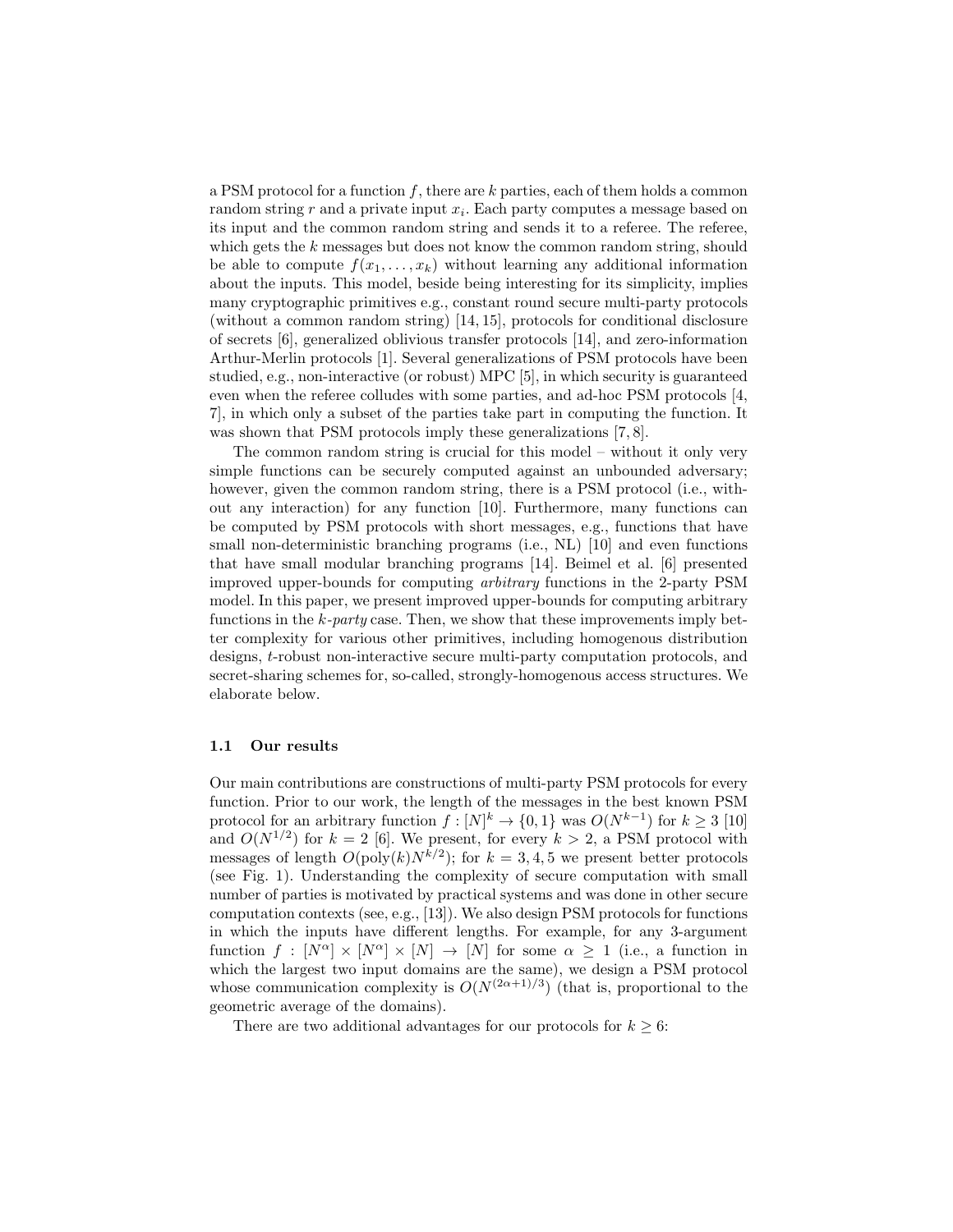| Num. of parties Complexity |                          | citation   |
|----------------------------|--------------------------|------------|
|                            | $O(N^{1/2})$             | [6]        |
|                            | O(N)                     | this paper |
|                            | $O(N^{5/3})$             | this paper |
|                            | $O(N^{7/3})$             | this paper |
| $k \geq 6$                 | $ O(k^3 \cdot N^{k/2}) $ | this paper |

Fig. 1. Complexity of PSM protocols for an arbitrary functions.

- They can handle long outputs with the same message length, that is for every function  $f: [N]^k \to [N^k]$ , we construct a PSM protocol with complexity  $O(k^3 \cdot N^{k/2})$ .<sup>3</sup>
- By increasing the complexity by a poly( $log N$ ) factor, the protocol can be made *locally computable*; that is, each party, holding an input from  $[N]$ , can compute  $\log N$  messages, where each message depends on a *single* bit of the input. This property is useful when we design PSM protocols for some of the applications (e.g., when constructing NIMPC protocols from our PSM protocols; see below).

Following [6], our protocols use techniques from private information retrieval (PIR) [9]; specifically, we use the cube approach of [9], where a function  $f$ :  $[N]^k \to \{0,1\}$  is represented by a *d*-dimensional cube, for some integer *d*. The 2-party PSM protocol of [6] uses a 4-dimensional cube. For  $k = 3, 4, 5$  we use a 3dimensional cube, and for  $k \geq 6$  we use a 2-dimensional cube. These turn out to be the optimal values of d for our approach. The fact that we can only use integral values for  $d$  results in the "somewhat unnatural" exponents in the Fig. 1. As the number of dimensions in our protocols for  $k \geq 4$  is smaller than the number of parties, our protocols have to address a few problems that were not relevant in the 2-party protocol of [6].

We note that, by simulation arguments, if for every  $N$ , every function  $f$ :  $[N]^k \to \{0,1\}$  has a k-party PSM protocol with message length  $O(N^{\alpha})$  for some constant  $\alpha$ , then every function  $g: [N]^2 \to \{0,1\}$  has a 2-party PSM protocol with message length  $O(N^{\alpha/\lfloor k/2 \rfloor})$ . Thus, if one can improve the message length for k-party PSM protocols for an arbitrary function beyond  $O(N^{k/4})$  for an even  $k$ , then this would yield 2-party PSM protocols with message length  $O(N^{\alpha})$  for  $\alpha < 1/2$ . Similarly, any improvement for k-party PSM protocols for  $k > 6$ , would imply an improvement for 6-party PSM protocols compared to our protocols. Thus, to improve the complexity of k-party PSM protocols for arbitrary functions, one might want to start with designing k-party PSM protocols for small values of k.

<sup>&</sup>lt;sup>3</sup> As the inputs are from  $[N]^k$ , we can assume without loss of generality that the size of the domain of the outputs of f is at most  $N^k$ .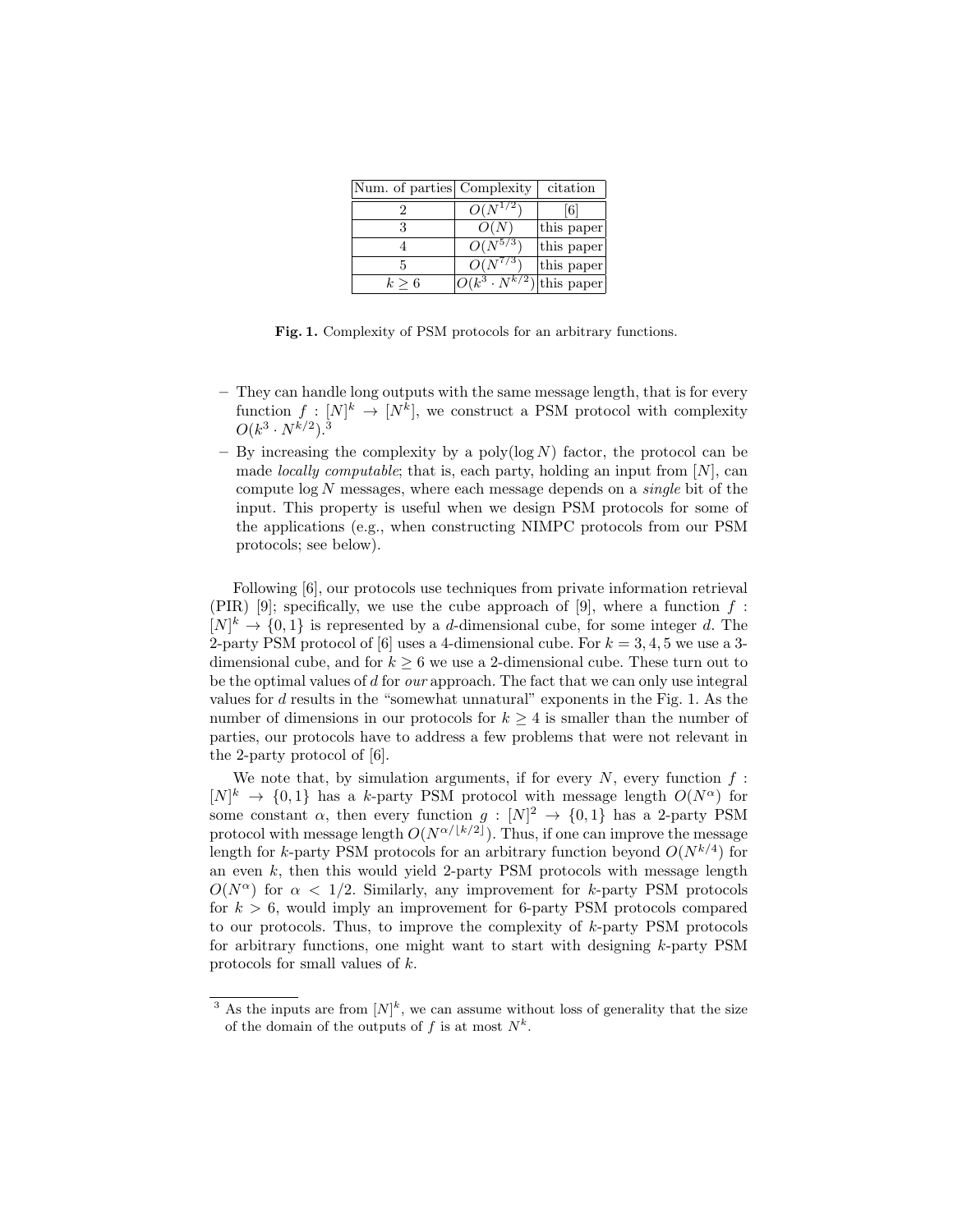### 1.2 Applications

We show that our PSM protocols imply the following constructions.

Non-Interactive secure Multi-Party (NIMPC) protocols. A non-interactive MPC protocol [5] is a PSM protocol in which the security is guaranteed even when the referee colludes with some parties. Specifically, a  $k$ -party NIMPC protocol is t-robust if it is secure against any coalition of the referee and at most t parties, and it is *fully robust* if it is  $k$ -robust. Prior to our work, the length of messages in the best known fully robust NIMPC protocol for an arbitrary function  $f: [N]^k \to \{0,1\}$  was  $O(poly(\log N, k) \cdot N^k)$  [19] (improving on [5]). No better t-robust protocols were known for any  $t > 0$ . We construct t-robust NIMPC protocols for any function  $f: [N]^k \to \{0,1\}$  with complexity  $\tilde{O}(N^{k/2+t})$ ; that is, we improve the complexity when  $t < k/2$ . Our construction is based on an information-theoretic transformation of [8] that takes any PSM (i.e., 0-robust NIMPC) protocol and transforms it into a t-robust NIMPC protocol. An immediate application of this transformation yields a t-robust NIMPC protocol with complexity  $\tilde{O}(N^{k/2+t+1})$ . We use properties of our protocols and of the transformation of  $[8]$  to improve the complexity by a factor of  $N$ . For example, we construct a fully-robust 3-party NIMPC protocol with complexity  $\tilde{O}(N^{2.5})$ (compared to  $O(N^3)$  using the transformation as is). Thus, for 3 parties, we improve the complexity of fully-robust NIMPC protocols compared to [19].

Ad-hoc PSM protocols. A k-out-of-n ad-hoc PSM protocol  $[4, 7]$  is a PSM protocol with  $n$  parties, where only  $k$  parties, whose identity is not known in advance, actually participate in the execution of the protocol. For example, think of an election, where only some of the potential voters will end up voting. Using a transformation, presented in [7], from a t-party PSM protocol for a symmetric function to an ad-hoc PSM protocol for the same function, we construct a k-outof-n ad-hoc PSM protocol for any symmetric function  $f: [N]^k \to \{0,1\}$  with communication complexity  $O(e^k \cdot k^6 \cdot \log n \cdot N^{k/2}).$ 

Distribution designs. The goal of a distribution design, introduced in  $[4]$ , is to find a joint distribution on N random variables that satisfies a given set of constraints on the marginal distributions. Each constraint can either require that two sets of variables are identically distributed or, alternatively, that two sets of variables have disjoint supports. Distribution design generalizes many cryptographic primitives, such as secret-sharing, PSM protocols, and NIMPC protocols. We consider k-homogeneous sets of constraints, where all sets in the constraints are of size exactly k. In [4], it was shown that every k-homogeneous set of constraints without contradictions can be realized by a distribution design such that the size of the support of each variable is  $O({N \choose k} k \log N)$ . We show that, for every k-homogeneous set of constraints, we can define a symmetric function  $f: [N]^k \to \binom{N}{[k]}$  such that any ad-hoc PSM protocol  $\Pi$  for  $f$  can be used to construct a distribution design realizing the constraints, where each variable is a message of a party in  $\Pi$ . Using the 2-party PSM of [6] and the two transformation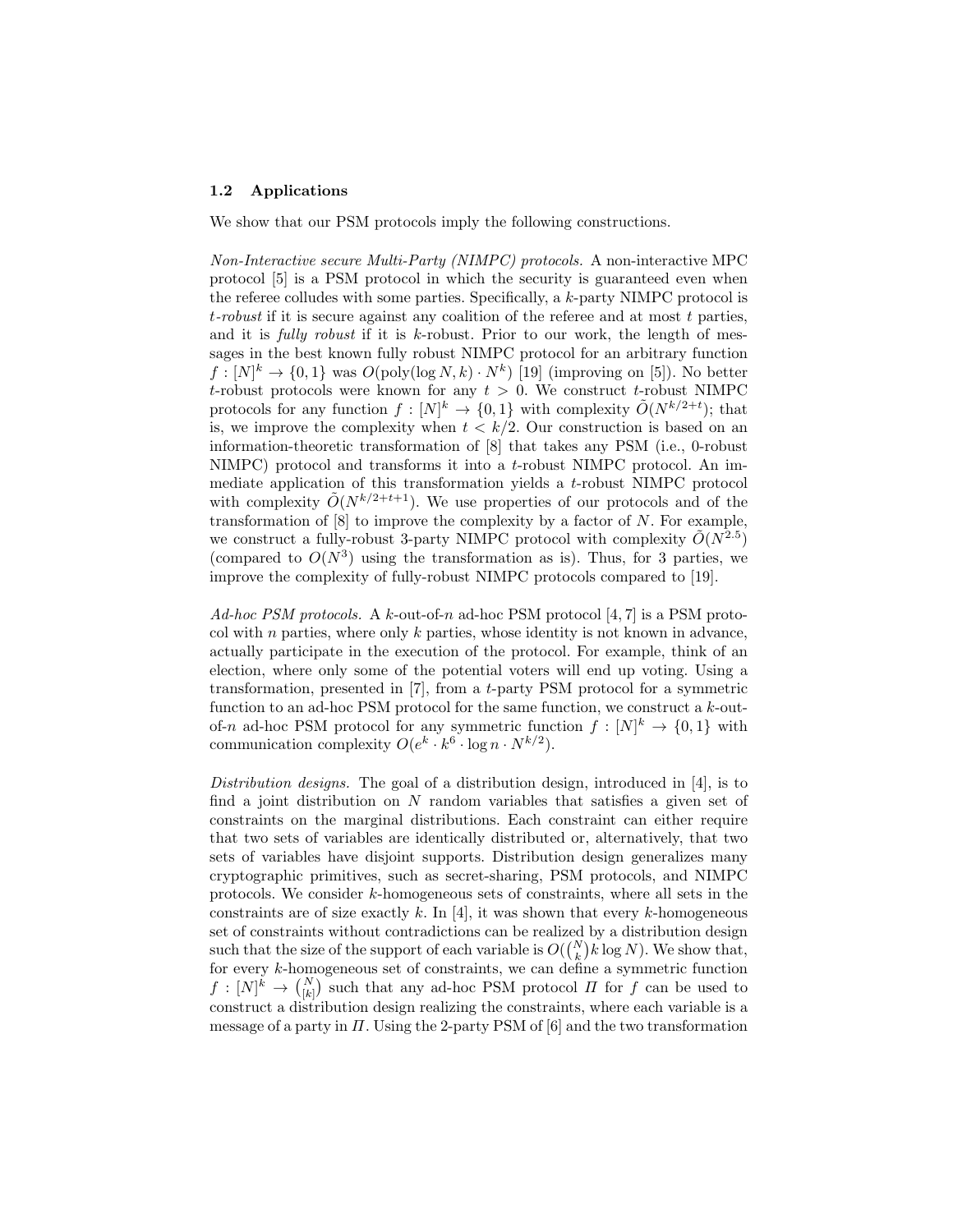described above, we get a distribution design for every 2-homogeneous set of constraints in which the size of the support of each variable is  $O(\log^2 N \cdot \sqrt{N})$ . Using our constructions of PSM protocols, we get a distribution design for every k-homogeneous set of constraints in which the support of each variable is of size  $O(k^6 e^k \log N \cdot N^{k/2})$ . For  $3 \le k \le 5$ , we get better distribution designs.

Conditional Disclosure of Secrets. In Conditional Disclosure of Secrets (CDS) protocols, introduced in [12], there are  $k$  parties, a referee, and a function  $f$ :  $[N]^k \to \{0,1\}$ . As in the PSM model, each party gets a common random string  $r$  and an input  $x_i$ . In addition, all parties (excluding the referee) have a secret s. Each party  $P_i$  sends one message to the referee, based on  $r, x_i$  and s. The referee, which in the CDS setting knows the inputs  $x_1, \ldots, x_k$ , should learn s if and only if  $f(x_1, \ldots, x_k) = 1$ . It was shown in [2] that every PSM protocol for f implies a CDS protocol for  $f$  with the same complexity. Thus, our PSM protocols imply CDS protocols. However, there are direct constructions of CDS protocols that are much more efficient than the known PSM protocols. Liu, Vaikuntanathan, and Wee [16] showed a CDS protocol for an arbitrary 2-party function  $f: [N] \times [N] \rightarrow$  $\{0, 1\}$  with communication complexity  $2^{O(\sqrt{\log N} \log \log N)} = N^{o(1)}$ . Very recently, Liu, Vaikuntanathan, and Wee  $[17]$  have shown a construction of  $k$ -party CDS protocols for any function  $f: [N]^k \to \{0, 1\}$  with complexity  $2^{\tilde{O}(\sqrt{k \log N})}$ .

We show that CDS protocols imply secret-sharing schemes for strongly homogeneous access structures. An access structure is t-homogeneous if all minimal authorized sets are of size  $t$ . In such access structures all sets of size less than  $t$  are unauthorized and there can also be large sets that are unauthorized. We say that an access structure is strongly t-homogeneous if all minimal authorized sets are of size t or  $t+1$  and all sets of size  $t+1$  are authorized. Strongly 2-homogeneous access structures are called forbidden graph access structures [18] and were studied in, e.g., [3, 2]. Secret-sharing schemes for forbidden bipartite graph access structures with  $N$  parties are equivalent to 2-party CDS protocols for functions  $f: [N]^2 \to \{0,1\}$ . We show that if every k-party function  $f: \{0,1\}^k \to \{0,1\}$  has a CDS protocol with communication complexity  $Com(k)$ , then every strongly thomogeneous access structure with  $k$  parties can be realized by a secret-sharing scheme with share size  $k \cdot \text{Com}(k)$ . Combined with the result of [17], we get that every strongly t-homogeneous access structures with k parties can be realized by a secret-sharing scheme with share size  $2^{\tilde{O}(\sqrt{k})}$ .

### 1.3 Discussion

CDS protocols vs. PSM protocols. The models of CDS and PSM look similar except that, in CDS protocols, the referee knows the inputs and should learn the secret if and only if some function of the inputs returns 1, while in PSM protocols the referee should learn the value of the function without learning additional information about the inputs. It was shown in  $[12, 6]$  that a PSM protocol for f implies a CDS protocol for f with the same complexity. This similarity and the recent dramatic efficiency improvements for CDS protocols [16, 17] may indicate that better PSM protocols also exist.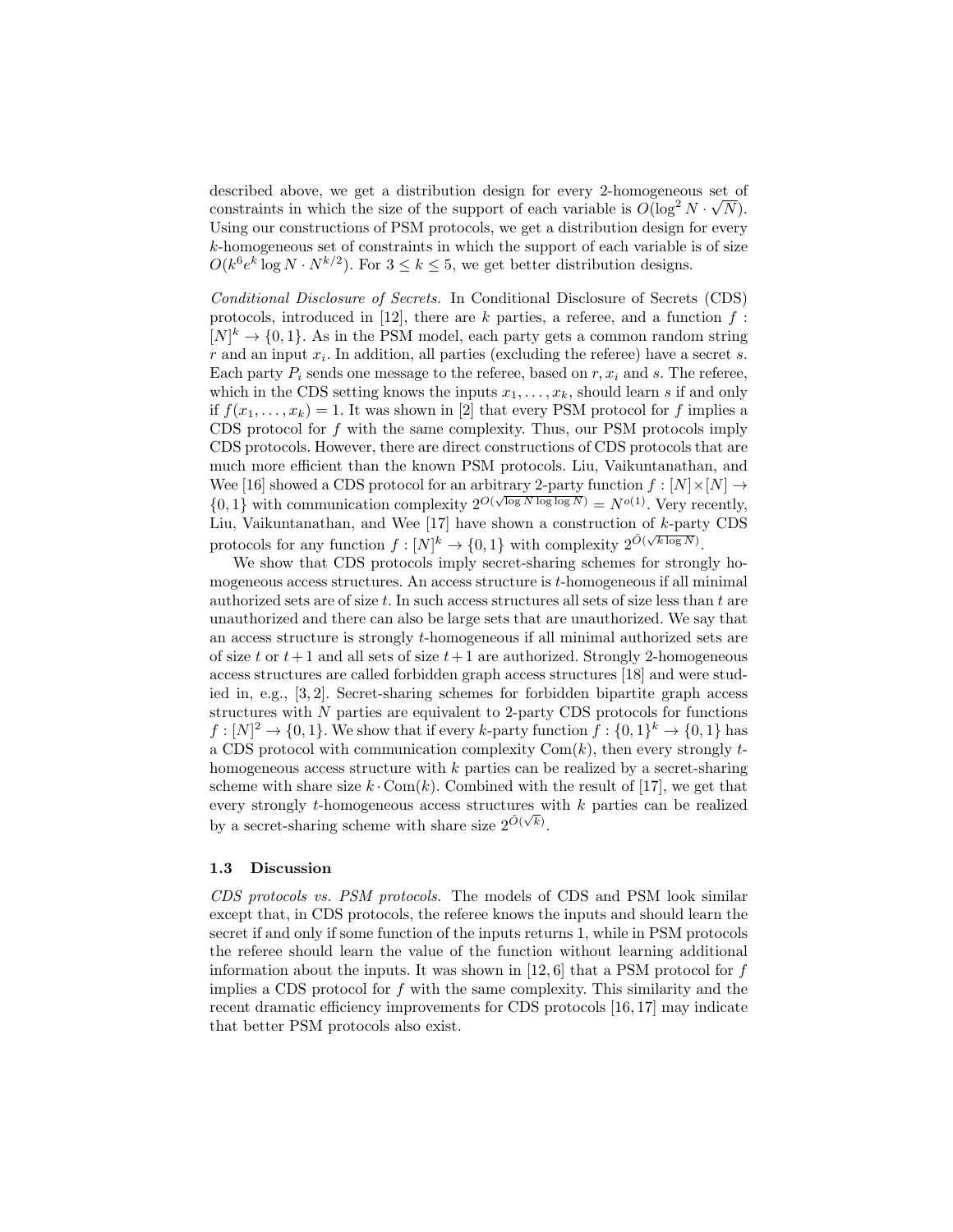There are, however, some differences between the models. In [11], it was shown that a CDS protocol for a function  $f : [N] \times [N] \rightarrow \{0,1\}$  can be constructed from a CDS for the index function – a function where  $P_1$  holds a list of length  $N$ , party  $P_2$  holds an index i and the referee should reconstruct the secret if and only if the ith element in the list is 1. The CDS protocols of [16] for an arbitrary function build on a construction of a CDS protocol for the index function. The PSM of [10] for an arbitrary function can be seen as, implicitly, constructing a PSM for the index function. However, the correctness of PSM protocols (even without the security requirement) implies that the communication complexity of any PSM protocol for the index function is  $\Omega(N)$ . Thus, for non-binary functions there is a separation between the CDS and PSM models. It is open if such huge separation exists for Boolean functions. We note that our constructions of PSM protocols use PSM protocols for the (k-dimensional) index function, however with shorter lists.

An alternative approach. We next describe an alternative approach for constructing PSM protocols with communication complexity that is better than that of previously known protocols, but is worse than the complexity of the protocols constructed in this paper. We explain some difficulties in applying this approach. Suppose we want to construct a 4-party PSM protocol for a function  $f: [N]^4 \to \{0,1\}$  using a 2-party PSM protocol. Viewing the function f as a two-argument function with domain  $[N^2] \times [N^2]$ , by [6], it has a 2-party PSM protocol with complexity  $O(N)$ , where the first message  $m_1$  depends on the inputs of the first two parties and the second message  $m_2$  depends on the inputs of the other two parties. Thus, the first two parties can execute a PSM protocol for computing  $m_1$ . This can be done by  $O(N)$  invocations of a (2-party) PSM protocol with a binary output. If the parties could have used the PSM of [6], which has complexity  $O(N^{0.5})$ , then the resulting PSM protocol would have complexity  $O(N^{1.5})$ . However, we do not know how to use the PSM protocol of [6] here, since it only applies to deterministic functions and the messages of the 2-party PSM protocol depend on the common randomness.<sup>4</sup> Instead, one can apply the protocol of [10], which can be used for randomized functions as well, but has complexity  $O(N)$ . This gives a protocol with complexity  $O(N^2)$ . More generally, for k-party functions this approach results in a PSM with complexity  $O(N^{3k/4-1})$ . This approach is described in more details in Section 6.

Our protocols can be viewed as a generalization of the above approach. Instead of using the PSM protocol of [10] to compute the message of a 2-party protocol, we use a special purpose PSM protocol to compute the message. For example, our k-party protocol from Section 4 can be viewed as simulating the 2-party PSM protocol from Section 3.2.

<sup>4</sup> We can treat the random string generating the message as a common input (or as an input of, e.g,  $P_1$ ). However, this increases the length of the inputs, resulting in a non-efficient protocol.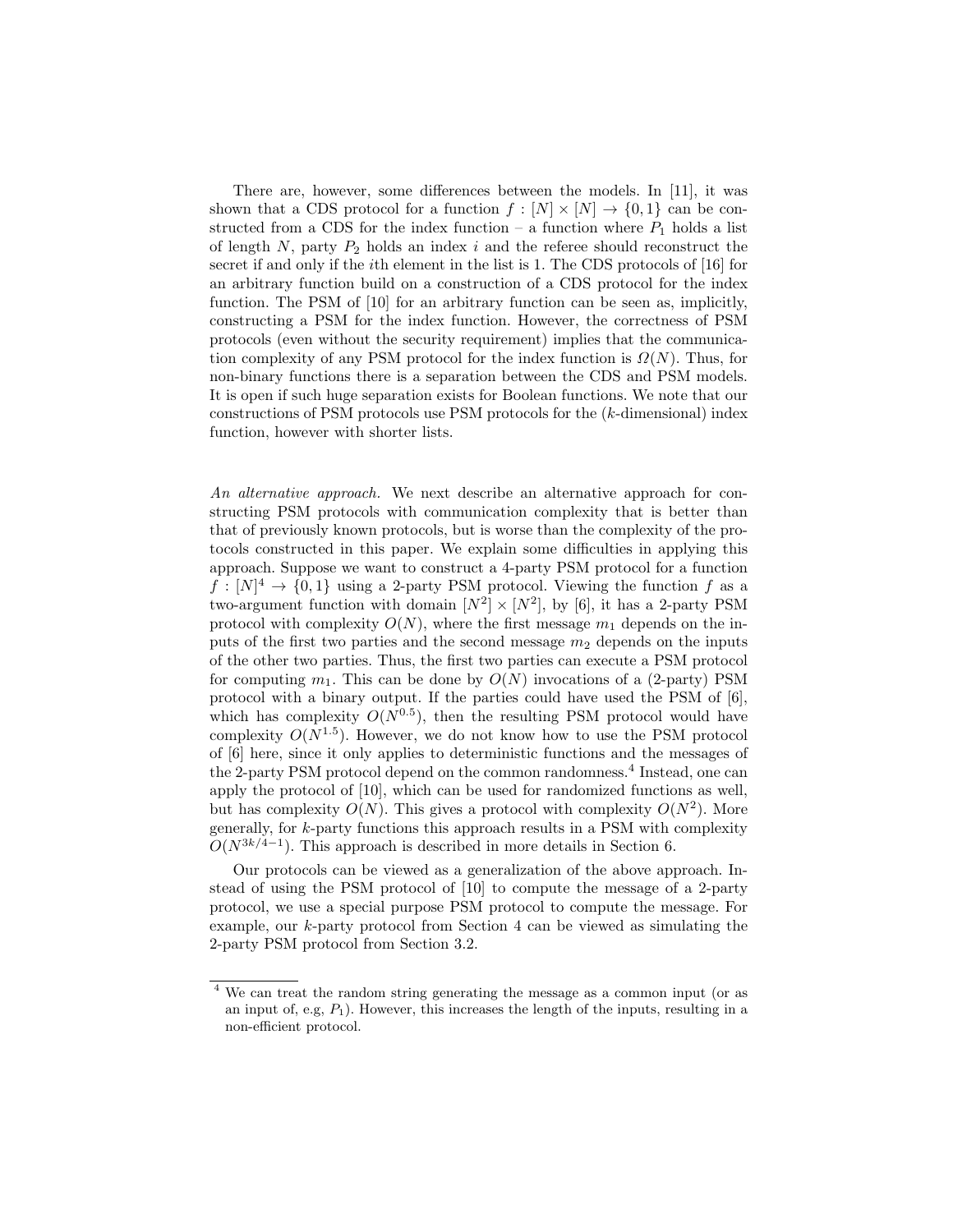# 2 Preliminaries

In this section we define PSM protocols and describe two PSM protocols that will be used in this paper.

### 2.1 Private Simultaneous Messages Protocols

In a PSM protocol, k parties  $P_1, \ldots, P_k$  hold a common random string r and inputs  $x_1, \ldots, x_k$ , respectively; each party  $P_i$  sends a single message to a referee, based on  $r$  and its  $x_i$ , so that the referee learns the value of a function  $f(x_1, \ldots, x_k)$  but nothing else. It is formally defined as follows:

Definition 2.1 (PSM protocols – Syntax and correctness). Let  $X_1, \ldots, X_k$ , and  $Z$  be finite domains. A private simultaneous messages (PSM) protocol  $P$ , computing a k-argument function  $f: X_1 \times \cdots \times X_k \to Z$ , consists of:

- $-$  A finite domain  $R$  of common random inputs, and  $k$  finite message domains  $M_1, \ldots, M_k$ .
- Message computation algorithms  $\text{Enc}_{1}, \ldots, \text{Enc}_{k}$ , where  $\text{Enc}_{i}: X_{i} \times R \rightarrow$  $M_i$ .
- A reconstruction algorithm DEC :  $M_1 \times \cdots \times M_k \to Z$ .

We say that the protocol  $P$  is correct (with respect to f) if  $\text{DEC}(\text{Enc}_1(x_1, r))$ ,  $\dots, \text{Enc}_k(x_k, r) = f(x_1, \dots, x_k)$ , for every input  $(x_1, \dots, x_k) \in X_1 \times \dots \times X_k$ and every random input  $r \in R$ . The communication complexity of PSM protocol  $\mathcal P$  is defined as  $\sum_{i=1}^k \log |M_i|$ . The randomness complexity of PSM protocol  $\mathcal P$  is defined as  $\log |R|$ .

The security of a PSM protocol requires that the message distribution seen by the referee on input  $x_1, \ldots, x_k$  can be generated by a simulator that has access only to  $f(x_1, \ldots, x_k)$ ; that is, everything that can be learned from the PSM protocol can be learned from the output of f.

**Definition 2.2 (PSM protocols – Security).** A PSM protocol  $P$  is secure with respect to f if there exists a randomized algorithm SIM such that, for every input  $(x_1, \ldots, x_k) \in X_1 \times \cdots \times X_k$ , the distribution of messages  $(\text{Enc}_1(x_1, r), \ldots,$ ,  $\text{Enc}_k(x_k, r)$  induced by uniformly choosing a common random string  $r \in R$ and the distribution of the output of  $\text{Sim}(f(x_1, \ldots, x_k))$  are identical.

Ishai and Kushilevitz [14] have shown that every function that has a small modular or non-deterministic branching program can be computed by an efficient PSM protocol. We will use their result for a deterministic branching program.

**Theorem 2.3** ([10, 14]). Let  $BP = (V, E, \phi, s, t)$  be a deterministic branching program of size  $\alpha(k)$  computing a function  $f: \{0,1\}^k \to \{0,1\}$ . Then, there exist a PSM protocol for f with communication and randomness complexity  $O(k \cdot$  $\alpha(k)^2$ ).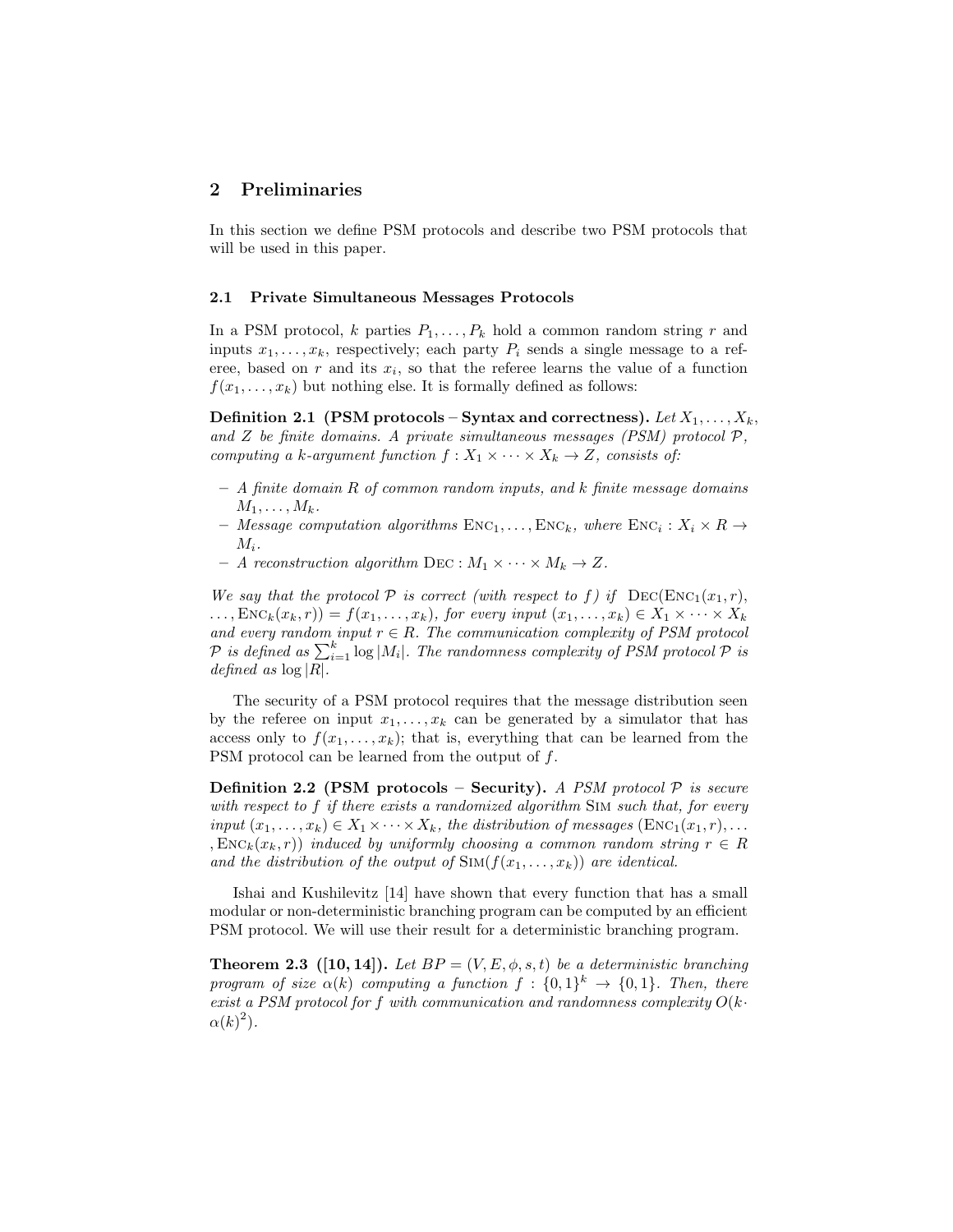*Notation.* Denote by [N] the set  $\{1, 2, ..., N\}$ . For a finite set S, denote choosing a random element i from S with a uniform distribution by  $i \in_R S$ ; similarly, denote choosing a random subset  $T$  of  $S$  with a uniform distribution by  $T \subseteq_R S$ .

### 2.2 A PSM Protocol for the Index Function

In this section, we show a construction of [10] of a PSM protocol for the index function defined below.

**Definition 2.4.** We represent a string  $D \in \{0,1\}^{N^{k-1}}$  as a  $(k-1)$ -dimensional cube (array), that is,  $D = (D_{x_2,...,x_k})_{x_2,...,x_k \in [N]}$ , where each  $D_{x_2,...,x_k}$  is a bit. For a  $(k-1)$ -dimensional cube D, and a position  $(i_2, \ldots, i_k)$  let  $D_{i_2,\ldots,i_k}$  denote the value in position  $(i_2, \ldots, i_k)$  in the cube D. We define a k-argument function  $\mathrm{ind}_{N,k} : \{0,1\}^{N^{k-1}} \times [N] \times \cdots \times [N] \rightarrow \{0,1\}$ , whose inputs are a  $(k-1)$ dimensional cube and  $k-1$  indices, by  $\text{ind}_{N,k}(D, x_2, \ldots, x_k) = D_{x_2, \ldots, x_k}$ ; that is,  $\text{ind}_{N,k}(D, x_2, \ldots, x_k)$  returns the value of D in the position indexed by  $x_2, \ldots, x_k$ . When N, k will be clear from the context, we will write ind instead of  $\text{ind}_{N,k}$ 

For sake of completeness, we next present a PSM protocol for the index function, based on a PSM from [10]; for simplicity, we assume here that  $N$  is a power of 2 (and so values in  $[N]$  can be represented by log N-bit strings).

Claim 2.5 ([10]). There is a k-party PSM protocol  $\mathcal{P}_{ind_{N,k}}$  computing the function ind<sub>N,k</sub> with communication and randomness complexity is  $O(kN^{k-1})$ .

*Proof.* In a non-secure protocol for  $\text{ind}_{N,k}$ , party  $P_1$  would send its input D and parties  $P_2, \ldots, P_k$  would send their inputs,  $x_2, \ldots, x_k$  respectively, to the referee who could easily compute  $D_{x_2,...,x_k}$ . However, in a secure protocol, the referee should not learn information on D and  $x_2, \ldots x_k$  except for  $D_{x_2,\ldots,x_k}$ .

To hide the indices  $x_2, \ldots, x_k$  we permute D: we give  $(k-1)$  random strings  $r_2, \ldots, r_k \in [N]$  to the parties as their common randomness. Now, party  $P_1$  creates a new cube D' such that  $D'_{x_2,...,x_k} = D_{x_2 \oplus r_2,...,x_k \oplus r_k}$  for every  $x_2,...,x_k \in$ [N]. Party  $P_1$  sends to the referee  $D^{\prime}$  and parties  $P_2, \ldots, P_k$  send to the referee  $x_2 \oplus r_2, \ldots, x_k \oplus r_k$  respectively. The referee computes  $D'_{x_2 \oplus r_2, \ldots, x_k \oplus r_k}$  =  $D_{(x_2 \oplus r_2) \oplus r_2,\ldots,(x_k \oplus r_k) \oplus r_k} = D_{x_2,\ldots,x_k}$  as required.

In the above protocol the referee does not learn information on  $x_2, \ldots x_k$ ; however, it learns information on the cube  $D$  because party  $P_1$  sends  $D'$ , which is a shift of the cube  $D$ . We fix this protocol by masking  $D'$  and revealing to the referee only the mask of position  $x_2, \ldots, x_k$ . Specifically, we choose  $(k -$ 1) random strings  $r^2, \ldots, r^k \in \{0,1\}^{N^{k-1}}$ ; each string is viewed as a  $(k-1)$ dimensional cube. Party  $P_1$  computes  $D'' = D' \oplus r^2 \oplus \cdots \oplus r^k$  and sends  $D''$ , which is now a random string. Each party  $P_j$ , for  $j = 2, ..., k$ , sends  $x_j \oplus r_j$ and also  $r_{i_2,...,i_{j-1},x_j\oplus r_j,i_{j+1},...,i_k}^j$  for every  $i_2,...,i_{j-1},i_{j+1},...,i_k \in [N]$  (the length of the message of  $P_j$  is  $\log N + N^{k-2}$ ). The referee computes  $D_{x_2,...,x_k}$  as  $D''_{x_2\oplus r_2,\ldots,x_k\oplus r_k}\oplus(\bigoplus_{j=2}^k r_{x_2\oplus r_2,\ldots,x_k\oplus r_k}^j)$ . To see that the protocol is secure note that for each entry in the cube the referee gets at most  $k-2$  masks (except for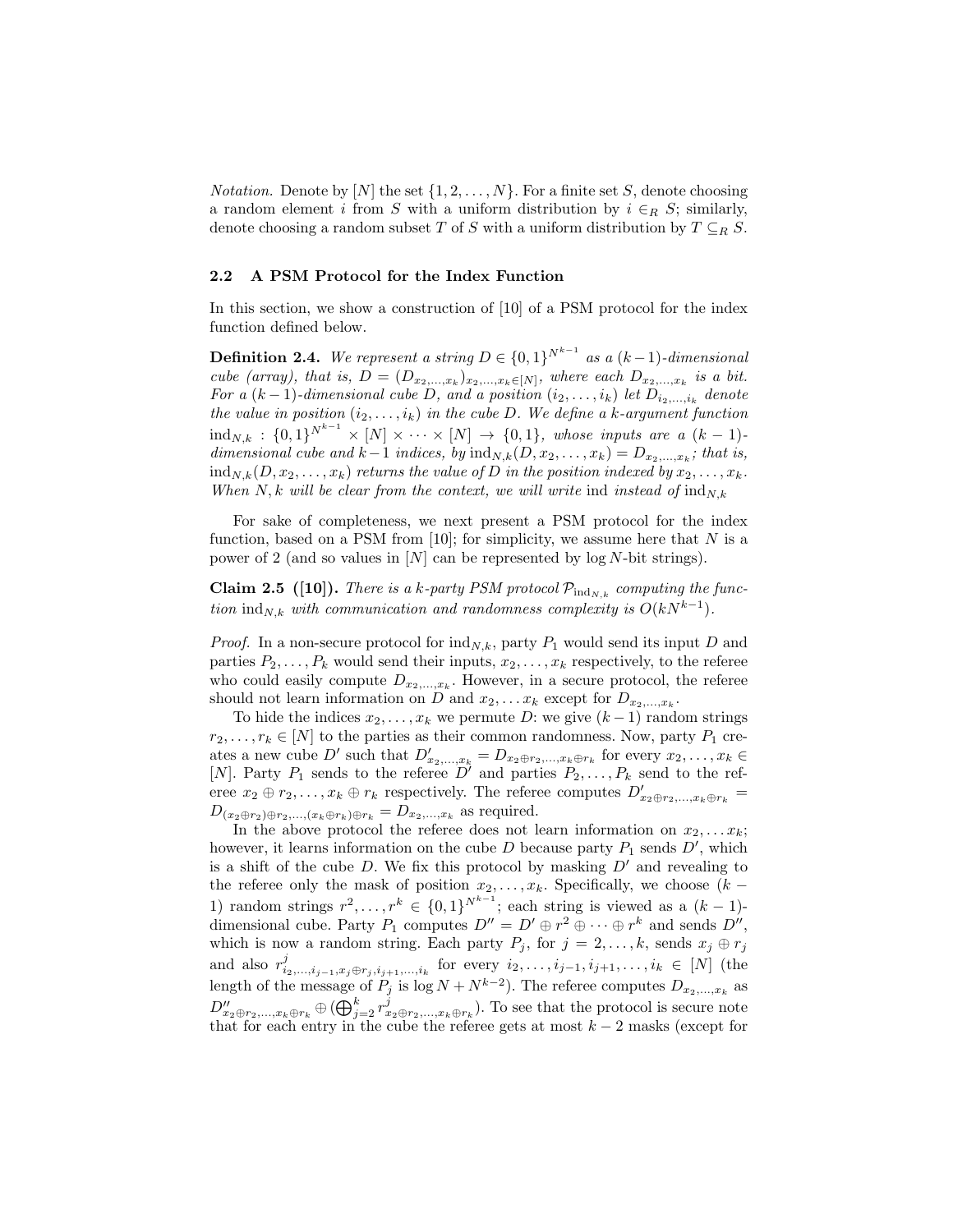the entry  $(x_2 \oplus r_2, \ldots, x_k \oplus r_k)$  for which the referee gets all  $k-1$  masks). The communication complexity of this protocol is  $O(N^{k-1} + k \cdot N^{k-2}) = O(k \cdot N^{k-1})$ and the randomness complexity is  $O(k \cdot N^{k-1})$ . ).  $\qquad \qquad \Box$ 

Remark: The dominant contribution to the complexity of the above protocol comes from the size of the cube (i.e.,  $N^{k-1}$ ). We will sometimes need a natural extension of  $P_{\text{ind}}$ , where the dimensions are not necessarily of the same size. It is not hard to see that the complexity of this variant remains proportional to the size of the cube.

## 2.3 A PSM Protocol for  $S \oplus \{x\}$

For a set S and an element i, let  $S \oplus \{i\}$  denote the set  $S \setminus \{i\}$  if  $i \in S$ , and the set  $S \cup \{i\}$  otherwise.

**Definition 2.6.** Define the function Sxor :  $\{0,1\}^{N^k} \times [N] \times \cdots \times [N] \rightarrow \{0,1\}^{N^k}$ as the function, whose inputs are a string of length  $N^k$  (interpreted as a set contained in  $[N^k]$ ) and k elements from  $[N]$ , where Sxor outputs a string of length  $N^k$  (again, interpreted as a set contained in  $[N^k]$ ) such that  $S\text{xor}(S, x_1, \ldots, x_k) =$  $S \oplus \{x_1 \circ x_2 \circ \cdots \circ x_k\}$  (where  $x_1 \circ x_2 \circ \cdots \circ x_k$  is the concatenation of the k strings, interpreted as an element of  $[N^k]$ ).

We construct a k-party PSM protocol for Sxor, where  $P_1$  holds S and  $x_1$  and  $P_2, \ldots, P_k$  hold  $x_2, \ldots, x_k$ , respectively.<sup>5</sup>

**Claim 2.7.** There exists a PSM protocol  $\mathcal{P}_{S\text{xor}}$  computing the function Sxor with communication and randomness complexity  $O(k^3 \cdot N^k)$ .

*Proof.* Let  $S' = \text{Sxor}(S, x_1, \dots, x_k)$  and for every  $i_1, \dots, i_k \in [N]$  denote  $S_{i_1, \dots, i_k}$ and  $S'_{i_1,\ldots,i_k}$  as the  $i_1 \circ \cdots \circ i_k$ th bits of the strings S and S' respectively.

To compute Sxor, for every bit of  $S'$  we execute a PSM protocol computing the bit as explained below. For each  $(i_1, \ldots, i_k)$  such that  $(i_1, \ldots, i_k) \neq$  $(x_1, \ldots, x_k)$ , it holds that  $S'_{i_1, \ldots, i_k} = S_{i_1, \ldots, i_k}$ , and  $S'_{x_1, \ldots, x_k} = S_{x_1, \ldots, x_k} \oplus 1$ . Let  $\ell_j$ be 1 if  $i_j = x_j$  and 0 otherwise. Notice that  $S'_{i_1,\dots,i_k} = S'_{i_1,\dots,i_k} \oplus (\ell_1 \wedge \ell_2 \wedge \ldots \wedge \ell_k).$ Thus, every bit of  $S'_{i_1,\dots,i_k}$  depends only on one bit of S and on  $\ell_1,\dots,\ell_k$ , where party  $P_j$  can locally compute  $\ell_j$  from  $x_j$  and  $i_j$ . Define the function  $g: \{0,1\}^{k+1} \to \{0,1\}$  such that  $g(s, \ell_1, \ldots, \ell_k) = s \oplus (\ell_1 \wedge \ell_2 \wedge \ldots \wedge \ell_k)$  for every  $s, \ell_1, \ldots, \ell_k \in \{0, 1\}$ . We have shown that  $S'_{i_1, \ldots, i_k}$  could be computed using  $N^k$ copies of a PSM for g.

Next, we show the existence of an efficient k-party PSM protocol  $\mathcal{P}_q$  for g, where  $P_1$  holds the inputs s and  $\ell_1$  and each party  $P_j$ , for  $2 \leq j \leq k$ , holds the input  $\ell_j$ . There is a simple deterministic branching program of size  $O(k)$ computing q, thus, by Theorem 2.3, we get that q has an efficient PSM protocol  $\mathcal{P}_g$  with complexity  $O(k^3)$ .

 $5$  When we use this PSM protocol, all parties know S. We do not use this advantage as it cannot significantly improve the complexity of the protocol.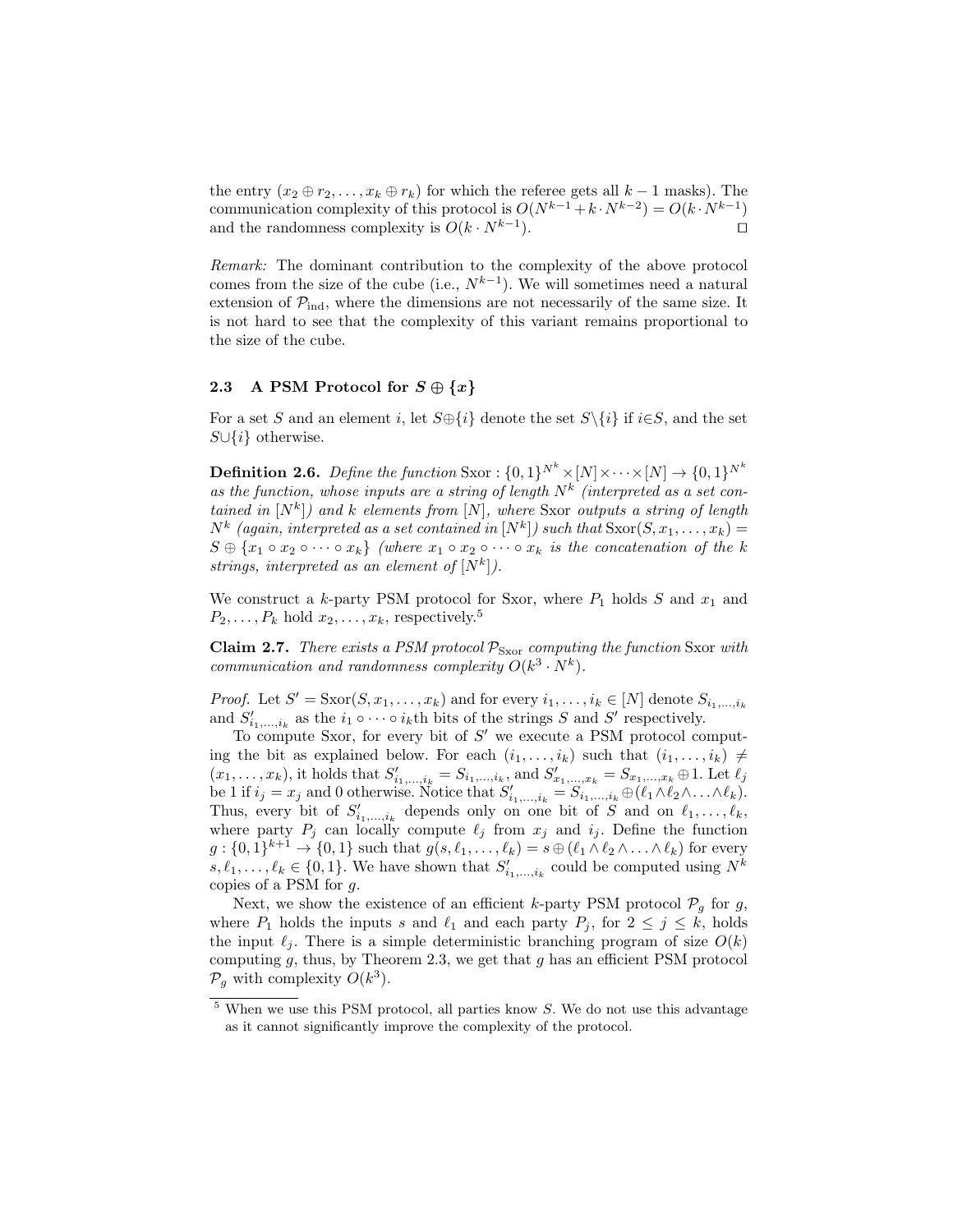Protocol  $P_{\text{Sxor}}$  computing Sxor executes the protocol  $P_g$  for every bit of  $S'$ , namely  $N^k$  times. The correctness and privacy of protocol  $\mathcal{P}_{S\text{xor}}$  follows immediately from the correctness and privacy of the PSM protocol  $\mathcal{P}_g$ . The complexity of  $P_{\text{Sxor}}$  is  $O(k^3 N^k)$ ).  $\qquad \qquad \Box$ 

# 3 A 3-Party PSM Protocol for an Arbitrary Function

In this section we show that every function  $f: [N]^3 \to \{0, 1\}$  has a PSM protocol with communication and randomness complexity of  $O(N)$ . Our construction is inspired by the cubes approach of [9]. We describe this approach in Section 3.1. Next, as a warm-up, we construct a 2-party PSM protocol using this approach in Section 3.2. We describe the 3-party PSM protocol in Section 3.3.

### 3.1 The Cube approach

We start with a high level description of the cube approach; specifically, for the case of 2-dimensional cubes, we present a PIR protocol with 4 servers from [9]. Recall that in a PIR protocol, a client holds an index  $x$ , each server holds a copy of database  $D$ , and the goal of the client is to retrieve  $D_x$  without disclosing information about x.

The starting point of the cube approach [9] (restricted here to 2 dimensions) is viewing the database  $D$  as a 2-dimensional cube containing  $N^2$  bits, that is  $D = (D_{i_1,i_2})_{i_1,i_2 \in [N]}$ . Correspondingly, the index that the client wishes to retrieve is viewed as a pair  $x = (x_1, x_2)$ . The protocol starts by the client choosing a random subset for each dimension, i.e.  $S_1, S_2 \subseteq_R [N]$ . The client then creates 4 queries of the form  $(T_1, T_2)$  where each  $T_j$  is either  $S_j$  itself or  $S_j \oplus \{x_j\};$ i.e.  $(S_1, S_2)$ ,  $(S_1 \oplus \{x_1\}, S_2)$ ,  $(S_1, S_2 \oplus \{x_2\})$ , and  $(S_1 \oplus \{x_1\}, S_2 \oplus \{x_2\})$ ; we denote these 4 queries by  $q_{00}, q_{10}, q_{01}, q_{11}$ , respectively. The client sends each query to a different server  $(2\text{·}N)$  bits to each server). A server, which gets a query  $(T_1, T_2)$ , replies with a single bit which is the XOR of all bits of D in the sub-cube  $T_1 \otimes T_2$ , i.e.  $\bigoplus_{i_1 \in T_1, i_2 \in T_2} D_{i_1, i_2}$ . The observation made in [9] is that each element of the cube appears in an even number of those 4 sub-cubes except the entry  $x = (x_1, x_2)$  that appears exactly once. Therefore, taking the XOR of the 4 answer bits, all elements of the cube are canceled except for the desired element in position  $x$ . Each server gets no information about  $x$  from its query. For example, in the query  $q_{01}$ , the sets  $S_1$  and  $S_2 \oplus \{x_2\}$  are uniformly distributed, independently of  $x_1, x_2$ .

The above approach can be generalized to any number of dimensions. Specifically, for 3 dimensions, the client chooses 3 sets  $S_1, S_2, S_3 \subseteq [N]$  and generates 8 queries  $q_{000}, \ldots, q_{111}$ .

### 3.2 A 2-Party PSM Protocol

Given a function  $f : [N] \times [N] \rightarrow \{0, 1\}$ , we construct a 2-party PSM protocol  $\mathcal{P}_2$  for f using the above approach. This PSM protocol is not as efficient as the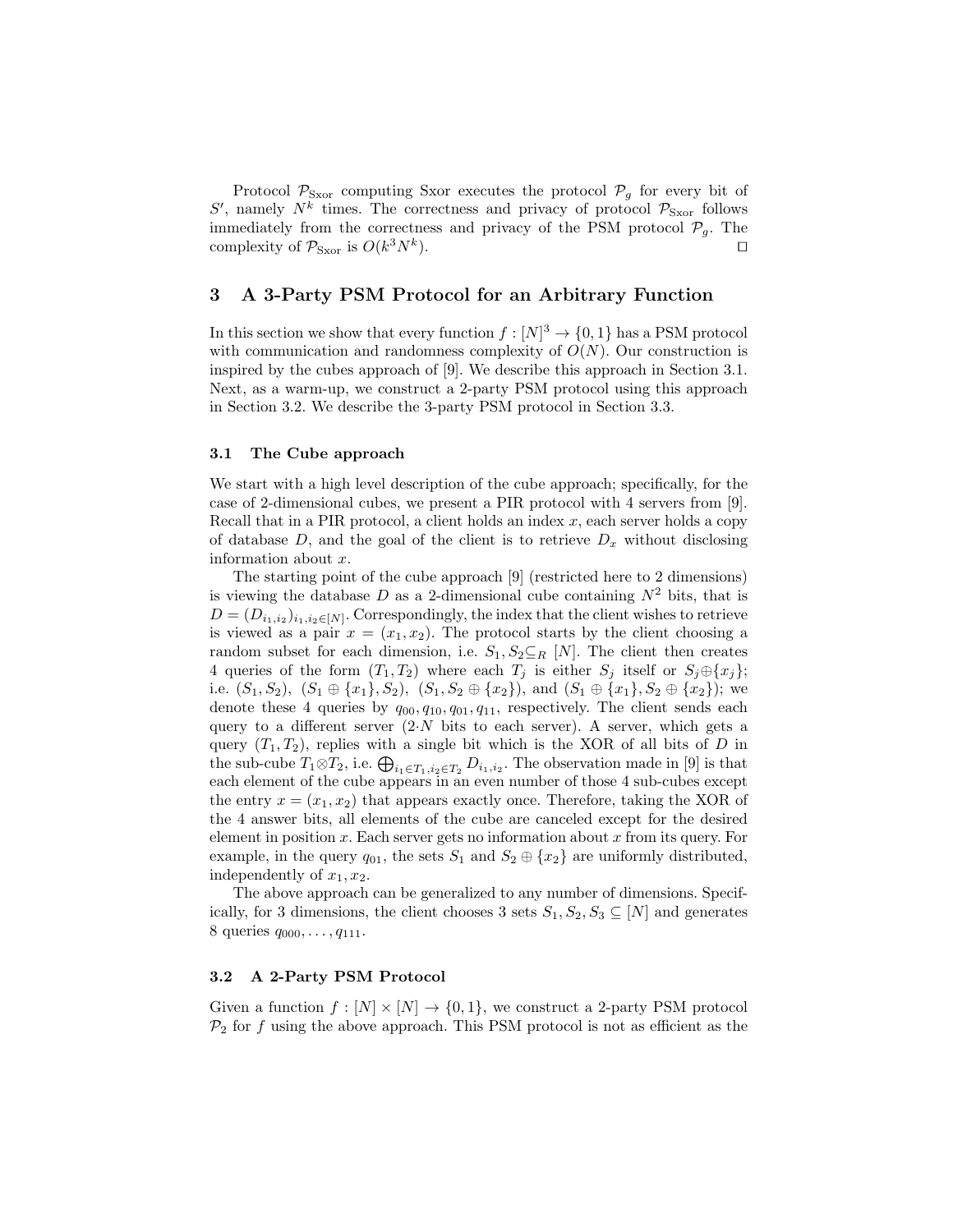PSM protocol of [6]; we present it to introduce the ideas we use in our PSM protocol for  $k > 2$  parties. The protocol is formally described in Fig. 2.

Next, we give an informal description of an insecure protocol, and then we fix it so it will be secure. We associate the function f with an  $N^2$ -bit database, viewed as a 2-dimensional cube (that is, the  $(x, y)$  entry in the database is  $f(x, y)$ . The common randomness of the two parties is viewed as two random subsets, one for each dimension, i.e.  $S_1, S_2 \subseteq_R [N]$ . In the PSM protocol, party  $P_1$  holds  $x_1$ , party  $P_2$  holds  $x_2$ , and the referee wishes to compute  $f(x_1, x_2)$ , i.e. the XOR of the answers to the same 4 queries mentioned above. This should be done without learning information about  $x_1, x_2$  (besides what follows from  $f(x_1, x_2)$ ). In the protocol,  $P_1$  computes the answers, denoted  $a_{00}, a_{10}$ , to the queries  $q_{00}, q_{10}$  (using  $S_1, S_2$  and its input  $x_1$ ). For example, the answer to the query  $q_{10}$  is

$$
a_{10} = \bigoplus_{i_1 \in S_1 \oplus \{x_1\}, i_2 \in S_2} f(i_1, i_2).
$$

It then sends these answers to the referee. Similarly,  $P_2$  computes the answer, denoted  $a_{01}$ , to the query  $q_{01}$  and sends it to the referee. Now, the referee has the answers to 3 of the 4 queries and the only query that remains unanswered is  $q_{11}$ . To compute the answer to  $q_{11}$ , party  $P_1$  sends to the referee  $S_1 \oplus \{x_1\}$ and  $P_2$  sends  $S_2 \oplus \{x_2\}$ , i.e. the referee gets the query  $q_{11}$  and can compute the corresponding answer  $a_{11}$  (as it knows the function f). Now, the referee has the answers to all 4 queries and it can compute  $f(x_1, x_2) = a_{00} \oplus a_{10} \oplus a_{01} \oplus a_{11}$ . The correctness of this protocol follows immediately from the correctness of the cube approach.

This protocol is not secure because the referee learns the answers to all 4 queries and this could leak information about  $x_1$  and  $x_2$ . In order to deal with this problem, we add one more random bit to the common randomness of the two parties, i.e.,  $b \in_R \{0,1\}$ . Party  $P_1$  sends to the referee  $a_{00} \oplus a_{10} \oplus b$ instead of  $a_{00}, a_{10}$ , and  $P_2$  sends  $a_{01} \oplus b$  instead of  $a_{01}$ . Now, the referee only gets random bits from the parties (from the randomness of  $S_1, S_2, b$ ) and it learns only  $f(x_1, x_2)$ . The communication complexity and randomness complexity of this protocol are  $O(N)$ .

More formally, to argue that the PSM protocol  $\mathcal{P}_2$  described in Fig. 2 is secure, we construct a simulator whose input is  $f(x_1, x_2)$  and whose output is two messages distributed identically to the messages in  $\mathcal{P}_2$ . The simulator first chooses with uniform distribution two sets  $T_1, T_2 \subseteq_R [N]$  and a random bit  $c \in \{0,1\}$ . It then computes the answer to the query  $q_{11}$ , namely,  $a_{11} =$  $\oplus_{i_1\in T_1,i_2\in T_2} f(i_1,i_2)$ . Finally, it outputs  $(c,T_1),(c\oplus f(x_1,x_2)\oplus a_{11},T_2)$ . Note that in the messages of  $\mathcal{P}_2$  the sets  $S_1 \oplus \{x_1\}$  and  $S_2 \oplus \{x_2\}$  are distributed independently with uniform distribution. Furthermore,  $m_1$  is uniformly distributed given the two sets, since we mask  $m_1$  with a random bit b. Finally, by the correctness of  $\mathcal{P}_2$ , given  $m_1, S_1 \oplus \{x_1\}, S_2 \oplus \{x_2\}$ , and  $f(x_1, x_2)$ , the value of  $m_2$ is fully determined (as the sets determine  $a_{11}$ ). Thus, the simulator's output is distributed as the messages generated in protocol  $\mathcal{P}_2$  on inputs  $x_1, x_2$ .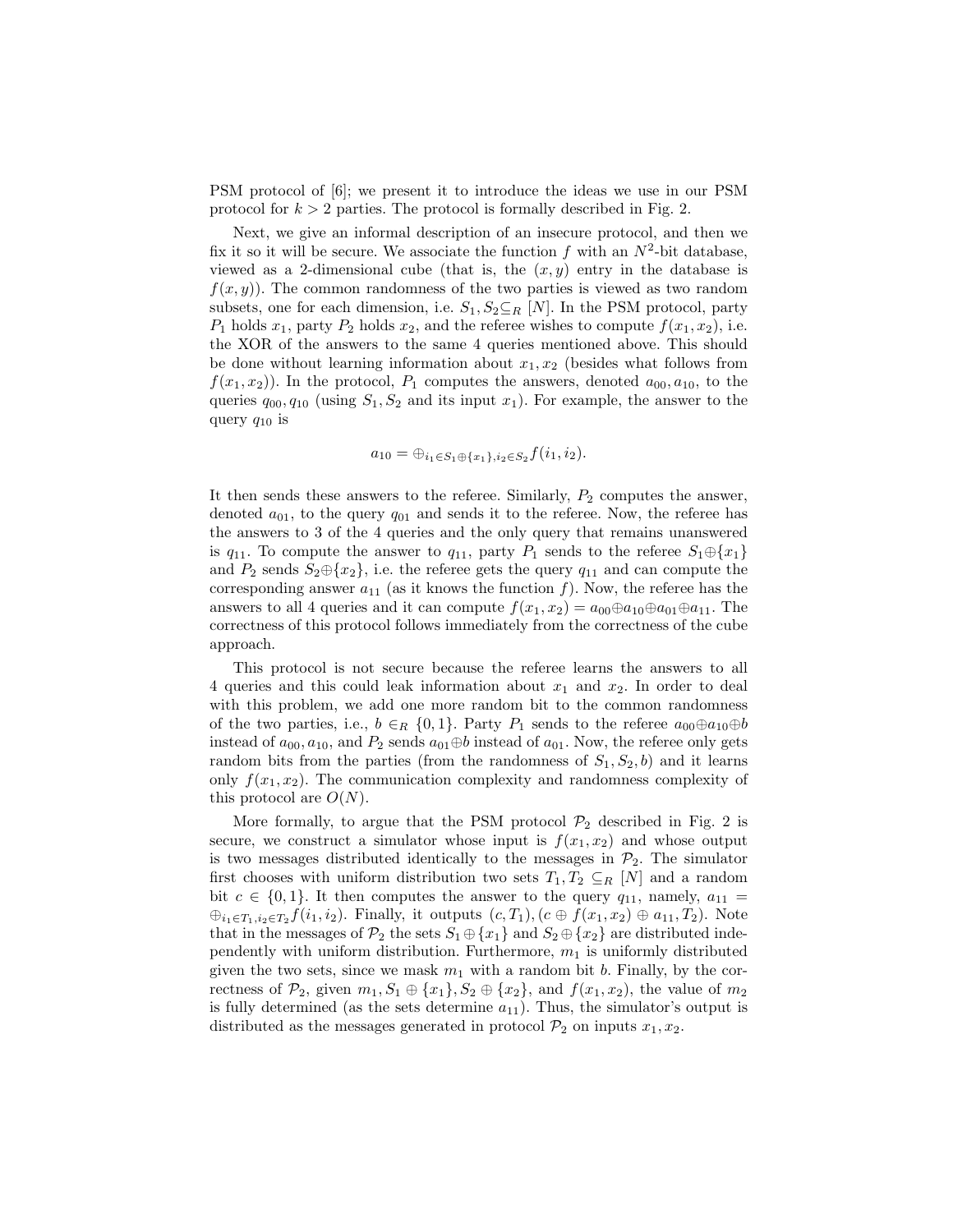### Protocol  $\mathcal{P}_2$

Common randomness: Both parties share uniform random strings:

–  $S_1, S_2 \subseteq_R [N]$  and  $b \in_R \{0, 1\}.$ 

### The protocol:

- 1.  $P_1$ , holding  $x_1$ , computes the answers  $a_{00}$ ,  $a_{10}$  to the queries  $q_{00} = (S_1, S_2)$ and  $q_{10} = (S_1 \oplus \{x_1\}, S_2)$  respectively. It then computes  $q_{11}^1 = S_1 \oplus \{x_1\}.$ Finally, it sends  $m_1 = a_{00} \oplus a_{10} \oplus b$  and  $q_{11}^1$  to the referee.
- 2.  $P_2$ , holding  $x_2$ , computes the answer  $a_{01}$  to the query  $q_{01} = (S_1, S_2 \oplus \{x_2\}).$ It then computes  $q_{11}^2 = S_2 \oplus \{x_2\}$ . Finally, it sends  $m_2 = a_{01} \oplus b$  and  $q_{11}^2$ to the referee.
- 3. The referee computes the answer  $a_{11}$  to the query  $q_{11} = (q_{11}^1, q_{11}^2) =$  $(S_1 \oplus \{x_1\}, S_2 \oplus \{x_2\})$ . The referee computes  $f(x_1, x_2) = m_1 \oplus m_2 \oplus a_{11}$ .

**Fig. 2.** A 2-party PSM protocol  $\mathcal{P}_2$  for a function  $f : [N] \times [N] \rightarrow \{0, 1\}.$ 

### 3.3 A 3-Party PSM Protocol

In this section, we show how to construct a PSM protocol  $P_3$  for any function  $f: [N]^3 \to \{0,1\}$  with communication and randomness complexity  $O(N)$ . As in the 2-party case above, our construction is inspired by the cube approach [9], as described in Section 3.1, using 3-dimensional cubes.

Again, we first give an informal description of an insecure protocol, and then we fix it so it will be secure. The protocol  $\mathcal{P}_3$  is formally described in Fig. 3. We associate f with an  $N^3$ -bit database that is viewed as a 3-dimensional cube. The common randomness of the 3 parties consists of 3 random subsets, one for each dimension, i.e.,  $S_1, S_2, S_3 \subseteq_R [N]$ . The referee wishes to compute  $f(x_1, x_2, x_3)$ , i.e. the XOR of the answers to 8 queries. Each query is of the form  $(T_1, T_2, T_3)$ where each  $T_j$  is either  $S_j$  or  $S_j \oplus \{x_j\}$ . Party  $P_1$  computes the answers  $a_{000}, a_{100}$ to the queries  $q_{000}, q_{100}$  respectively, and sends these answers to the referee. Similarly, party  $P_2$  (resp.  $P_3$ ) computes the answer  $a_{010}$  (resp.  $a_{001}$ ) to the query  $q_{010}$  (resp.  $q_{001}$ ) and sends the answer to the referee. There is no party that knows the values of two inputs from  $\{x_1, x_2, x_3\}$  and therefore, no party can answer queries of weight 2; e.g.  $q_{110}$ . However, using an idea of [9], party  $P_1$ can provide the answers to the queries  $(S_1 \oplus \{x_1\}, S_2 \oplus \{\ell\}, S_3)$  for all possible values of  $\ell \in [N]$ . This is a list of length N in which the entry corresponding to  $\ell = x_2$  is the desired answer for the query  $q_{110}$ . Party  $P_1$  computes the Nbit list and represents it as a 1-dimension cube; party  $P_2$  holds  $x_2$ , which is the position of the answer  $a_{110}$  in the list. Now,  $P_1$  and  $P_2$  execute the (2-party) PSM protocol  $\mathcal{P}_{ind}$  for the index function, described in Section 2.2, which enables the referee to compute the answer to the query  $q_{110}$  without leaking any additional information. Similarly,  $P_1$  and  $P_3$  (resp.  $P_2$  and  $P_3$ ) execute the PSM protocol  $P_{\text{ind}}$  that enables the referee to compute the answer to the query  $q_{101}$  (resp.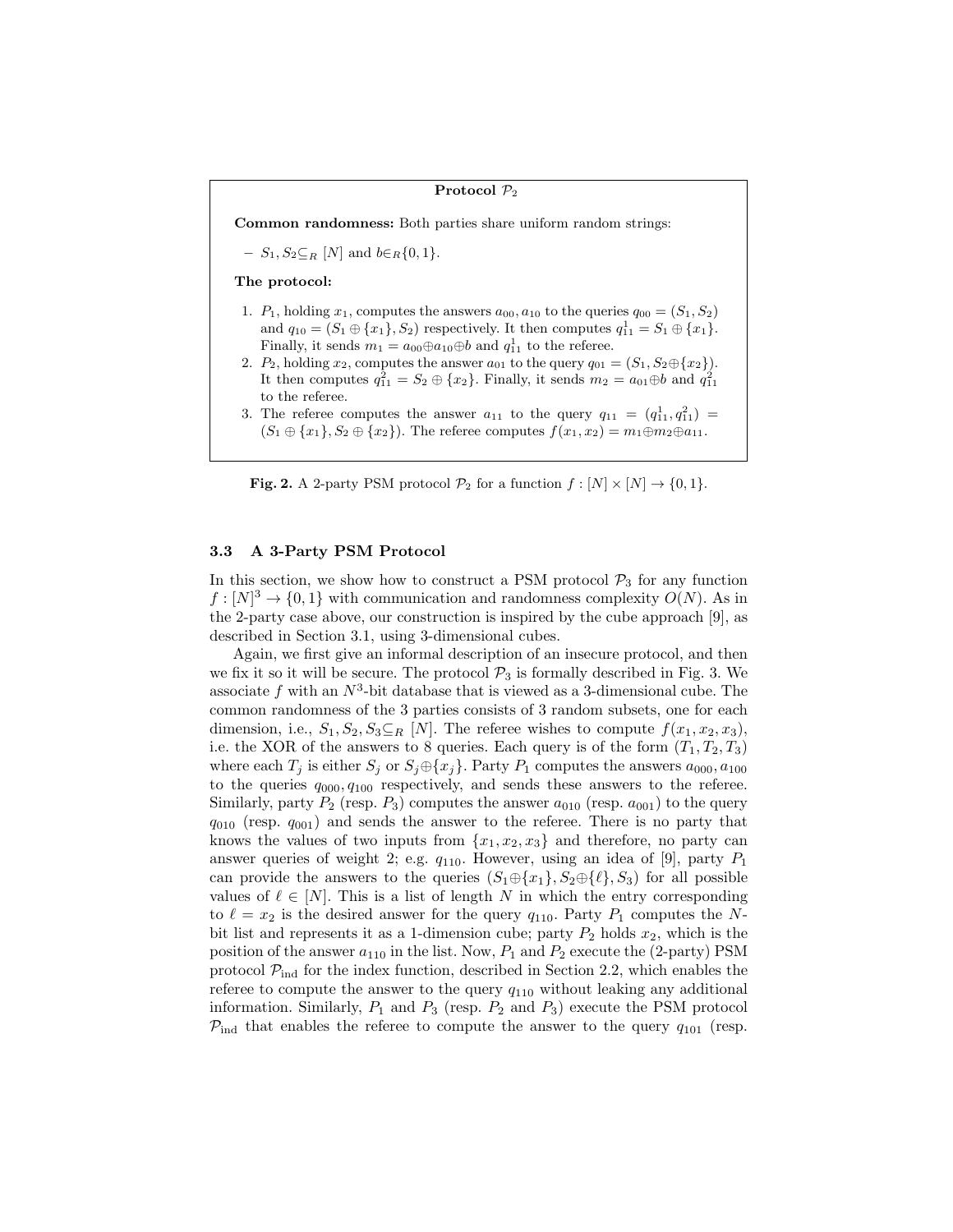### Protocol  $\mathcal{P}_3$

Common randomness: The three parties share uniform random strings:

- $S_1, S_2, S_3 \subseteq_R [N].$
- $-r_{110}, r_{101}, r_{011} \in_R \{0,1\}^{O(N)}$  required for the PSM protocol  $\mathcal{P}_{ind}$  with a list of length N.
- $b_{100}, b_{010}, b_{001}, b_{110}, b_{101}, b_{011} \in_R \{0, 1\}, b_{000} = b_{100} \oplus b_{010} \oplus b_{001} \oplus b_{110} \oplus b_{110}$  $b_{101} \oplus b_{011}.$

### The protocol:

- 1. Party  $P_1$ :
	- Computes the answers  $a_{000}$ ,  $a_{100}$  to the queries  $q_{000} = (S_1, S_2, S_3)$  and  $q_{100} = (S_1 \oplus \{x_1\}, S_2, S_3)$ , respectively.
	- Computes the answers to all queries  $(S_1 \oplus \{x_1\}, S_2 \oplus \{\ell\}, S_3)$  for all possible values of  $\ell \in [N]$  and represents the answers as a 1-dimension database  $(a_{110}^1, \ldots, a_{110}^N)$ . Using  $D^{110} = (a_{110}^1 \oplus b_{110}, \ldots, a_{110}^N \oplus b_{110})$ and common randomness  $r_{110}$ , party  $P_1$  computes  $m_{110}^1$  – the message of the first party in the 2-party PSM protocol  $\mathcal{P}_{ind}$ .
	- Computes the answers to all queries  $(S_1 \oplus \{x_1\}, S_2, S_3 \oplus \{\ell\})$  for all possible values of  $\ell \in [N]$ , and represents the answers as a 1-dimension database  $(a_{101}^1, \ldots, a_{101}^N)$ . Using  $D^{101} = (a_{101}^1 \oplus b_{101}, \ldots, a_{101}^N \oplus b_{101})$ and common randomness  $r_{101}$ , computes  $m_{101}^1$  – the message of the first party in the 2-party PSM protocol  $\mathcal{P}_{\text{ind}}$ .
	- $-$  Sends  $m_{000} = a_{000} \oplus b_{000}, m_{100} = a_{100} \oplus b_{100}, m_{110}^1, m_{101}^1$ , and  $S_1 \oplus \{x_1\}$ to the referee.
- 2. Party  $P_2$ :
	- Computes the answer  $a_{010}$  to the query  $q_{010} = (S_1, S_2 \oplus \{x_2\}, S_3)$ .
	- Using  $x_2$  and common randomness  $r_{110}$ , computes  $m_{110}^2$  the message of the second party in the 2-party PSM protocol  $\mathcal{P}_{ind}$ .
	- Computes the answers to all queries  $(S_1, S_2 \oplus \{x_2\}, S_3 \oplus \{\ell\})$  for all possible values of  $\ell \in [N]$  and represents the answers as a 1-dimension database  $(a_{011}^1, \ldots, a_{011}^N)$ . Using  $D^{011} = (a_{011}^1 \oplus b_{011}, \ldots, a_{011}^N \oplus b_{011})$ and common randomness  $r_{011}$ , computes  $m_{011}^2$  – the message of the first party in the PSM protocol  $P_{ind}$ .
	- − Sends  $m_{010} = a_{010} \oplus b_{010}, m_{110}^2, m_{011}^2$ , and  $S_2 \oplus \{x_2\}$  to the referee.

3. Party  $P_3$ :

- Computes the answer  $a_{001}$  to the query  $q_{001} = (S_1, S_2, S_3 \oplus \{x_3\}).$
- Using  $x_3$  and common randomness  $r_{101}$ , computes  $m_{101}^3$  the message of the second party in the 2-party PSM protocol  $\mathcal{P}_{ind}$ .
- Using  $x_3$  and common randomness  $r_{011}$  it computes  $m_{011}^2$  the message of the second party in the 2-party PSM protocol  $\mathcal{P}_{\rm ind}.$
- $-$  Sends  $m_{001} = a_{001} \oplus b_{001}, m_{101}^3, m_{011}^3$ , and  $S_3 \oplus \{x_3\}$  to the referee.
- 4. The referee:
	- Computes the answer  $a_{111}$  to the query  $q_{111} = (S_1 \oplus \{x_1\}, S_2 \oplus \{x_2\})$  ${x<sub>2</sub>}, S<sub>3</sub> \oplus {x<sub>3</sub>})$  (using the sets received from  $P<sub>1</sub>, P<sub>2</sub>, P<sub>3</sub>$  and the truth table of  $f$ ).
	- Using the PSM messages  $m_{110}^1, m_{110}^2$  the referee computes  $D_{x_2}^{110}$ . Using Using the PSM messages  $m_{110}$ ,  $m_{110}$  the referee computes  $D_{x_2}$ . Using the PSM messages  $m_{101}^1$ ,  $m_{101}^3$  the referee computes  $D_{x_3}^{101}$ . Using the PSM messages  $m_{011}^2$ ,  $m_{011}^3$  the referee computes  $D_{x_3}^{011}$ .
	- $-$  Output  $f(x) = m_{000} \oplus m_{100} \oplus m_{010} \oplus m_{001} \oplus D_{x_2}^{110} \oplus D_{x_3}^{101} \oplus D_{x_3}^{011} \oplus a_{111}.$

**Fig. 3.** A 3-party PSM protocol  $\mathcal{P}_3$  for a function  $f: [N]^3 \to \{0, 1\}.$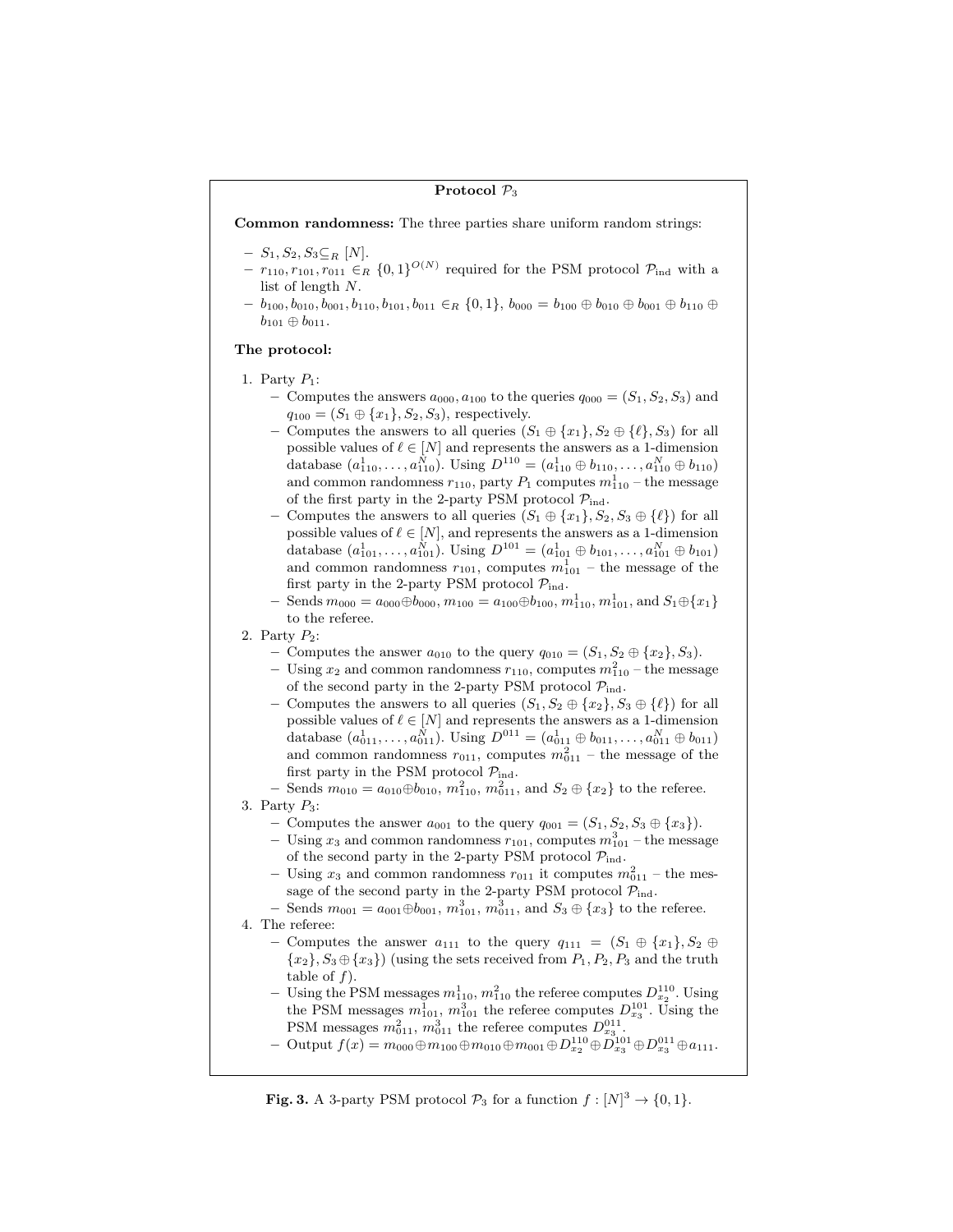$q_{011}$ ). Finally, party  $P_1$  sends to the referee  $S_1 \oplus \{x_1\}$ , party  $P_2$  sends  $S_2 \oplus \{x_2\}$ , and party  $P_3$  sends  $S_3 \oplus \{x_3\}$ . The referee gets the query  $q_{111}$  and computes the answer  $a_{111}$ . It now has the answers to all 8 queries and it can compute  $f(x_1, x_2, x_3)$  as the XOR of these 8 answers.

As in the 2-party case, this protocol is not secure because the referee learns the answers to all 8 queries, which could leak information about  $x_1, x_2$ , and  $x_3$ . To deal with that, we mask these answers so that the referee gets random bits from the parties whose sum is  $f(x_1, x_2, x_3)$  (the details of applying these masks appear in Fig. 3).

**Theorem 3.1.** Let  $f : [N]^3 \to \{0,1\}$  be a function. The protocol  $\mathcal{P}_3$  is a secure PSM protocol for f with communication and randomness complexity  $O(N)$ .

Proof. First, we argue that the protocol is correct. The output of the referee is

$$
m_{000} \oplus m_{100} \oplus m_{001} \oplus m_{001} \oplus D_{x_2}^{110} \oplus D_{x_3}^{101} \oplus D_{x_3}^{011} \oplus a_{111}
$$
  
=  $(a_{000} \oplus b_{000}) \oplus (a_{100} \oplus b_{100}) \oplus (a_{010} \oplus b_{010}) \oplus (a_{001} \oplus b_{001}) \oplus (a_{110}^{x_2} \oplus b_{110})$   
 $\oplus (a_{101}^{x_3} \oplus b_{101}) \oplus (a_{011}^{x_3} \oplus b_{011}) \oplus a_{111}$   
=  $a_{000} \oplus a_{100} \oplus a_{010} \oplus a_{001} \oplus a_{110}^{x_2} \oplus a_{101}^{x_3} \oplus a_{101}^{x_3} \oplus a_{111}^{x_3}$  (1)  
=  $f(x_1, x_2, x_3)$ , (2)

where the equality in  $(1)$  follows from the fact that the exclusive or of the b's is zero, and the equality in (2) follows from the correctness of the cube approach.

To argue that protocol  $\mathcal{P}_3$  is secure, we construct a simulator whose input is  $f(x_1, x_2, x_3)$  and whose output is three messages distributed as the messages in  $\mathcal{P}_3$ . The simulator on input  $f(x_1, x_2, x_3)$  does the following:

- 1. Chooses three random sets  $T_1, T_2, T_3 \subseteq_R [N]$  and 6 random bits  $c_{100}, c_{010}$ ,  $c_{001}, c_{110}, c_{101}, c_{011} \in_R \{0,1\}.$
- 2. Computes the answer to the query  $q_{111}$ , namely,

$$
a_{111} = \bigoplus_{i_1 \in T_1, i_2 \in T_2, i_3 \in T_3} f(i_1, i_2, i_3).
$$

- 3. Computes  $c_{000} = f(x_1, x_2, x_3) \oplus a_{111} \oplus c_{100} \oplus c_{010} \oplus c_{001} \oplus c_{110} \oplus c_{101} \oplus c_{011}$ .
- 4. Invokes the simulator  $\text{SIM}_{\text{ind}}$  of protocol  $\mathcal{P}_{\text{ind}}$  3 times:
	- $(m_{110}^1, m_{110}^2) \leftarrow \text{SIM}_{\text{ind}}(c_{110}),$
	- $(m_{101}^1, m_{101}^3) \leftarrow \text{SIM}_{\text{ind}}(c_{101}),$
	- $(m_{011}^2, m_{011}^3) \leftarrow \text{SIM}_{\text{ind}}(c_{011}).$
- 5. Outputs

$$
(c_{000}, c_{100}, m_{110}^1, m_{101}^1, T_1), (c_{010}, m_{110}^2, m_{011}^2, T_2), (c_{001}, m_{101}^3, m_{011}^3, T_3).
$$

Note that in the messages of protocol  $\mathcal{P}_3$  the sets  $S_1 \oplus \{x_1\}, S_2 \oplus \{x_2\}$ , and  $S_3 \oplus \{x_3\}$  are distributed independently with uniform distribution. Furthermore,  $m_{100}, m_{010}, m_{001}, D_{x_2}^{110}, D_{x_3}^{101}, D_{x_3}^{011}$  are uniformly distributed given these 3 sets, since we mask them using independent random bits. Since  $D_{x_2}^{110}$  and  $c_{110}$  are both random bits, the output of  $SIM_{ind}(c_{110})$  is distributed as the messages of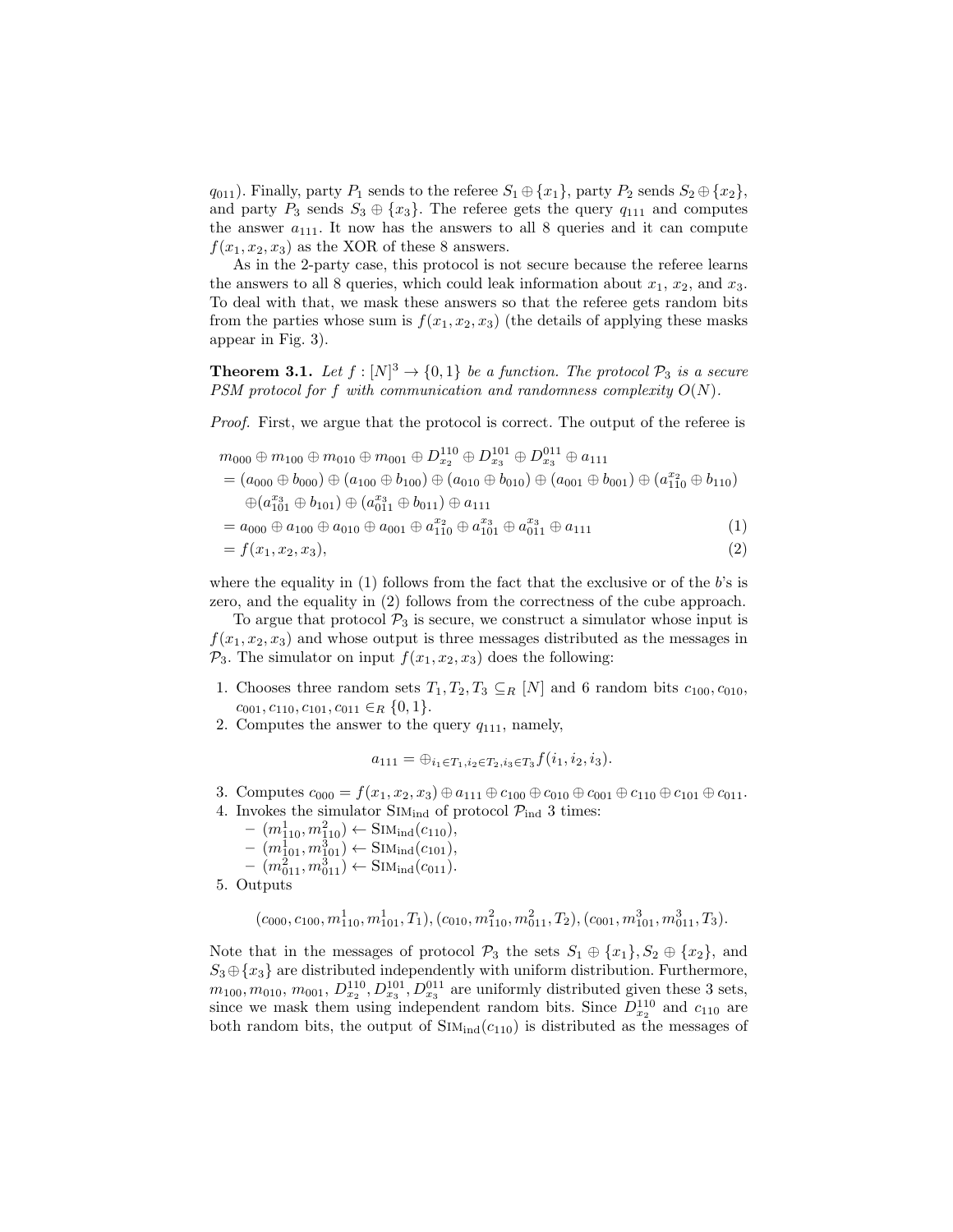$\mathcal{P}_{\text{ind}}(D^{110}, x_2)$ . The same holds for the other two invocations of SIM<sub>ind</sub>. Finally, given the sets  $S_1 \oplus \{x_1\}, S_2 \oplus \{x_2\}, S_3 \oplus \{x_3\},$  the bits  $m_{100}, m_{010}, m_{001}, D^{110}_{x_2}, D^{101}_{x_3}$ ,  $D_{x_3}^{011}, a_{111}$ , and  $f(x_1, x_2, x_3)$ , the value of  $m_{000}$  is fully determined (by the correctness of  $P_3$  and by the fact that the above sets determine  $a_{111}$ ). Thus, the simulator's output is distributed as the messages generated in protocol  $\mathcal{P}_3$  on inputs  $x_1, x_2, x_3$ .

We next analyze the complexity of  $P_3$ . The communication and randomness complexity of each invocation of  $\mathcal{P}_{ind}$  is linear in the length of the list, i.e., it is  $O(N)$ . In addition, parties  $P_1, P_2, P_3$  send the subsets  $S_1 \oplus \{x_1\}, S_2 \oplus \{x_2\},$  $S_3\oplus\{x_3\}$  respectively, which are of size N, and  $O(1)$  bits each for the answers of the queries  $q_{000}, q_{100}, q_{010}, q_{001}$ . Therefore, the communication complexity and randomness complexity of our PSM protocol  $\mathcal{P}_3$  is  $O(N)$ .

# 4 A k-Party PSM Protocol for an Arbitrary Function and Some Extensions

In this section, we show how to construct a k-party PSM protocol  $\mathcal{P}_k$  for a function  $f: [N]^k \to [N^k]$  with communication and randomness complexity  $O(k^3 \cdot$  $N^{k/2}$ ). The above complexity is achieved even when the output is of length  $k \log N$  (as the input length is  $k \log N$ , we can assume, without loss of generality, that the output length is at most  $k \log N$ ). In general, when the output of f is an L-bit string, one can execute a PSM protocol for every bit of the output, and the complexity of the PSM protocol for  $f$  is  $L$  times the complexity of a PSM protocol for a Boolean function. In protocol  $\mathcal{P}_k$ , we do not pay any penalty for long outputs. We also present better protocols for 4 and 5 parties.

We first describe our construction for an even  $k$ . Our construction is inspired by our 2-party PSM protocol presented in Section 3.2. The protocol is formally described in Fig. 4. Next, we give an informal description of the protocol for the case that the range of f is Boolean. We associate f with an  $N^k$ -bit database that is viewed as a 2-dimensional cube, where each dimension of the cube is of size  $N^{k/2}$ . Correspondingly, each input  $x = (x_1, \ldots, x_k) \in [N]^k$  is viewed as a pair  $(y_1, y_2) \in [N^{k/2}]^2$ , where  $y_1 = (x_1, \ldots, x_{k/2})$  and  $y_2 = (x_{k/2+1}, \ldots, x_k)$ . The common randomness of the  $k$  parties contains two random subsets, one for each dimension, i.e.  $S_1, S_2 \subseteq_R [N^{k/2}]$ . The referee wishes to compute  $f(x_1, \ldots, x_k)$ , i.e., the XOR of answers to the same 4 queries of the cube approach described in Section 3.1. Party  $P_1$  can easily compute the answer to the query  $(S_1, S_2)$ (i.e.,  $q_{00}$ ) and send the answer to the referee. However, as the inputs  $y_1, y_2$  are distributed among the parties, there are two problems we have to address: (1) how to answer the queries  $(S_1 \oplus \{y_1\}, S_2), (S_1, S_2 \oplus \{y_2\}),$  and (2) how to send  $S_1 \oplus \{y_1\}$  and  $S_2 \oplus \{y_2\}$  to the referee.

We first address the first problem. The answer to query  $(S_1 \oplus \{y_1\}, S_2)$  depends on  $y_1$ , i.e., on inputs  $(x_1, \ldots, x_{k/2})$ , and there is no party that knows all these inputs. We solve this problem in a similar way to what is done in [9] and in our protocol  $\mathcal{P}_3$ , that is, by using the PSM protocol  $\mathcal{P}_{ind}$ . Although party  $P_1$ does not know the exact value of  $y_1 = (x_1, \ldots, x_{k/2})$ , it can compute the an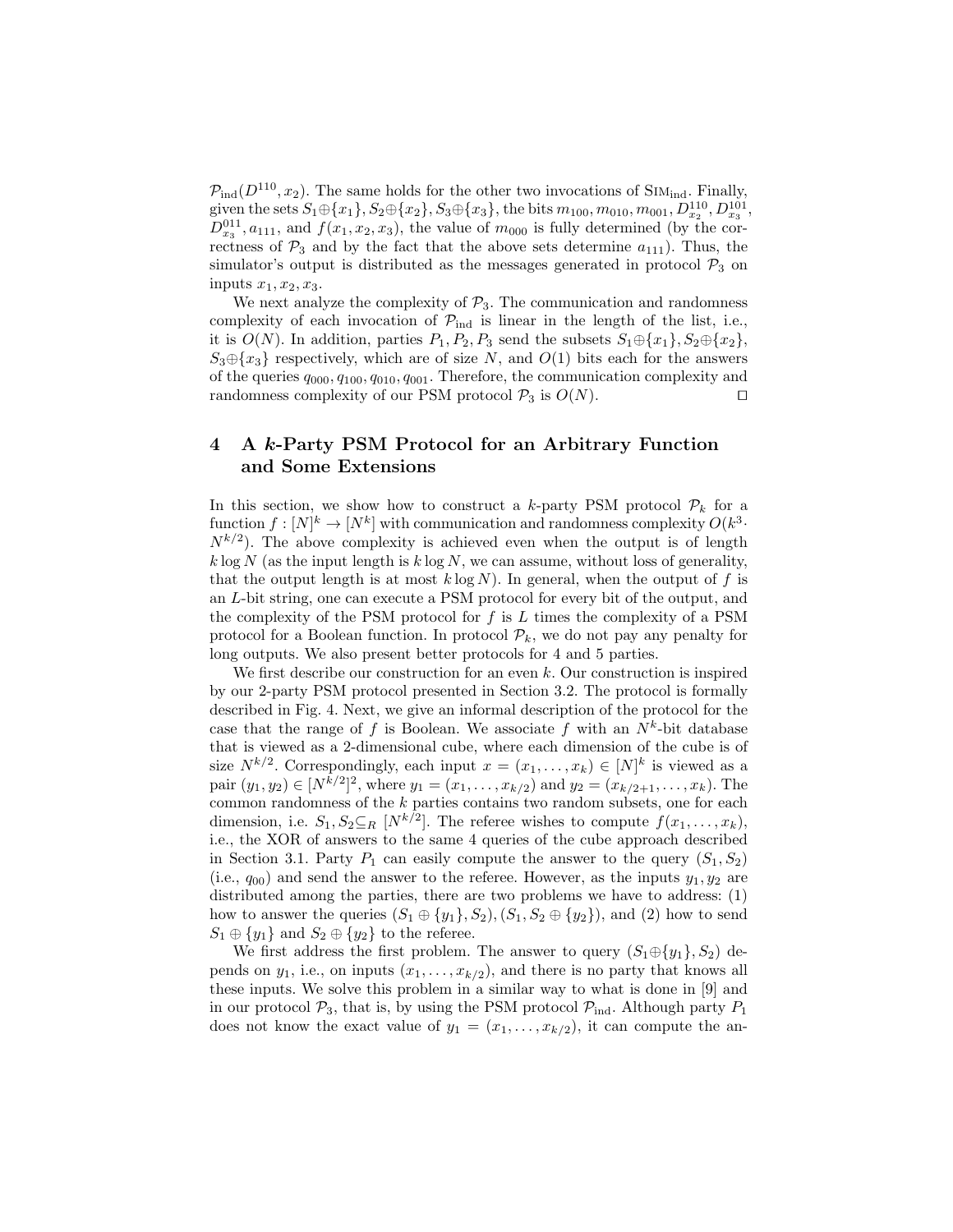swers to all queries  $(S_1 \oplus \{\ell\}, S_2)$  for  $\ell = (x_1, i_2, \ldots, i_{k/2})$  for all possible values  $i_2, \ldots, i_{k/2} \in [N]^{k/2-1}$ . This is a list of length  $N^{k/2-1}$  in which the entry corresponding to  $\ell = y_1$  is the desired answer for the query  $q_{10}$ . We view this answer as a  $(k/2-1)$ -dimensional cube such that the answer corresponding to the values  $(x_1, i_2, i_3, \ldots, i_{k/2})$  is in position  $(i_2, i_3, \ldots, i_{k/2})$ . Specifically, the answer to the query  $(S_1 \oplus \{y_1\}, S_2)$  is in position  $(x_2, \ldots, x_{k/2})$  in the cube. Parties  $P_1, \ldots, P_{k/2}$ use the PSM protocol  $\mathcal{P}_{ind}$  for the index function described in Section 2.2, from which the referee learns the answer to the query  $(S_1 \oplus \{y_1\}, S_2)$  and nothing else. Similarly,  $P_k$  can compute an  $N^{k/2-1}$ -bit cube, corresponding to all choices of  $i_{k/2+1}, \ldots, i_{k-1}$ , such that the answer to the query  $(S_1, S_2 \oplus \{y_2\})$  is in position  $x_{k/2+1}, \ldots, x_{k-1}$  in this cube. Parties  $P_k, P_{k/2+1}, \ldots, P_{k-1}$  use the PSM protocol  $\mathcal{P}_{\text{ind}}$ , from which the referee learns the answer to the query  $(S_1, S_2 \oplus \{y_2\})$  and nothing else.

The only query that remained unanswered is the query  $q_{11}$ . Parties  $P_1, \ldots, P_{k/2}$ execute the PSM protocol  $P_{S\text{xor}}$  described in Section 2.3 that enables the referee to compute  $S_1 \oplus \{y_1\}$  without learning any information about  $y_1$ . Similarly, parties  $P_{k/2+1}, \ldots, P_k$  execute the PSM protocol  $\mathcal{P}_{S\text{xor}}$  that enables the referee to compute  $S_2 \oplus \{y_2\}$ . The referee learns the query  $q_{11} = (S_1 \oplus \{y_1\}, S_2 \oplus \{y_2\})$  and computes the corresponding answer  $a_{11}$ . Now, the referee has the answers to all 4 queries and it can XOR them to compute  $f(x_1, \ldots, x_k)$ .

The main contributions to the communication complexity of the above protocol is the invocations of the PSM protocols  $\mathcal{P}_{ind}$  and  $\mathcal{P}_{Sxor}$ . We invoke  $\mathcal{P}_{ind}$  with  $k/2$  parties and a database containing  $N^{k/2-1}$  bits, thus, the complexity of this protocol is  $O(kN^{k/2-1})$ . We invoke  $\mathcal{P}_{S\text{xor}}$  with  $k/2$  parties and a set contained in  $[N^{k/2}]$ , thus, its complexity is  $O(k^3 \cdot N^{k/2})$ .

Note that the complexity of invoking  $P_{S\text{xor}}$  dominates the complexity of invoking  $P_{\text{ind}}$ . We capitalize on this gap and construct a PSM protocol for any function with output range  $[N^k]$ . Again, we represent  $f: [N]^k \to [N^k]$  as a two dimensional cube, where the size of each dimension is  $N^{k/2}$ , however now every entry in the cube is from  $[N^k]$ . The protocol proceeds as above, where the only difference is that we invoke  $\mathcal{P}_{\text{ind}}$  with a database containing  $N^{k/2-1}$  elements from  $[N^k]$ <sup>6</sup> Thus, the complexity of this protocol is  $O(kN^{k/2-1} \cdot k \log N)$ . The resulting PSM protocol has complexity  $O(k^3 \cdot N^{k/2})$ .

Next, we give an informal description of protocol  $\mathcal{P}_k$  for an odd k, i.e.,  $k =$  $2t + 1$  for some t. Here, we partition the input  $x_{t+1}$  of party  $P_{t+1}$  to two parts, i.e.  $x_{t+1} = (x_{t+1}^1, x_{t+1}^2)$  such that  $x_{t+1}^1, x_{t+1}^2 \in [N^{1/2}]$ . Again, we associate f with an  $N^k$ -bit database that is viewed as a 2-dimensional cube (i.e., the size of each dimension is  $N^{k/2}$ ). Correspondingly, each input  $x = (x_1, \ldots, x_k) \in [N]^k$ is viewed as a pair  $(y_1, y_2) \in [N^{k/2}]^2$ , where  $y_1 = (x_1, \ldots, x_t, x_{t+1}^1)$  and  $y_2 =$  $(x_{t+1}^2, x_{t+2}, \ldots, x_k)$ . The referee needs the answers to the same 4 queries in order to compute  $f(x_1, \ldots, x_k)$ . The rest of the protocol is similar to the protocol for an even k, just that in this case, party  $P_{t+1}$  participates in the PSM protocols for both queries  $q_{10}, q_{01}$ , each time only with half of its input, as well as in both

<sup>&</sup>lt;sup>6</sup> Protocol  $\mathcal{P}_{ind}$  (described in Section 2.3) can deal with *L*-bit entries and its complexity, for a list of N entries, is  $O(L \cdot N)$ .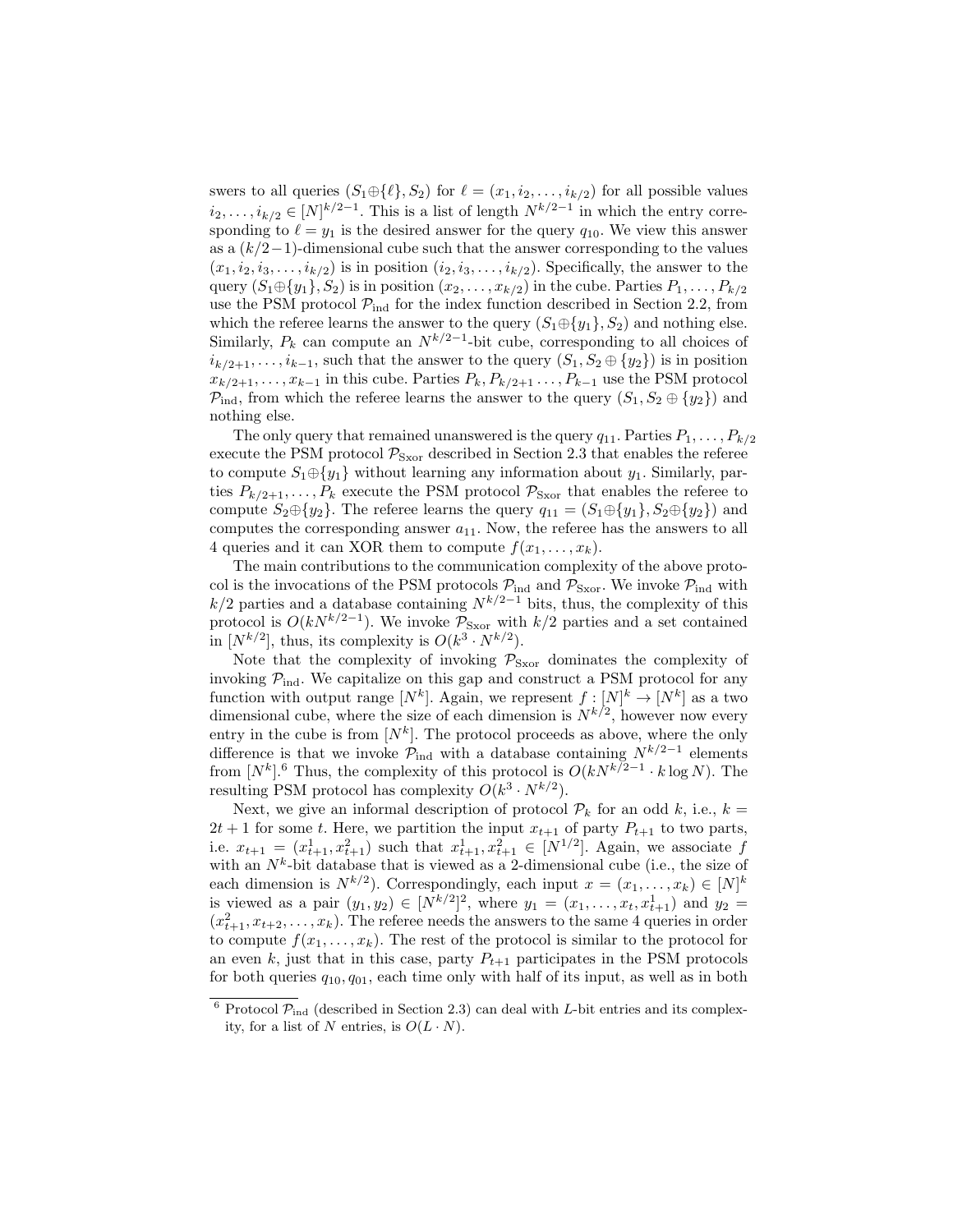### Protocol  $P_k$

**Common randomness:** The  $k$  parties share uniform random strings:

- $S_1, S_2 \subseteq_R [N^{k/2}].$
- $-r_{10}, r_{01} \in_R \{0,1\}^{O(kN^{k/2-1}\log N)}$  required for the PSM protocol  $\mathcal{P}_{ind}$  with a list of length  $[N]^{k/2-1}$ , where each element is from  $[N^k]$ .
- $\rho_{10}, \rho_{01} \in_R \{0,1\}^{O(N^{k/2})}$  required for the  $k/2$ -party PSM protocol  $\mathcal{P}_{S\text{xor}}$ with a set  $S \subseteq [N^{k/2}]$ .
- $b_{10}, b_{01} \in R \{0,1\}^{k \log N}, b_{00} = b_{10} \oplus b_{01}.$

# The protocol:

- 1. Party  $P_1$ :
	- Compute the answer  $a_{00}$  to the query  $q_{00} = (S_1, S_2)$ .
	- Compute the answers to all queries  $(S_1 \oplus {\ell}, S_2)$  where  $\ell = x_1 \circ$  $i_2 \circ \ldots \circ i_{k/2}$ , for all possible values  $i_2, \ldots, i_{k/2} \in [N]$ , and represent the answers as a  $(k/2 - 1)$ -dimensional cube  $(a_{10}^{i_2,...,i_{k/2}})_{i_2,...,i_{k/2} \in [N]}$ . Using  $D^{10} = (a_{10}^{i_2,...,i_{k/2}} \oplus b_{10})_{i_2,...,i_{k/2} \in [N]}$  and common randomness
		- $r_{10}$ , compute  $m_{10}^1$  the message of the first party in  $\mathcal{P}_{\text{ind}}$ .
	- Using  $x_1, S_1$  and common randomness  $\rho_{10}$ , compute  $s_{10}^1$  the message of the first party in  $\mathcal{P}_{S\text{xor}}$ .
	- − Send  $m_{00} = a_{00} \oplus b_{00}, m_{10}^1$ , and  $s_{10}^1$  to the referee.
- 2. Party  $P_j$ , where  $j \in \{2, ..., k/2\}$ :
	- Using  $x_j$  and common randomness  $r_{10}$ , compute  $m_{10}^j$  the message of the j<sup>th</sup> party in  $\mathcal{P}_{\text{ind}}$ .
	- Using  $x_j$  and common randomness  $\rho_{10}$ , compute  $s_{10}^j$  the message of the j<sup>th</sup> party in  $P_{S \text{xor}}$ .
	- Send  $m_{10}^j$  and  $s_{10}^j$  to the referee.
- 3. Party  $P_k$ :
	- Compute the answers to all queries  $(S_1, S_2 \oplus {\ell})$  where  $\ell =$  $i_{k/2+1} \circ \ldots \circ i_{k-1} \circ x_k$ , for all possible values  $i_{k/2-1}, \ldots, i_{k-1} \in$ [N], and represent the answers as a  $(k/2 - 1)$ -dimensional cube  $(a_{01}^{i_{k/2+1},...,i_{k-1}})_{i_{k/2+1},...,i_{k-1}\in[N]}$ . Using  $D^{01} = (a_{01}^{i_{k/2+1},...,i_{k-1}} \oplus$  $b_{01})_{i_{k/2+1},...,i_{k-1}\in[N]}$  and common randomness  $r_{01}$ , compute  $m_{01}^k$  the message of the first party in  $\mathcal{P}_{\rm ind}$ .
	- Using  $x_k$ ,  $S_2$  and common randomness  $\rho_{01}$ , compute  $s_{01}^k$  the message of the first party in  $\mathcal{P}_{\text{Sxor}}.$
	- Send  $m_{01}^k$  and  $s_{01}^k$  to the referee.
- 4. Party  $P_j$ , where  $j \in \{k/2 + 1, \ldots, k 1\}$ :
	- Using  $x_j$  and common randomness  $r_{01}$ , compute  $m_{01}^j$  the message of the  $(j - k/2 + 1)$ th party in  $\mathcal{P}_{ind}$ .
	- Using  $x_j$  and common randomness  $\rho_{01}$ , compute  $s_{01}^j$  the message of the  $(j - k/2 + 1)$ th party in  $\mathcal{P}_{\text{Sxor}}$ .
	- Send  $m_{01}^j$  and  $s_{01}^j$  to the referee.
- 5. The referee: - Using the messages  $s_{10}^1, \ldots, s_{10}^{k/2}$  of  $\mathcal{P}_{S\text{xor}}$ , compute  $q_{11}^1 = S_1 \oplus \{y_1\}.$ Using the messages  $s_{01}^k, s_{01}^{k/2+1}, \ldots, s_{01}^{k-1}$  of  $\mathcal{P}_{\text{Sxor}}$ , compute  $q_{11}^2 = S_2 \oplus$  ${y_2}$ . Compute the answer  $a_{11}$  to the query  $q_{11} = (q_{11}^1, q_{11}^2) = (S_1 \oplus S_1)$  ${y_1}, S_2 \oplus {y_2}.$ 
	- Using the messages  $m_{10}^1, \ldots, m_{10}^{k/2}$  of  $\mathcal{P}_{\text{ind}}$ , compute  $D_{x_2,\ldots,x_{k/2}}^{10}$ . Using the messages  $m_{01}^k, m_{01}^{k/2+1}, \ldots, m_{01}^{k-1}$  of  $\mathcal{P}_{\text{ind}}$ , compute  $D^{01}_{x_{k/2+1},...,x_{k-1}}.$
	- $-$  Output  $f(x) = m_{00} \oplus D_{x_2,...,x_{k/2}}^{10} \oplus D_{x_{k/2+1},...,x_{k-1}}^{01} \oplus a_{11}.$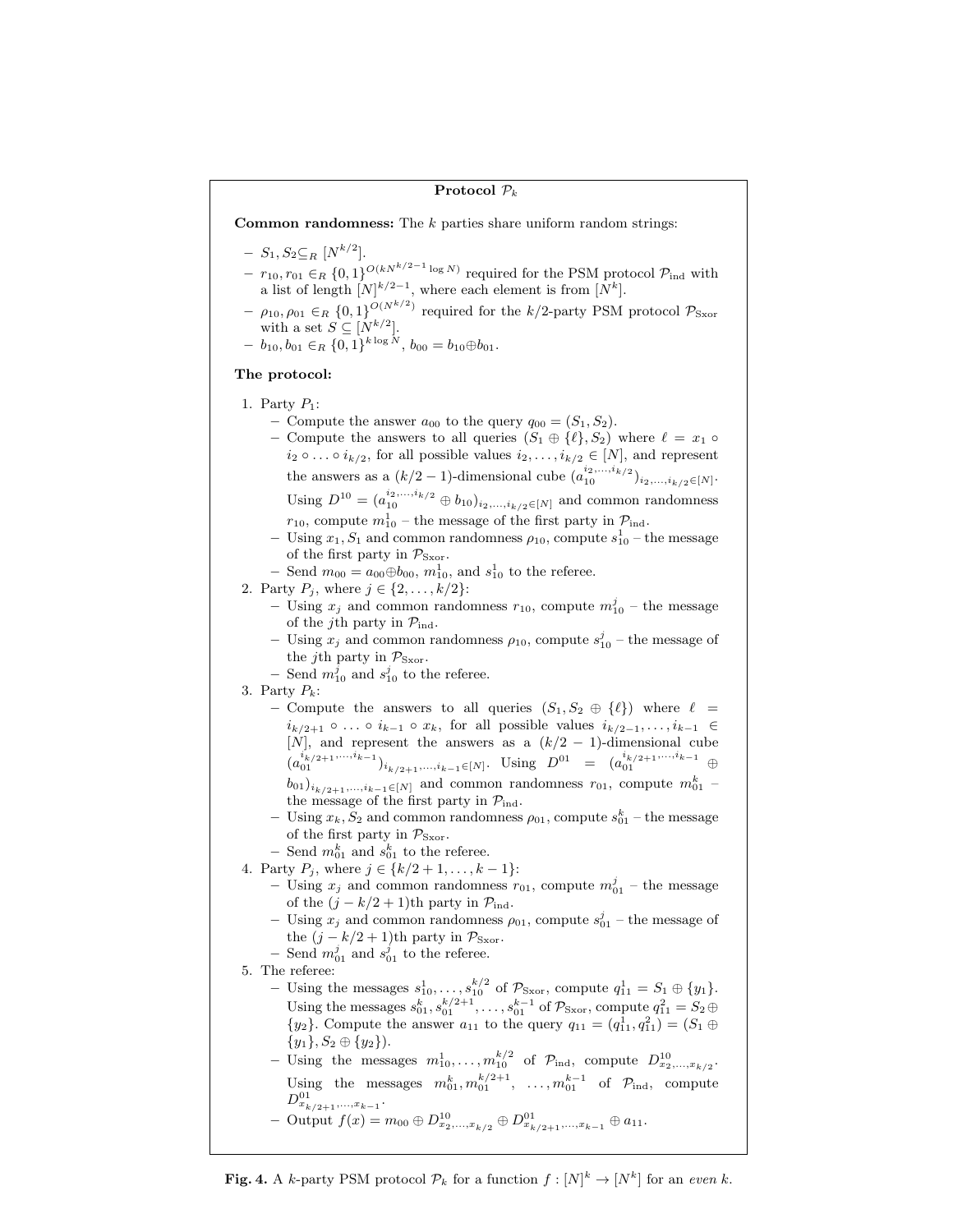PSM protocols for  $S_1 \oplus \{y_1\}$  and for  $S_2 \oplus \{y_2\}$ . The communication complexity and randomness complexity of this protocol are  $O(k^3 N^{k/2})$ .

**Theorem 4.1.** Let  $f : [N]^k \to [N^k]$  be a function. The protocol  $\mathcal{P}_k$  is a secure PSM protocol for f with communication and randomness complexity  $O(k^3 N^{k/2})$ .

*Proof.* Correctness follows from the cube approach, where  $f(x_1, \ldots, x_k)$  is the XOR of the answers for the 4 queries  $q_{00}, q_{10}, q_{01}, q_{11}$ . The referee computes these 4 answers (each answer is a string in  $[N^k]$ ); however, the first 3 answers are masked. Nevertheless, the XOR of the 3 masks  $b_{00}$ ,  $b_{10}$ ,  $b_{01}$  is zero, so when the referee computes the XOR of the 4 masked answers, the masks are canceled and the referee gets the correct answer.

To argue that the PSM protocol  $\mathcal{P}_k$  is secure, we construct a simulator whose input is  $f(x_1, \ldots, x_k)$  and whose output is k messages distributed as the messages in  $\mathcal{P}_k$ . To simplify the indices, we only construct a simulator for an even k; however, the simulator (with minor changes) remains valid also for an odd  $k$ . The simulator on input  $f(x_1, \ldots, x_k)$  does the following:

1. Chooses two random sets  $T_1, T_2 \subseteq_R [N^{k/2}]$  and two random strings  $c_{10}, c_{01} \in_R$  $\{0,1\}^{k \log N}$ .

2. Computes the answer to the query  $q_{11}$ , namely,  $a_{11} = \bigoplus_{i_1 \in T_1, i_2 \in T_2} f(i_1, i_2)$ (where  $i_1, i_2$  are considered as  $k/2$  elements from [N]).

- 3. Computes  $c_{00} = f(x_1, ..., x_k) \oplus a_{11} \oplus c_{10} \oplus c_{01}$ .
- 4. Invokes the simulator  $\text{SIM}_{\text{ind}}$  of protocol  $\mathcal{P}_{\text{ind}}$  twice:
	- $(m_{10}^1, \ldots, m_{10}^{k/2}) \leftarrow \text{SIM}_{\text{ind}}(c_{10}),$

$$
- (m_{01}^k, m_{01}^{k/2+1}, \ldots, m_{01}^{k-1}) \leftarrow \text{SIM}_{\text{ind}}(c_{01}).
$$

- 5. Invokes the simulator  $\text{SIM}_{\text{Sxor}}$  of protocol  $\mathcal{P}_{\text{Sxor}}$  twice:
	- $(s_{10}^1, \ldots, s_{10}^{k/2}) \leftarrow \text{SIM}_{\text{Sxor}}(T_1),$

$$
- (s_{01}^k, s_{01}^{k/2+1}, \dots, s_{01}^{k-1}) \leftarrow \text{SIM}_{\text{Sxor}}(T_2).
$$
6. Outputs

$$
(c_{00}, m_{10}^1, s_{10}^1), (m_{10}^2, s_{10}^2), \ldots, (m_{10}^{k/2}, s_{10}^{k/2}), (m_{01}^{k/2+1}, s_{01}^{k/2+1}), \ldots, (m_{01}^k, s_{01}^k).
$$

Note that, in the messages of  $\mathcal{P}_k$ , the sets  $S_1 \oplus \{y_1\}$ ,  $S_2 \oplus \{y_2\}$  are distributed independently with uniform distribution. Furthermore,  $D^{10}_{x_2,...,x_{k/2}}$ ,  $D^{10}_{x_{k/2+1},...,x_{k-1}}$ are uniformly distributed given these 2 sets, since we mask them using independent random strings. Since  $D_{x_2,...,x_{k/2}}^{10}$  and  $c_{10}$  are both random strings, the output of  $\text{SIM}_{\text{ind}}(c_{10})$  is distributed as the messages of  $\mathcal{P}_{\text{ind}}(D^{10}, x_2, \ldots, x_{k/2})$ . Since  $S_1 \oplus \{y_1\}$  and  $T_1$  are both random sets, the output of  $\text{SIM}_{S\text{xor}}(T_1)$  is distributed as the messages in  $\mathcal{P}_{\text{Sxor}}((S_1, x_1), x_2, \ldots, x_{k/2})$ . The same holds for the other invocation of SIM<sub>ind</sub> and SIM<sub>Sxor</sub>. Finally, given the sets  $S_1 \oplus \{y_1\}$ ,  $S_2 \oplus \{y_2\}$ , the strings  $m_{10}, m_{01}, D^{10}_{x_2,...,x_{k/2}}, D^{01}_{x_{k/2+1},...,x_{k-1}}$ , and  $f(x_1,...,x_k)$ , the value of  $m_{00}$  is fully determined (by the correctness of  $\mathcal{P}_k$  and by the fact that the above sets determine  $a_{11}$ ). Thus, the simulator's output is distributed in the same way as the messages generated in protocol  $\mathcal{P}_k$  on inputs  $x_1, \ldots, x_k$ .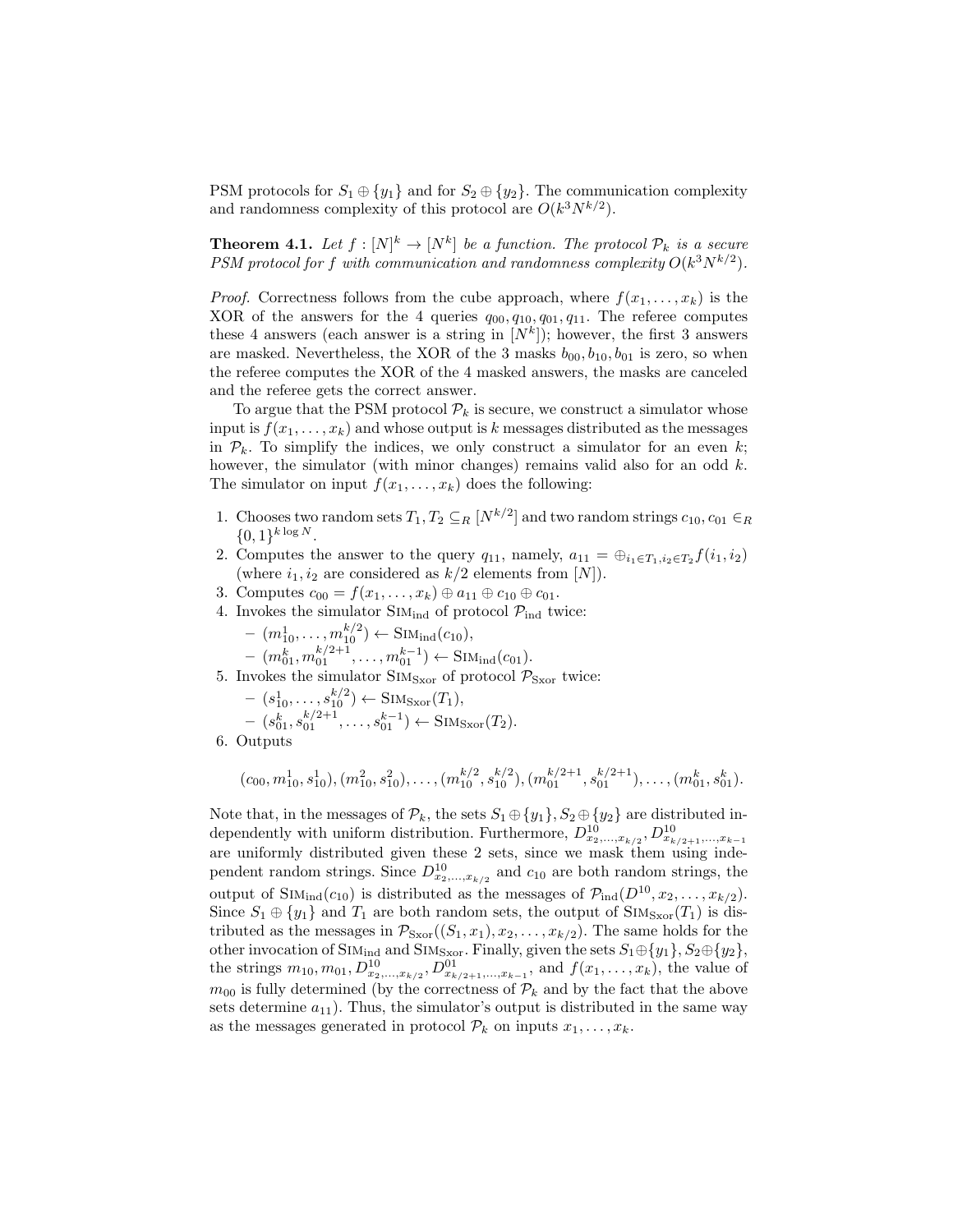The communication and randomness complexity of each invocation of the PSM protocol  $\mathcal{P}_{\text{ind}}$  are  $O(k \cdot N^{k/2-1} \cdot k \log N)$ . The communication and randomness complexity of each invocation of the PSM protocol  $\mathcal{P}_{\text{Sxor}}$  is  $O(k^3 \cdot N^{k/2})$ . Party  $P_1$  also sends a string of length  $k \log N$  to the referee (that is,  $m_{00}$ ). Therefore, the communication complexity and randomness complexity of the PSM protocol  $\mathcal{P}_k$  are  $O(k^3 \cdot N^{k/2})$ ).  $\qquad \qquad \Box$ 

# 4.1 PSM Protocols for 4 and 5 Parties

We next show how to use the ideas of our previous protocols to construct more efficient k-party PSM protocols, for  $k = 4, 5$ .

### Theorem 4.2.

- $-I$   $Let f : [N]^4 \rightarrow \{0,1\}$  be a function. There is a secure 4-party PSM protocol  $\mathcal{P}_4$  for f with communication and randomness complexity  $O(N^{5/3})$ .
- $-Iet f: [N]^5 \rightarrow \{0,1\}$  be a function. There is a secure 5-party PSM protocol  $P_5$  for f with communication and randomness complexity  $O(N^{7/3})$ .

*Proof Sketch.* The protocols  $\mathcal{P}_4$  and  $\mathcal{P}_5$  are similar to protocol  $\mathcal{P}_k$ , except that we view f as a 3-dimensional cube. Specifically, in  $\mathcal{P}_4$  the size of each dimension of the cube is  $N^{4/3}$ . We partition the inputs  $x_2, x_3$  as follows:  $x_2 = (x_2^1, x_2^2)$ and  $x_3 = (x_3^2, x_3^3)$  such that  $x_2^1, x_3^3 \in [N^{1/3}]$  and  $x_2^2, x_3^2 \in [N^{2/3}]$ . We view each input  $(x_1, x_2, x_3, x_4)$  as a 3-tuple  $(y_1, y_2, y_3) \in [N^{4/3}]^3$ , where  $y_1 = (x_1, x_2^1), y_2 =$  $(x_2^2, x_3^2)$ , and  $y_3 = (x_3^3, x_4)$ . The common randomness of the parties contains 3 random sets  $S_1, S_2, S_3 \subseteq_R [N^{4/3}]$ , random strings for protocols  $\mathcal{P}_{\text{ind}}$  and  $\mathcal{P}_{\text{Sxor}}$ , and random masks. The referee should get the answers of 8 queries  $q_{000}, \ldots, q_{111}$ . The (masked) answer to  $q_{000}$  is computed by  $P_1$  and sent to the referee. The answers to the queries of weight 2 and 3 are computed using protocol  $\mathcal{P}_{ind}$ , where the more expensive queries are queries of weight 2. As an example, we explain how to answer  $q_{110}$ . The answer to this query requires knowing  $(y_1, y_2) \in [N^{4/3}]^2$ . As  $y_1 = (x_1, x_2^1)$  and party  $P_1$  has  $x_1$ , party  $P_1$  can prepare a list of length  $N^{5/3}$  (one entry for each possible value of  $x_2^1, y_2$ ) and  $P_1, P_2$ , and  $P_3$  use the 3-party PSM protocol  $P_{ind}$  to send the answer of  $q_{110}$  to the referee. As the list contains  $N^{5/3}$  entries (where each entry is a bit), the complexity of invoking  $\mathcal{P}_{\text{ind}}$  is  $O(N^{5/3})$  (the input of  $P_2$  is from [N] and of  $P_3$  is from [N<sup>2/3</sup>]). Queries  $q_{101}, q_{011}$  are dealt in a similar way, where  $P_1$  and  $P_4$ , respectively, construct the list. To answer query  $q_{111}$ , the sets  $S_1 \oplus \{y_1\}$ ,  $S_2 \oplus \{y_2\}$ ,  $S_3 \oplus \{y_3\}$  are sent to the referee using  $\mathcal{P}_{\text{Sxor}}$ . As each set is contained in  $[N^{4/3}]$ , the complexity of invoking  $\mathcal{P}_{\text{Sxor}}$  is  $O(N^{4/3})$ . The total communication and randomness complexity of  $\mathcal{P}_4$ is  $O(N^{5/3})$ .

In  $\mathcal{P}_5$ , the size of each dimension of the cube is  $N^{5/3}$  and the 5 inputs are partitioned into 3 inputs  $y_1, y_2, y_3 \in [N^{5/3}]$ . The details are similar to the PSM protocol  $\mathcal{P}_4$ . As for the complexity analysis, to answer  $q_{110}$ , party  $P_1$  needs  $(y_1, y_2) \in [N^{5/3}]^2$  and it knows  $x_1 \in [N]$  which is part of  $y_1$ , thus, it creates a list of length  $N^{7/3}$ , and the complexity of invoking  $P_{\text{ind}}$  is  $O(N^{7/3})$ . As each set in  $\mathcal{P}_5$  is contained in  $[N^{5/3}]$ , the complexity of invoking  $\mathcal{P}_{S\text{xor}}$  is  $O(N^{5/3})$ . The total communication and randomness complexity of  $P_5$  is  $O(N^{7/3})$ .  $\Box$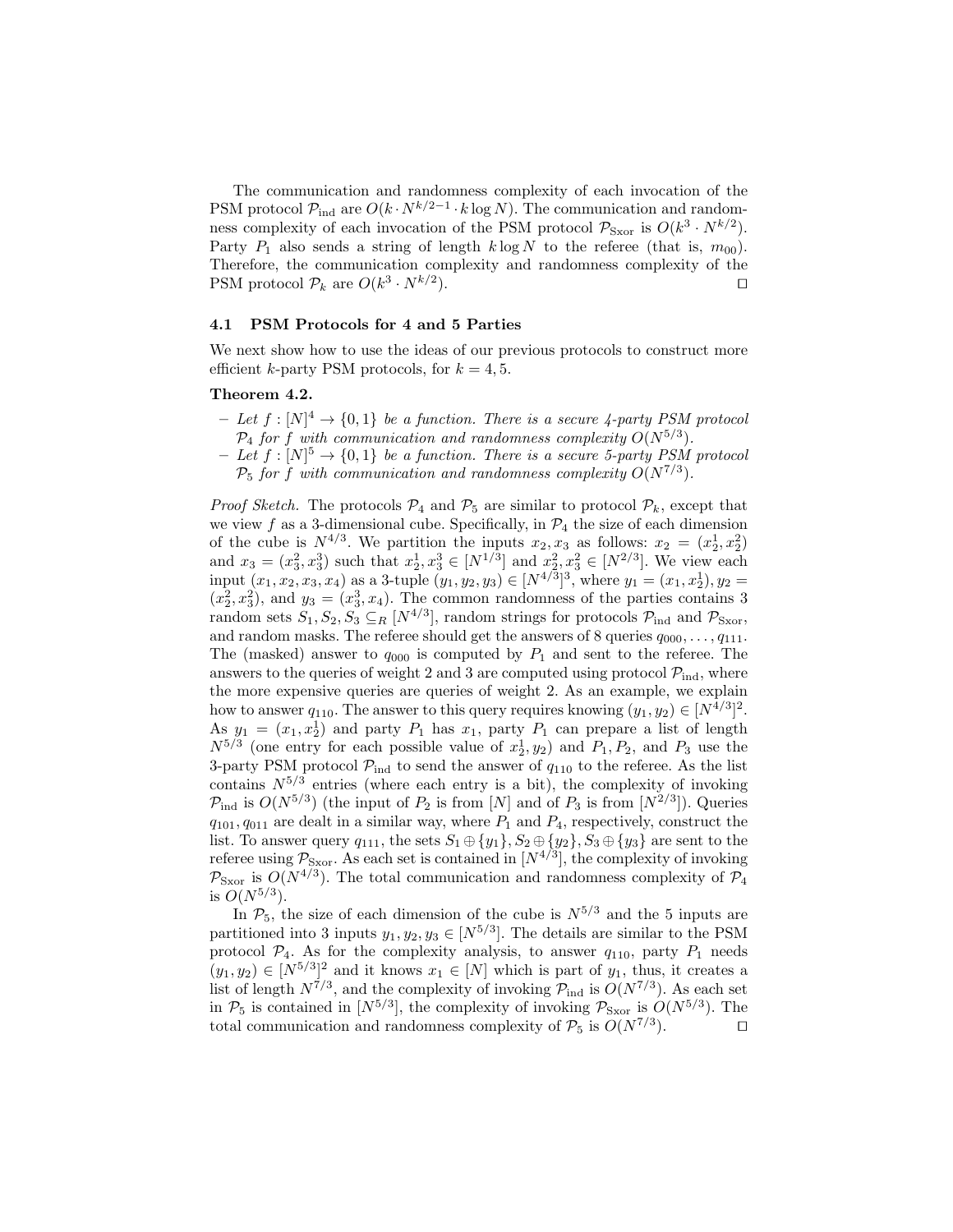Discussion. Our protocols, and the 2-party PSM protocol of [6], use cubes of different dimensions for different values of  $k$ ; i.e., in [6], 4 dimensions are used for 2 parties, and in this work 3 dimensions are used for 3, 4, and 5 parties, and 2 dimensions are used for more than 5 parties. These are the optimal dimensions, when using our approach, as we next explain. If there are  $k$  inputs (each from the domain  $[N]$  and d dimensions, then the size of at least one dimension is  $N^{k/d}$ . Thus, communicating each set  $S_i \oplus \{y_i\}$  (either directly, as in the 2-party and 3-party protocols, or using the PSM protocol  $\mathcal{P}_{S\text{xor}}$ , as done for  $k > 3$  parties) requires  $\Omega(N^{k/d})$  bits. The parties also need to send the answers to the  $2^d - 1$ queries of weight at most  $d-1$  using protocol  $\mathcal{P}_{ind}$ . The most expensive queries are queries of weight  $d-1$ , which involve  $d-1$  "virtual" inputs  $y_j$ , each one is taken from  $[N^{k/d}]$ . As each party  $P_j$  knows only  $x_j$ , the parties will invoke the PSM protocol  $\mathcal{P}_{ind}$  with a list of length at least  $N^{(k/d)(d-1)-1} = N^{k-k/d-1}$ ; 7 the cost of this invocation will be at least  $N^{k-k/d-1}$ . Thus, for a given number of parties k, we need to choose d that will minimize  $\max\{k/d, k - k/d - 1\}$ . If, hypothetically, we could choose a non-integral dimension, we would take  $d =$  $2k/(k-1)$  and the complexity of our protocol would have been  $O(N^{(k-1)/2})$ . This matches the complexity of the PSM protocols for 2 and 3 parties. For  $k > 3$ , we achieve a slightly worst complexity, since we need to round  $2k/(k-1)$  to the nearest integer.

## 5 PSM Protocols with Inputs of Different Sizes

In this section, we construct PSM protocols for functions in which the domains of inputs are not necessarily the same. That is, we consider functions  $f: [N^{\alpha_1}] \times$  $[N^{\alpha_2}] \times \cdots \times [N^{\alpha_k}] \to \{0,1\}$ , for some integer N and positive numbers  $\alpha_1, \ldots, \alpha_k$ . By reordering the parties and normalization, we can assume that  $\alpha_1 \geq \alpha_2 \geq$  $\cdots \geq \alpha_k = 1.$ 

We first observe that the complexity of the PSM of [10] for an arbitrary function does not depend on the size of the largest domain (i.e., of party  $P_1$ ).

**Claim 5.1.** Let  $f : [N^{\alpha_1}] \times [N^{\alpha_2}] \times \cdots \times [N^{\alpha_k}] \rightarrow \{0,1\}$  be a function. Then, there is a PSM protocol for f with communication complexity  $O(N^{\sum_{i=2}^{k} \alpha_i})$  and randomness complexity  $O(k \cdot N^{\sum_{i=2}^{k} \alpha_i}).$ 

*Proof.* We describe a protocol with the desired complexity. Party  $P_1$  prepares a list of length  $N^{\sum_{i=2}^k \alpha_i}$ , which contains  $f(x_1, i_2, \ldots, i_k)$  for every  $(i_2, i_3, \ldots, i_k)$  $[N^{\alpha_2}] \times \cdots \times [N^{\alpha_k}]$ . The parties invoke the PSM  $\mathcal{P}_{ind}$ , where the input of  $P_1$  is this list and the input of  $P_j$ , for  $2 \leq j \leq k$ , is  $x_j$ .

We next construct more efficient  $k$ -party protocols. Again, we use the cube approach, with 2 differences compared to the previous protocols. First, the number of dimensions d will be bigger than in our previous protocols (the number

<sup>&</sup>lt;sup>7</sup> For the interesting parameters (specifically, when  $d \leq k$ ), there will always be a party whose entire input  $x_i$  is part of the query and the length of the list would be exactly  $N^{k-k/d-1}$ .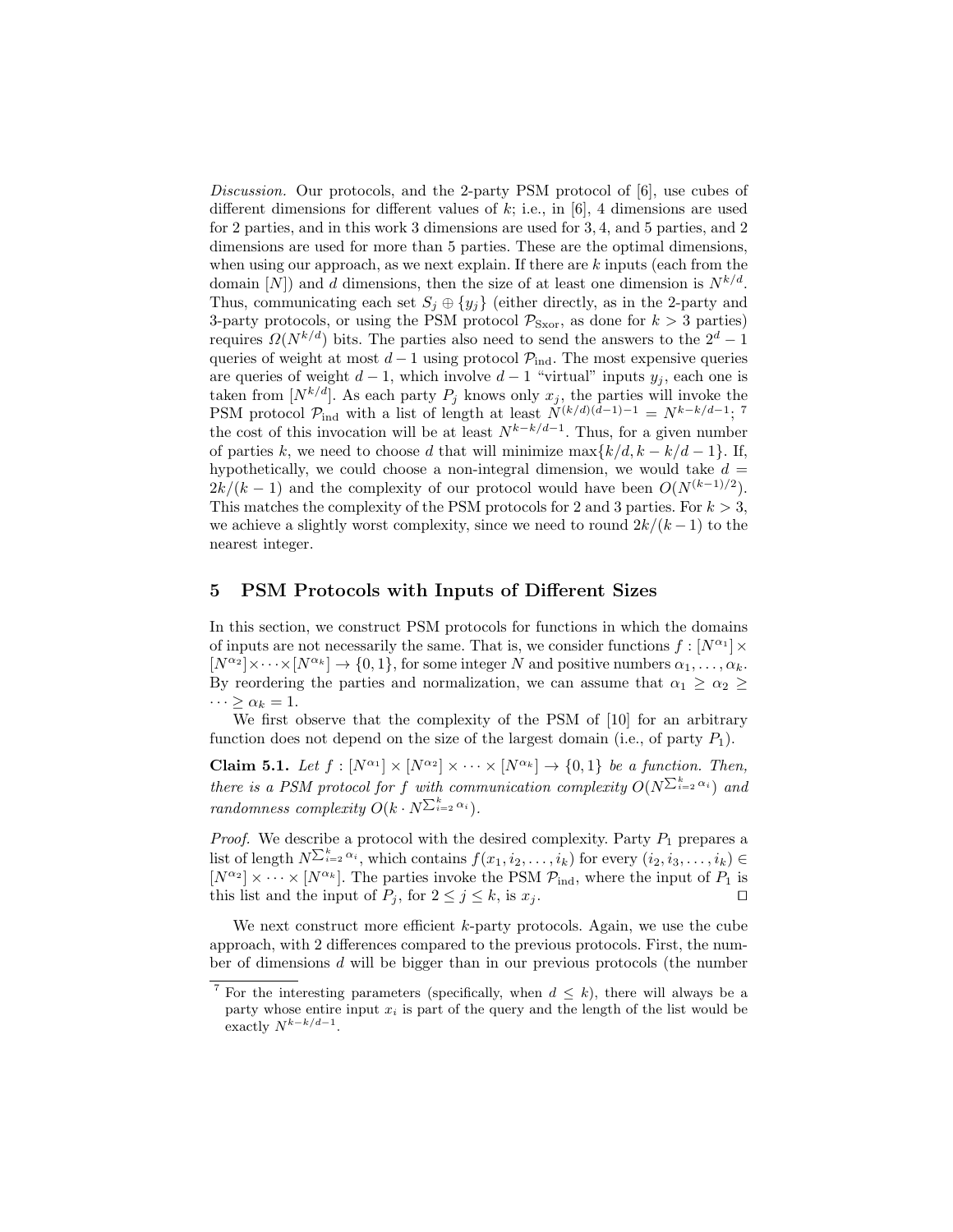of dimensions grows as  $\sum_{i=2}^{k} \alpha_i$  grows). Thus, the k inputs are partitioned to d virtual inputs. Unlike previous protocols, each  $P_i$ , where  $1 \leq i \leq k$ , holds part of each virtual input.

**Lemma 5.2.** Let  $f : [N^{\alpha_1}] \times [N^{\alpha_2}] \times \cdots \times [N^{\alpha_k}] \rightarrow \{0,1\}$  be a function where  $\alpha_1 \geq \alpha_2 \geq \cdots \geq \alpha_k = 1$ . Then, there is a PSM protocol for f with communication and randomness complexity

 $O(\min\{k\cdot N^{(\sum_{i=2}^k\alpha_i)(1-1/\lceil a\rceil)}, k^3\cdot N^{(\sum_{i=1}^k\alpha_i)/\lfloor a\rfloor}\})$ 

where  $a = \alpha_1/(\sum_{i=2}^k \alpha_i) + 2$ .

*Proof.* We view  $f$  as a  $d$ -dimensional cube, where the size of each dimension is  $N^{(\sum_{i=1}^k \alpha_i)/d}$  and d will be fixed later. We partition the inputs as follows:  $x_j = (x_j^1, x_j^2, ..., x_j^d)$  for  $1 \leq j \leq k$ , where  $x_j^1, x_j^2, ..., x_j^d \in [N^{\alpha_j/d}]$ . We define  $y_{\ell} = (x_1^{\ell}, x_2^{\ell}, \dots, x_k^{\ell})$  for each  $1 \leq \ell \leq d$ . The common randomness of the parties contains d random sets  $S_1, ..., S_d \subseteq_R [N^{(\sum_{i=1}^k \alpha_i)/d}]$ , random strings for protocols  $P_{ind}$  and  $P_{Sxor}$ , and random masks. Using the cube approach, the referee should get the answers to  $2^d$  queries. To answer query  $q_{11...1}$  (the query of weight d), the sets  $S_1 \oplus \{y_1\}$ , ...,  $S_d \oplus \{y_d\}$  are sent to the referee using  $\mathcal{P}_{S\text{xor}}$ . As each set is contained in  $[N^{(\sum_{i=1}^k \alpha_i)/d}]$ , the complexity of invoking  $\mathcal{P}_{\text{Sxor}}$  is  $O(k^3 \cdot$  $N^{(\sum_{i=1}^k \alpha_i)/d})$ . The (masked) answer to  $q_{00...0}$  (the query of weight 0) is computed by  $P_1$  and sent to the referee. The answers to the queries of weight m for any  $1 \leq m \leq d-1$  are computed using protocol  $\mathcal{P}_{ind}$ , where the more expensive queries are queries of weight  $d-1$ . To answer the query  $q_{11...10}$ , party  $P_1$ , which has  $x_1^1, ..., x_1^{d-1}$ , prepares a list of length  $N^{(\sum_{i=2}^k \alpha_i)(d-1)/d}$  (one entry for each possible value of  $(x_2^1, \ldots, x_k^1), \ldots, (x_2^{d-1}, \ldots, x_k^{d-1})$  and the parties  $P_1, \ldots, P_k$ use the PSM protocol  $\mathcal{P}_{ind}$  to send the masked answer of  $q_{11...10}$  to the referee. The complexity of invoking  $\mathcal{P}_{ind}$  is  $O(k \cdot N^{(\sum_{i=2}^k \alpha_i)(d-1)/d})$ . All other queries are dealt in a similar way, where  $P_1$  constructs the list. The total communication and randomness complexity of the protocol are

$$
O(\max\{k \cdot N^{(\sum_{i=2}^k \alpha_i)(d-1)/d}, k^3 \cdot N^{(\sum_{i=1}^k \alpha_i)/d}\}).
$$

If we could choose a non-integral value for  $d$  then the optimal value of  $d$  in this approach would be  $d = a = \alpha_1 / (\sum_{i=2}^k \alpha_i) + 2$ . Since d must be an integral value the communication and randomness complexity are minimized either on  $|a|$  or on  $[a]$ . Thus, we get a protocol with the following complexity.

$$
O(\min\{k\cdot N^{(\sum_{i=2}^k \alpha_i)(1-1/\lceil a\rceil)}, k^3\cdot N^{(\sum_{i=1}^k \alpha_i)/\lfloor a\rfloor}\}).
$$

 $\Box$ 

Corollary 5.3. Let  $f : [N^{\alpha_1}] \times [N^{\alpha_2}] \times \cdots \times [N^{\alpha_k}] \rightarrow \{0,1\}$  be a function where  $\alpha_1 \geq \alpha_2 \geq \cdots \geq \alpha_k = 1$ . Then, there is a PSM protocol for f with communication and randomness complexity  $O(k \cdot N^{(\sum_{i=2}^k \alpha_i)c})$  where  $c < 1$ .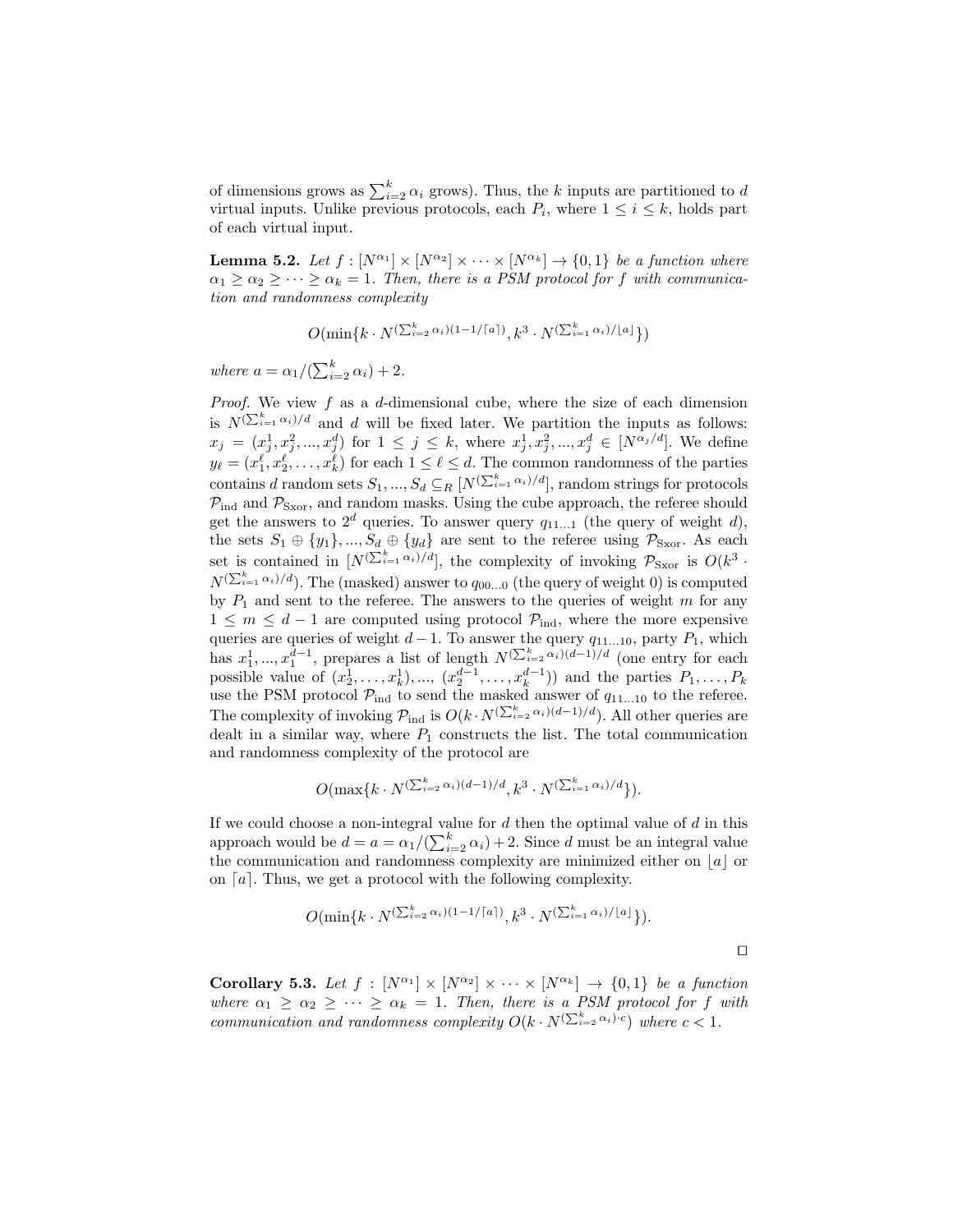#### 5.1 2-Party PSM Protocols

In this section, we describe results for 2-party PSM protocols summarized in the following lemma.

**Lemma 5.4.** Let  $f : [N^{\alpha}] \times [N] \rightarrow \{0, 1\}$ , where  $\alpha \geq 1$ . Then, there is a PSM for f with communication and randomness complexity:

 $- O(N^{\alpha/2})$  if  $1 \leq \alpha \leq 3/2$ ,  $- O(N^{(\alpha+1)/(\lfloor \alpha+2 \rfloor)})$  if  $\alpha - |\alpha| \leq 1/[\alpha + 2]$  and  $\alpha > 3/2$ ,  $- O(N^{1-\frac{1}{\lceil \alpha+2 \rceil}})$  otherwise.

Proof. For the first item, we use the protocol of [6], which has complexity  $O(N^{\alpha/2})$  (where we consider both domains to be of size  $N^{\alpha}$ ). The second and third items follow from Lemma 5.2.  $\Box$ 

### 5.2 3-Party PSM Protocols

In this section, we consider 3-party PSM protocols and show that, for many values of the parameters  $\alpha_1, \alpha_2$ , there is a PSM protocol whose complexity is the geometric mean of the sizes of domains.

**Claim 5.5.** Let  $f : [N^{\alpha_1}] \times [N^{\alpha_2}] \times [N] \rightarrow \{0,1\}$ , where  $\alpha_1 \geq \alpha_2 \geq 1$  and  $\alpha_1 \leq 2\alpha_2 - 1$ . Then, there is a PSM for f with communication and randomness complexity  $O(N^{(\alpha_1+\alpha_2+1)/3})$ .

Proof. The idea of the protocol is similar to the protocols of Theorem 4.2. We view f as a 3-dimensional cube, where the size of each dimension is  $N^{(\alpha_1+\alpha_2+1)/3}$ . We partition the inputs  $x_1 \in [N^{\alpha_1}], x_2 \in [N^{\alpha_2}], x_3 \in [N]$  to equal size inputs  $y_1, y_2, y_3 \in [N^{(\alpha_1 + \alpha_2 + 1)/3}]$ . The way we partition the inputs will be described below. The common randomness of the parties contains 3 random sets  $S_1, S_2, S_3 \subseteq_R [N^{(\alpha_1+\alpha_2+1)/3}]$ , random strings for protocols  $\mathcal{P}_{\text{ind}}$  and  $\mathcal{P}_{\text{Sxor}}$ , and random masks. The referee should get the answers to 8 queries  $q_{000}, \ldots, q_{111}$ . To answer query  $q_{111}$ , the sets  $S_1 \oplus \{y_1\}$ ,  $S_2 \oplus \{y_2\}$ ,  $S_3 \oplus \{y_3\}$  are sent to the referee using  $\mathcal{P}_{S\text{xor}}$ . As each set is contained in  $[N^{(\alpha_1+\alpha_2+1)/3}]$ , the complexity of invoking  $P_{\text{Sxor}}$  is  $O(N^{(\alpha_1+\alpha_2+1)/3})$ . The (masked) answer to  $q_{000}$  is computed by  $P_1$  and sent to the referee. The answers to the queries of weight 1 and 2 are computed using protocol  $\mathcal{P}_{ind}$ , where the more expensive queries are queries of weight 2. The details of how to answer these queries depends on the partition of the inputs into  $y_1, y_2, y_3$ .

We partition  $x_1$  and  $x_2$  as follows:  $x_1 = (x_1^1, x_1^3)$  and  $x_2 = (x_2^2, x_2^3)$ , where  $x_1^1, x_2^2 \in [N^{(\alpha_1 + \alpha_2 + 1)/3}], x_1^3 \in [N^{(2\alpha_1 - \alpha_2 - 1)/3}]$  (note that  $2\alpha_1 - \alpha_2 - 1 \ge 0$  since  $\alpha_1 \ge \alpha_2 \ge 1$ ), and  $x_2^3 \in [N^{(2\alpha_2 - \alpha_1 - 1)/3}]$  (note that  $2\alpha_2 - \alpha_1 - 1 \ge 0$  by our assumption). We define  $y_1 = x_1^1, y_2 = x_2^2$ , and  $y_3 = (x_3, x_1^3, x_2^3)$ . To answer the query  $q_{110}$ , party  $P_1$ , which has  $y_1 = x_1^1$ , prepares a list of length  $N^{(\alpha_1 + \alpha_2 + 1)/3}$ (one entry for each possible value of  $y_2$ ) and  $P_1, P_2$  use the 2-party PSM protocol  $P_{\text{ind}}$  to send the masked answer of  $q_{110}$  to the referee. The complexity of invoking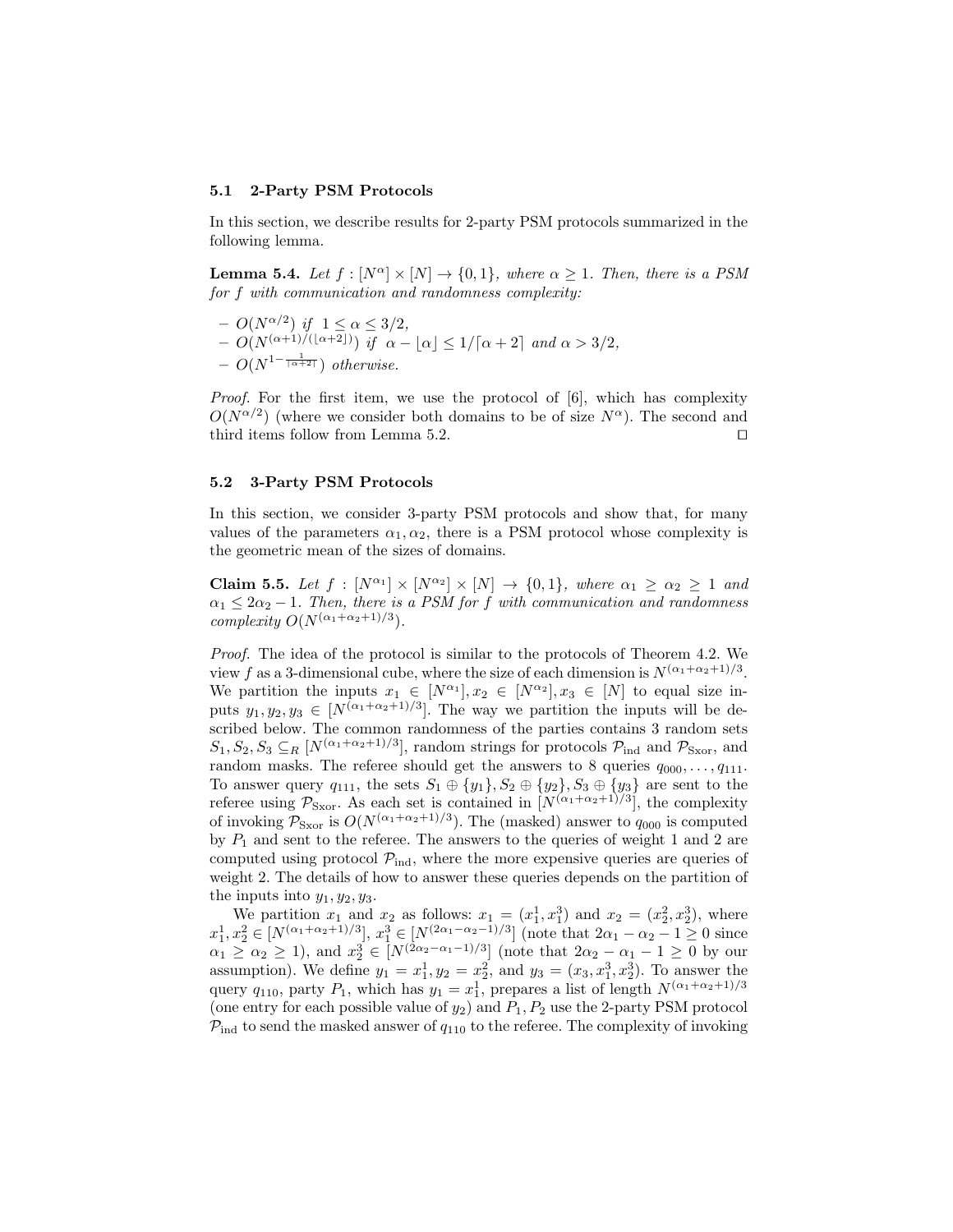$P_{\text{ind}}$  is  $O(N^{(\alpha_1+\alpha_2+1)/3})$ . Queries  $q_{101}, q_{011}$  are dealt in a similar way, where  $P_1$ and  $P_2$ , respectively, construct the list and all 3 parties participate (as each has a part of  $y_3$ ). The total communication and randomness complexity of the protocol are  $O(N^{(\alpha_1+\alpha_2+1)/3})$ . ).  $\qquad \qquad \Box$ 

**Claim 5.6.** Let  $f : [N^{\alpha_1}] \times [N^{\alpha_2}] \times [N] \rightarrow \{0,1\}$ , where  $\alpha_1 \geq \alpha_2 \geq 1$  and  $\alpha_1 \geq 2\alpha_2 - 1$ . Then, there is a PSM for f with communication and randomness complexity  $O(N^{(\alpha_1+1)/2})$ .

Proof. The idea of the protocol is similar to the protocols of Theorem 4.2. We view f as a 3-dimensional cube, where the size of each dimension is  $N^{(\alpha_1+\alpha_2+1)/3}$ . We define  $x_1 = (x_1^1, x_1^3)$ , where  $x_1^1 \in [N^{(\alpha_1+1)/2}]$  and  $x_1^3 \in [N^{(\alpha_1-1)/2}]$ , and  $y_1 = x_1^1, y_2 = x_2$ , and  $y_3 = (x_3, x_1^3)$ . The common randomness of the parties contains 3 random sets  $S_1, S_3 \subseteq_R [N^{(\alpha_1+1)/2}]$  and  $S_2 \subseteq_R [N^{\alpha_2}]$ , random strings for protocols  $P_{\text{ind}}$  and  $P_{\text{Sxor}}$ , and random masks. The referee should get the answers to 8 queries  $q_{000}, \ldots, q_{111}$ . To answer query  $q_{111}$ , the sets  $S_1 \oplus \{y_1\}, S_2 \oplus \{y_2\}$  $\{y_2\}, S_3 \oplus \{y_3\}$  are sent to the referee using  $\mathcal{P}_{S\text{xor}}$ . The complexity of invoking  $\mathcal{P}_{\text{Sxor}}$  is  $O(N^{(\alpha_1+1)/2})$  (where, for  $S_2$ , we use the assumption that  $\alpha_1 \geq 2\alpha_2 - 1$ ). The (masked) answer to  $q_{000}$  is computed by  $P_1$  and sent to the referee. The answers to the queries of weight 2 and 3 are computed using protocol  $\mathcal{P}_{ind}$ , where the most expensive query is  $q_{011}$ , for which  $P_2$  has to prepare a list of length  $N^{(\alpha_1+1)/2}$  (one entry for every possible value of  $y_3$ ) and parties  $P_1, P_2$ , and  $P_3$ use the 3-party PSM protocol  $\mathcal{P}_{ind}$  to send the answer of  $q_{011}$  to the referee. The complexity of invoking  $P_{\text{ind}}$  is  $O(N^{(\alpha_1+1)/2})$ . Queries  $q_{101}, q_{011}$  are dealt in a similar way. The total communication and randomness complexity of the protocol are  $O(N^{(\alpha_1+1)/2})$ . ).  $\qquad \qquad \Box$ 

The next two lemmas summarize the various cases of 3-argument functions; the first claim deals with the case  $\alpha_2 \geq 2$  and the second claim with the case  $\alpha_2 < 2$ .

**Lemma 5.7.** Let  $f : [N^{\alpha_1}] \times [N^{\alpha_2}] \times [N] \rightarrow \{0, 1\}$ , where  $\alpha_1 \ge \alpha_2 \ge 1$ . If  $\alpha_2 \ge 2$ then there is a PSM for f with communication and randomness complexity:

- $O(N^{(\alpha_1+\alpha_2+1)/3})$  if  $\alpha_1 < \alpha_2+1$ .
- $O(\min\{N^{(\alpha_2+1)(1-1/\lceil a \rceil)}, N^{(\alpha_1+\alpha_2+1)/\lceil a \rfloor}\})$  where  $a = (\alpha_1+2\alpha_2+2)/(\alpha_2+1)$ if  $\alpha_1 > \alpha_2 + 1$ .

*Proof.* If  $\alpha_1 < \alpha_2 + 1$ , then  $\alpha_1 < 2\alpha_2 - 1$  (since  $\alpha_2 \ge 2$ ). Thus, the first item is implied by Claim 5.5. The second item follows from Lemma 5.2.  $\Box$ 

**Lemma 5.8.** Let  $f : [N^{\alpha_1}] \times [N^{\alpha_2}] \times [N] \rightarrow \{0, 1\}$ , where  $\alpha_1 \geq \alpha_2 \geq 1$ . Assume  $1 \leq \alpha_2 < 2$ . Then there is a PSM for f with communication and randomness complexity:

- $O(N^{(\alpha_1 + \alpha_2 + 1)/3})$  if  $\alpha_2 \le \alpha_1 \le 2\alpha_2 1$ .
- $O(N^{(\alpha_1+1)/2})$  if  $2\alpha_2 1 \leq \alpha_1 \leq (4\alpha_2+1)/3$ .
- $O(\min\{N^{(\alpha_2+1)(1-1/\lceil a \rceil)}, N^{(\alpha_1+\alpha_2+1)/\lceil a \rfloor}\})$  where  $a = (\alpha_1+2\alpha_2+2)/(\alpha_2+1)$ if  $(4\alpha_2+1)/3 \leq \alpha_1$ .

Proof. The first item follows from Claim 5.5. The second item follows from Claim 5.6. The third item follows from Lemma 5.2.  $\Box$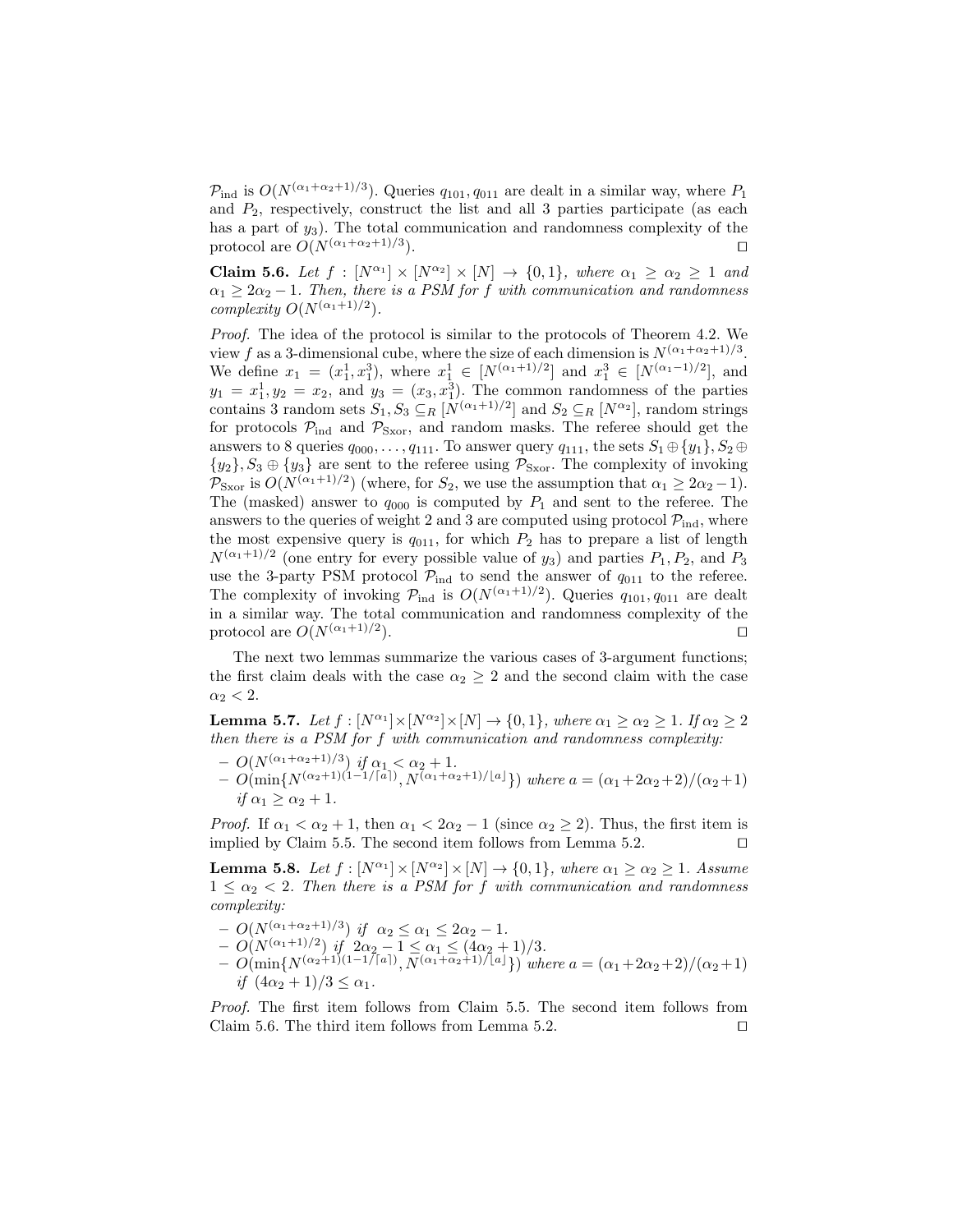# 6 A PSM for  $k$  parties from a PSM for  $t$  parties

In this section, we show how to construct a k-party PSM protocol for a function from a t-party PSM protocol for a related function where  $k > t$ . This is a generic transformation, which does not result in better protocols than the protocols presented in this paper. However, it shows that improvements in the complexity of t-party PSM protocols for small values of t will results in better  $k$ -party PSM protocols for all values k.

**Claim 6.1.** Let k, t, N be integers such that  $k > t$  and  $N \geq 2^t$  and let g:  $[N]^k \to \{0,1\}$  be a function. If every function  $f: [n]^t \to \{0,1\}$  has a t-party PSM protocol with communication and randomness complexity  $O(n^{\alpha})$  for  $n =$  $N^{k/t}$ , then there is a PSM protocol for g with communication and randomness complexity  $O(k \cdot t \cdot N^{(\alpha+1)k/t-1}).$ 

*Proof.* We construct the following protocol  $\mathcal{P}_k$  for g. We partition the inputs  $x_1, ..., x_k$  to equal size inputs  $y_1, ..., y_t$  where  $y_j \in [N^{k/t}]$  for  $j = 1, ..., t$ . Let  $x_i = (x_i^1, ..., x_i^t)$  for all  $i = t + 1, ..., k$  where  $x_i^1, ..., x_i^t \in [N^{1/t}]$ . We define  $y_j =$  $(x_j, x_{t+1}^j, ..., x_k^j)$  for  $j = 1, ..., t$ . Furthermore, we define  $g' : [N^{k/t}]^t \to \{0, 1\}$ such that  $g'(y_1, ..., y_t) = g(x_1, ..., x_k)$ . By the assumption of the claim, there is a PSM protocol  $P_t$  for  $g'$  with communication and randomness complexity  $O(n^{\alpha}) = O(N^{\alpha k/t}).$ 

In protocol  $\mathcal{P}_k$ , for every  $1 \leq j \leq t$ , party  $P_j$  together with parties  $P_{t+1},...,P_k$ simulate the j-th party of protocol  $\mathcal{P}_t$  as follows. For this simulation, party  $P_j$ prepares a list of length  $N^{k/t-1}$  of the possible messages of the j-th party in  $\mathcal{P}_t$ with input  $y_j = (x_j, x_{t+1}^j, ..., x_k^j)$ . As  $P_j$  knows  $x_j$  and does not know  $x_{t+1}^j, ..., x_k^j$ the list contains one entry for every possible value of  $(x_{t+1}^j, ..., x_k^j) \in [N^{k/t-1}]$ . Each entry in the list is a message taken from  $[N^{\alpha k/t}]$ . Parties  $P_i, P_{t+1}, ..., P_k$  use the PSM protocol  $\mathcal{P}_{ind}$  to send the message corresponding to their inputs to the referee. The referee computes the t messages and then computes  $g(x_1, ..., x_k)$  $g'(y_1, ..., y_t)$  according to the protocol  $\mathcal{P}_t$ . The communication and randomness complexities of the PSM protocol  $\mathcal{P}_{ind}$  are  $O(k \cdot N^{(\alpha+1)k/t-1})$  and the parties  $P_{t+1}, ..., P_k$  invoke this protocol t times. Therefore, the total communication and randomness complexity of this protocol are  $O(k \cdot t \cdot N^{(\alpha+1)k/t-1})$ . ).  $\qquad \qquad \Box$ 

For example, for  $t = 2$  there is a 2-party PSM protocol with complexity  $O(N^{0.5})$  [6] (here  $\alpha = 0.5$ ). This implies that any function  $f : [N]^k \to \{0, 1\}$  has a k-party PSM protocol with complexity  $O(N^{3k/4-1})$ . This is inferior to our protocols from Sections 3 and 4. For  $t = 3$ , we get that any function  $f : [N]^k \to \{0, 1\}$ has a k-party PSM protocol with complexity  $O(N^{2k/3-1})$  (using our 3-party PSM protocol which has complexity  $O(N)$ , i.e.  $\alpha = 1$ ). In particular, for  $k = 4$ , we can construct a 4-party PSM protocol with complexity  $O(N^{5/3})$  from our 3party PSM protocol, matching the complexity of our protocol from Section 4.1. Thus, if one can improve the message length of 3-party PSM protocols for an arbitrary function to  $o(N)$ , then this would yield 4-party PSM protocol with message length  $o(N^{5/3})$  improving on our construction.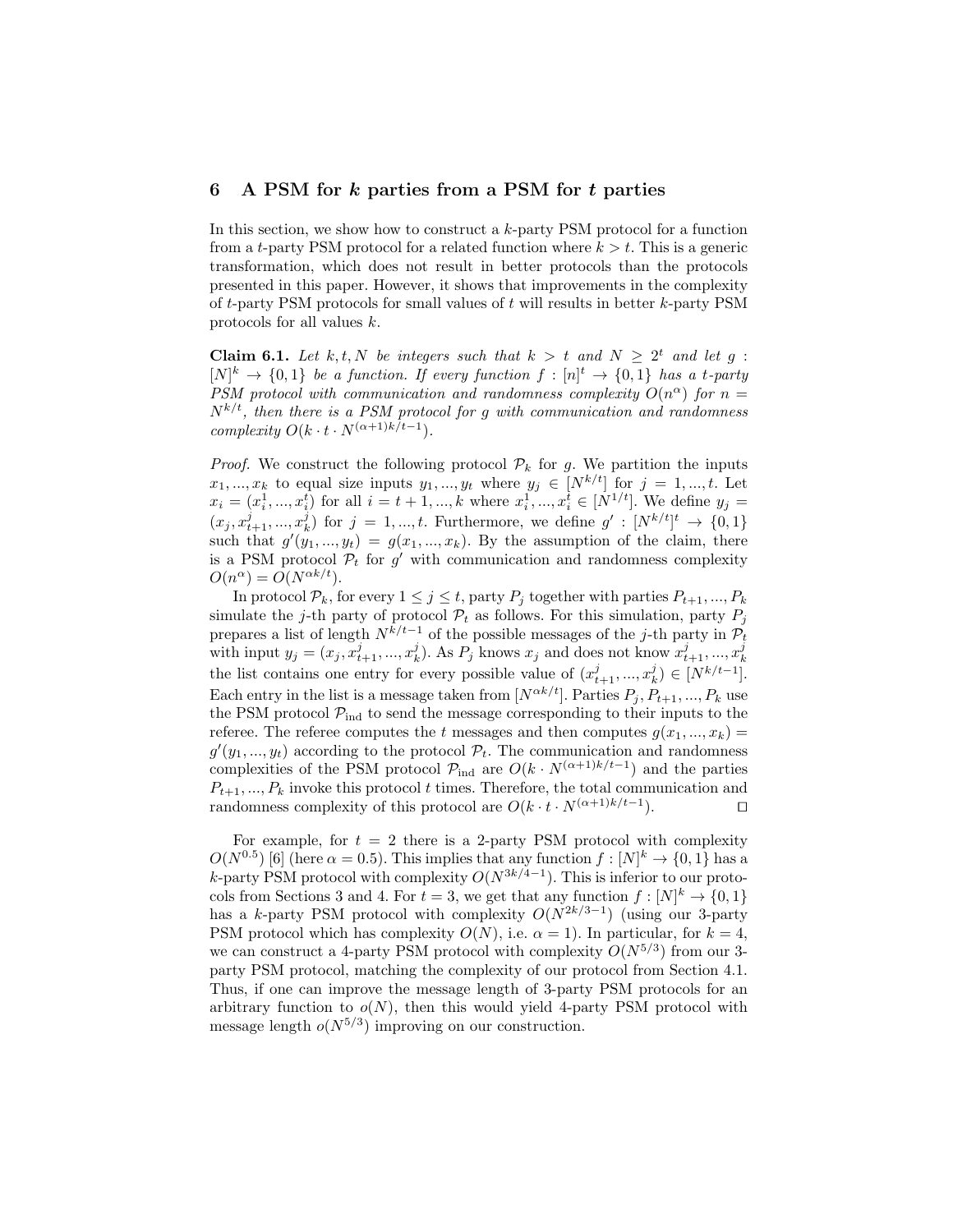To conclude, to improve the complexity of k-party PSM protocols for an arbitrary functions, one might want to start with designing k-party PSM protocols for small values of k. For example, if the complexity of the 2-party PSM protocols will be improved to  $O(N^{\beta})$  for  $\beta < 2/k$ , then we will get k-party PSM protocols with complexity better than  $O(N^{k/2})$ .

# 7 Applications

In this section, we present some applications of our PSM protocols for several cryptographic primitives.

### 7.1 t-robust NIMPC protocols

A Non-Interactive secure Multi-Party Computation (NIMPC) protocol, defined in [5], is a PSM protocol that is secure even if some parties collude with the referee. Such parties may send the referee their messages for every possible input and therefore the referee can always compute the function on many inputs. The model is defined with *correlated* randomness  $r_1, \ldots, r_k$  between the k parties, rather than common randomness, and the dishonest parties can, alternatively, send the referee their  $r_i$ 's.

In such setting, one may only hope for a so-called "best possible security"; that is, in a t-robust NIMPC protocol, an adversary controlling at most  $t$  parties and seeing all the messages sent by honest parties learns no information that is not implied by the anavoidable information – the restriction of  $f$  fixing the inputs of the honest parties.

The communication complexity of the best known fully-robust (i.e., k-robust) NIMPC protocol, for an arbitrary function  $f: [N]^k \to \{0, 1\}$ , was  $O(poly(\log N, k))$  $N^{k}$  [19] (improving on [5]). We show that every function  $f: [N]^{k} \to \{0,1\}$  has a t-robust NIMPC with complexity  $\tilde{O}(N^{k/2+t})$ , which improves on previous constructions when  $t < k/2$ . Our construction is based on an information-theoretic transformation of  $[8]$ , which constructs a t-robust NIMPC protocol for f from any PSM (that is, 0-robust NIMPC) protocol for  $f$ .

**Theorem 7.1** ([8]). Let t be a positive integer and  $P$  be a PSM protocol for a Boolean function  $f: [N]^k \to \{0,1\}$  with randomness and communication complexity  $\alpha(N)$ . Then, there exists a t-robust NIMPC protocol for f with randomness and communication complexity  $O((2 \max\{N,k\})^{t+1} k(t \log(N+k)+\alpha(N))).$ 

Using Theorem 7.1 and our PSM protocol  $\mathcal{P}_k$ , we get a t-robust NIMPC protocol for  $f: [N]^k \to \{0,1\}$  with randomness and communication complexity  $O(k^{4}2^{t}N^{k/2+t+1})$  (assuming that  $N \geq k$ ). We next construct a t-robust NIMPC protocol where we improve the complexity by a factor of  $N$ . This optimization is more significant when  $k$  and  $t$  are small. For example, consider a 3-argument function  $f: [N]^3 \to \{0, 1\}$ . By Theorem 3.1, the function f has a PSM protocol with complexity  $O(N)$ . Thus, by Theorem 7.1, we get a 1-robust PSM for f with complexity  $O(N^3)$ . Notice that a 1-robust 3-party NIMPC protocol is a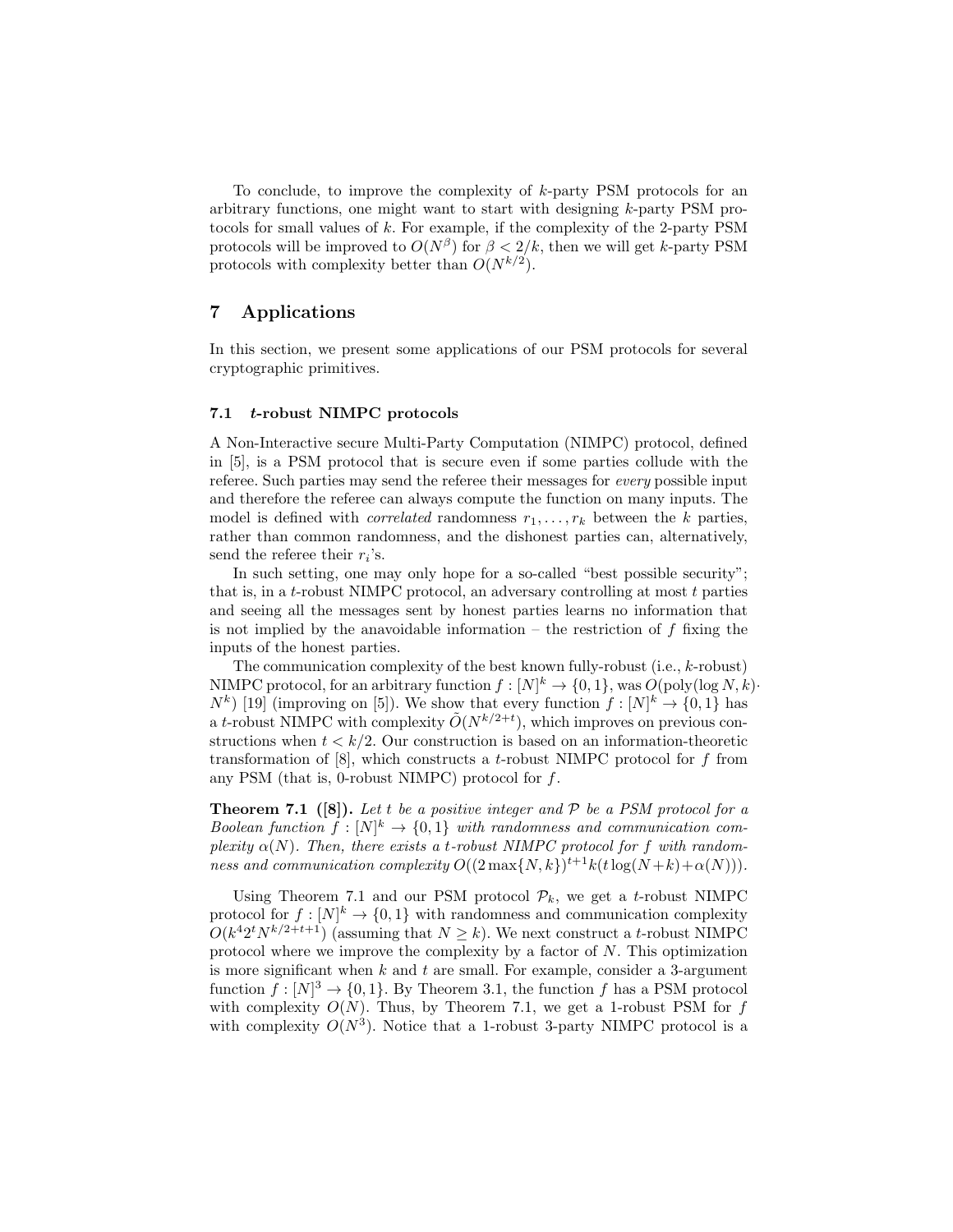fully-robust protocol (as even in an ideal world 2 parties can basically learn the input of the third party). Our optimized fully robust NIMPC protocol for f will have complexity  $O(N^{2.5} \log^4 N)$ .

**Theorem 7.2.** Let t, k, N be positive integers such that  $t < k/2$  and  $k < N$  and  $f: [N]^k \to \{0,1\}$  be a Boolean function. Then, there exists a t-robust NIMPC protocol for f with randomness and communication complexity  $O(k^4 \log^4 N \cdot$  $(2N)^{k/2+t}$ ).

*Proof.* The basic idea is that, instead of viewing  $f$  as a  $k$ -argument function, where each party has an input from  $[N]$ , we consider a  $(k \log N)$ -argument function  $f'$ , where each party has an input from  $\{0,1\}$  and construct a  $(t \log N)$ robust protocol for  $f'$ . For simplicity of notation we assume that N is a power of 2. (This results in multiplying  $N$  by at most 2, yielding the term  $2N$  in Theorem 7.2). We define  $f' : \{0,1\}^{k \log N} \to \{0,1\}$ , where

$$
f'(x_{1,1},\ldots,x_{1,\log N},\ldots,x_{k,1},\ldots,x_{k,\log N})
$$
  
=  $f((x_{1,1},\ldots,x_{1,\log N}),\ldots,(x_{k,1},\ldots,x_{k,\log N})).$ 

 $\overline{a}$ 

By Theorem 4.1, the function  $f'$  has a PSM protocol with communication and randomness complexity  $O((k \log N)^3 2^{(k \log N)/2}) = O(k^3 \log^3 N \cdot N^{k/2})$ . We cannot apply Theorem 7.1 directly, as it will not result in the desired complexity. We observe that the NIMPC that we construct needs to be robust only against sets  $T$  that contain  $t$  blocks of size log  $N$  (where a block is a set of log  $N$  parties of f' holding the bits of some party  $P_j$  in f). By [8, Thm. 6.4], we need a matrix H' that is T-admissible only for such sets  $T$ .<sup>8</sup> If we have such matrix with  $\ell$  rows over a finite field  $\mathbb{F}_q$ , then we can replace the term  $(2 \max\{N, k\})^{t+1}$  with  $q^{\ell+1}$ in Theorem 7.1.

We next explain how to construct such  $H'$ . In [8], it was shown that a  $t \times k$ parity-check matrix H of the Reed-Solomon code over  $\mathbb{F}_q$ , where  $q \geq \max\{k, N\}$ is a prime-power, is  $T$ -admissible for every set  $T$  of size  $t$ . We take such matrix  $H$ over the field  $\mathbb{F}_{2^{\log N}}$  and construct a matrix  $H'$  over  $\mathbb{F}_2$  with  $t \log N$  rows and  $k' =$  $k \log N$  columns by replacing each entry  $a \in \mathbb{F}_{2^{\log N}}$  with a  $\log N \times \log N$  matrix A over  $\mathbb{F}_2$  such that for every  $b \in \mathbb{F}_{2^{\log N}}$  it holds that ab, viewed as a vector over  $\mathbb{F}_2$ , is the same as  $A(b_0, \ldots, b_{\log N-1})^T$  (when viewing elements of  $\mathbb{F}_{2^{\log N}}$  as polynomials, the matrix A simulates the multiplication of the polynomial by the polynomial representing a modulo the irreducible polynomial). The matrix  $H'$ is  $T$ -admissible for every  $T$  that contains at most  $t$  blocks.

By  $[8, Thm. 6.4]$ , the function  $f'$  has an NIMPC protocol that is T-robust, for every  $T$  that contains at most  $t$  blocks, and has complexity

$$
O(q^{\ell+1}(k')^4 2^{k'/2})) = O(2^{t \log N + 1} (k \log N)^4 \cdot 2^{(k \log N)/2}) = O(k^4 \log^4 N \cdot N^{k/2 + t}).
$$

If  $N$  is not a power of 2, we need to replace  $N$  by  $2N$  in the complexity. To construct a PSM protocol for f, the parties  $P_1, \ldots, P_k$  execute the PSM for f',

<sup>&</sup>lt;sup>8</sup> A matrix H' is T-admissible if  $H'$ **u**  $\neq$  H'**v** for any two vectors **u**, **v** that agree on all entries not indexed by T.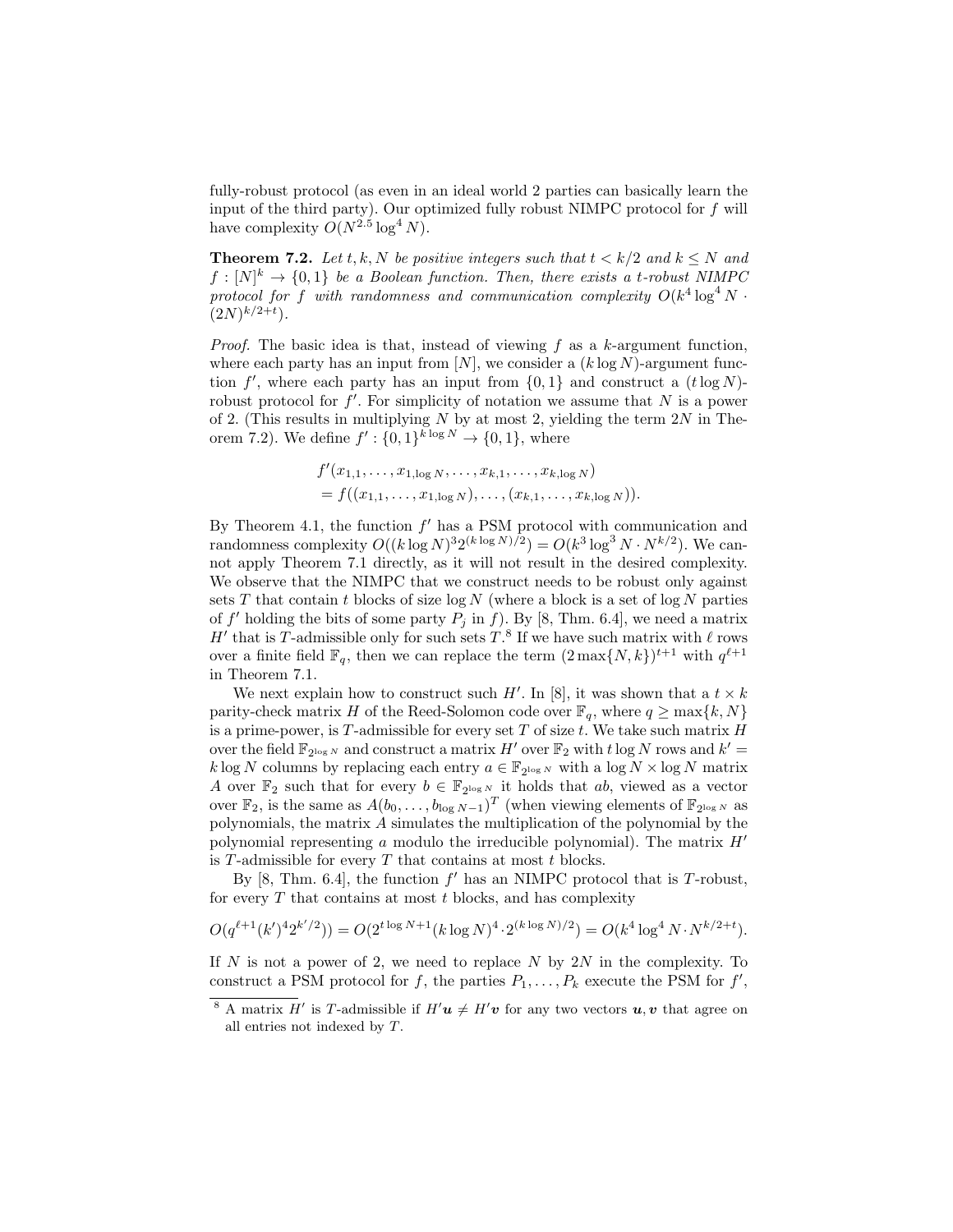where each party  $P_i$  sends the messages of the block of parties holding the bits of its input.  $\Box$ 

If we consider a 3-argument function  $f: [N]^3 \to \{0,1\}$ , we get a 1-private NIMPC protocol with communication and randomness complexity  $O(\log^4 N \cdot$  $N^{5/2}$ ). As discussed above, this protocol is fully robust. This improves on the previously best known 3-party NIMPC protocol of [19] whose complexity is  $O(N^3 \log^2 N)$ . While the protocol of [19] hides the function f, in our protocol the referee needs to know  $f$  in order to reconstruct its output. In [19], it is proved that in any NIMPC protocol for every k-argument function  $f: [N]^k \to \{0,1\}$ that hides the function, the size of the common randomness is  $\Omega(N^k)$ . The proof of this lower bound actually holds for any PSM protocol in which the reconstruction of  $f$ 's value is independent of  $f$ . Thus, in a fully robust 3-party NIMPC protocol with randomness complexity  $o(N^3)$  for an arbitrary function  $f: [N]^3 \to \{0, 1\}$ , the referee has to know f in advance.

Example 7.3. For the 3-party case, the construction of the admissible matrix H' is much simpler starting from the 1-admissible matrix  $H = (1, 1, 1)$ . The resulting matrix H' is  $H' = (I_{\log N} I_{\log N} I_{\log N})$  (that is, H' contains 3 copies of the  $(\log N) \times (\log N)$  identity matrix). Consider two vectors  $u, v$  that differ only in the first block i.e.,  $u = (u_1, u_2, u_3)$  and  $v = (v_1, v_2, v_3)$  where  $u_1 \neq v_1$  while  $u_2 = v_2$  and  $u_3 = v_3$ . Then,  $H'u - H'v = H'(u - v) = I_{\log N}(u_1 - v_1) \neq 0$ . Thus,  $H'$  is T-admissible for the 3 blocks T.

### 7.2 Ad-hoc PSM Protocols and Homogeneous Distribution Designs

A k-out-of-n ad-hoc PSM protocol is a PSM protocol with n parties, where only  $k$  parties, whose identity is not known in advance, actually participate in the protocol. For a formal denition of ad-hoc PSM protocols see [7].

We obtain improved  $k$ -out-of-n ad-hoc PSM protocols for symmetric functions<sup>9</sup>  $f: [N]^k \to \{0,1\}$  with communication complexity  $O(e^k \cdot k^6 \cdot \log n \cdot N^{k/2})$ and randomness complexity  $O(e^k \cdot k^8 \cdot \log n \cdot N^{k/2})$ , based on a transformation from k-party PSM protocols to ad-hoc PSM protocols from [7] and on our new PSM protocols.

**Theorem 7.4** ([7]). Assume that there is a k-party PSM protocol  $\Pi$  for a symmetric function f with randomness complexity  $\text{Rnd}(H)$  and communication complexity Com( $\Pi$ ). Then, there is a k-out-of-n ad-hoc PSM protocol for f with randomness complexity  $O(e^k \cdot k^3 \cdot \log n \cdot (\text{Rnd}(H) + k^2 \cdot \max{\text{Com}(H), \log n})$ and communication complexity  $O(e^k \cdot k^3 \cdot \log n \max\{\text{Com}(H), \log n\}).$ 

Using Theorem 7.4 and our PSM protocol  $P_k$ , whose communication and randomness complexity are  $O(k^3 N^{k/2})$ , we get:

<sup>&</sup>lt;sup>9</sup> A function f is symmetric if for every input  $(x_1, \ldots, x_k) \in [N]^k$  and every permutation  $\pi : [k] \to [k]$ , it holds that  $f(x_1, ..., x_k) = f(x_{\pi(1)}, ..., x_{\pi(k)})$ .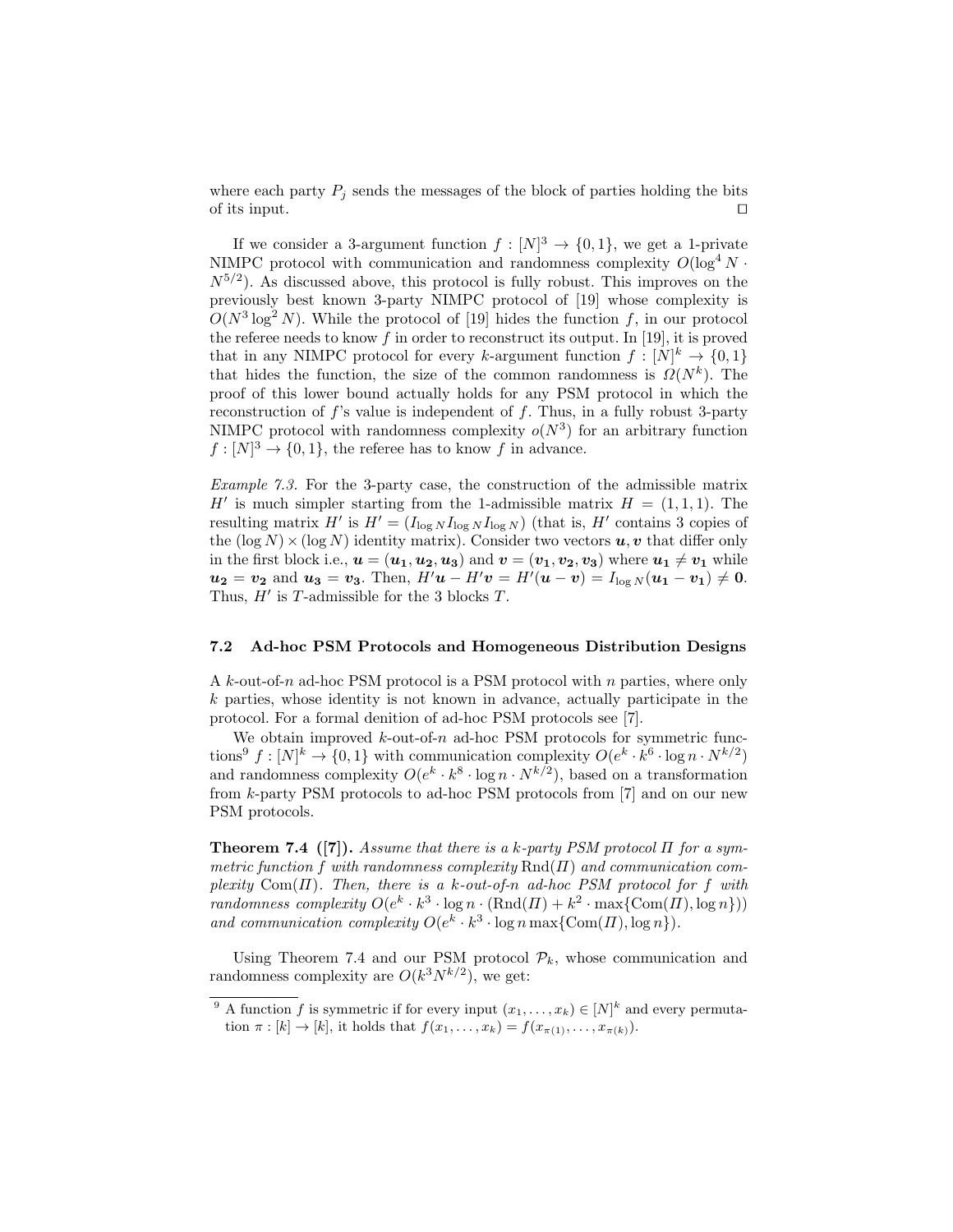**Theorem 7.5.** Let  $f : [N]^k \to [N^k]$  be a symmetric function. Then, there is a k-out-of-n ad-hoc PSM protocol for f with communication complexity  $O(e^k \cdot k^6 \cdot$  $\log n \cdot N^{k/2}$  and randomness complexity  $O(e^k \cdot k^8 \cdot \log n \cdot N^{k/2})$ .

We next show that ad-hoc PSM protocols imply distribution design. The goal of *distribution design*, introduced in [4], is to find a joint distribution on N random variables  $(X_1, X_2, \ldots, X_N)$  that satisfies a given set of constraints on the marginal distributions. If such a distribution exists we say that the set of constraints is realizable. Each constraint involves two equal-size sets  $\{i_1, \ldots, i_d\}$  and  ${j_1, \ldots, j_d}$  and can either be an equality constraint of the form  $\{i_1, \ldots, i_d\} \equiv$  ${j_1, \ldots, j_d}$ , in which case the two marginal distributions should be identical, or a disjointness constraint of the form  $\{i_1, \ldots, i_d\} \parallel \{j_1, \ldots, j_d\}$ , in which case the two marginal distributions should have disjoint supports.<sup>10</sup> A  $k$ -homogenous set of constraints is one where all sets in the constraints have the same size  $k$ . Borrowing terminology from secret sharing (which is one of the applications of distribution design), we refer to the value of a random variable  $X_i$  as the *i*th share.

We obtain distribution designs for 2-homogeneous sets of constraints with share size  $O(\sqrt{N} \cdot \log^2 N)$ . Previously, the best known distribution design had share size of  $O(N \log N)$ . We also obtain distribution designs for k-homogeneous sets of constraints, for  $k > 2$ , with share size  $O(e^{k} \cdot k^6 \cdot N^{k/2} \cdot \log N)$ , improving on the best known distribution design whose share size was  $O({N \choose k} \cdot \min\{d \log N, N\})$ . Our construction is based on a PSM protocol for a function that represents the constraints. We use the messages of this protocol to define the random variables.

**Definition 7.6.** Given a k-homogenous set of constraints  $\mathcal{R}$  on  $N$  variables, define the following symmetric function  $f_{\mathcal{R}}$ : Construct an undirected graph, whose vertices are all subsets of size k. Connect two vertices (sets of size k) A and B if and only if " $A \equiv B$ "  $\in \mathcal{R}$  and let  $A_1, \ldots, A_\ell$  be the connected components of this graph.<sup>11</sup> Define a symmetric function  $f_{\mathcal{R}} : [N]^k \to {N \choose k}$  such that, for every set  $\{i_1, \ldots, i_k\}$  (i.e.  $i_1 < i_2 < \ldots < i_k$ ), define  $f_{\mathcal{R}}(i_1, \ldots, i_k) = j$  where  $(i_1, \ldots, i_k) \in A_j$ . To make this function symmetric, define  $f_{\mathcal{R}}(\sigma(i_1), \ldots, \sigma(i_k)) =$  $f_{\mathcal{R}}(i_1,\ldots,i_k)$  for every permutation  $\sigma : [k] \to [k]$ .

**Theorem 7.7.** Let  $R$  be a k-homogenous set of constraints on  $N$  variables. Assume that there is a k-out-of-N ad-hoc PSM protocol  $\mathcal{P}_{k,N}$  for  $f_{\mathcal{R}} : [N]^k \to$  $\binom{N}{k}$  with communication complexity Com( $\mathcal{P}_{k,N}$ ). If  $\mathcal R$  is realizable, then there is a distribution design X realizing R with share size Com $(\mathcal{P}_{k,N}) + \log N$ .

<sup>&</sup>lt;sup>10</sup> We only consider the projective case, in which the constraints are restricted to be on sets of variables; that is, the elements in the sets are sorted. In [4], also constraints for non-sorted elements are considered.

<sup>&</sup>lt;sup>11</sup> By [4], a distribution design exists if and only if for every constraint " $A||B" \in \mathcal{R}$ , the sets  $A$  and  $B$  are in different connected components. Furthermore, it is enough to construct a distribution design X where  $X_A \equiv X_B$  whenever A and B are in the same component  $\mathcal{A}_i$ , and  $X_A \parallel X_B$  whenever A and B are in different components.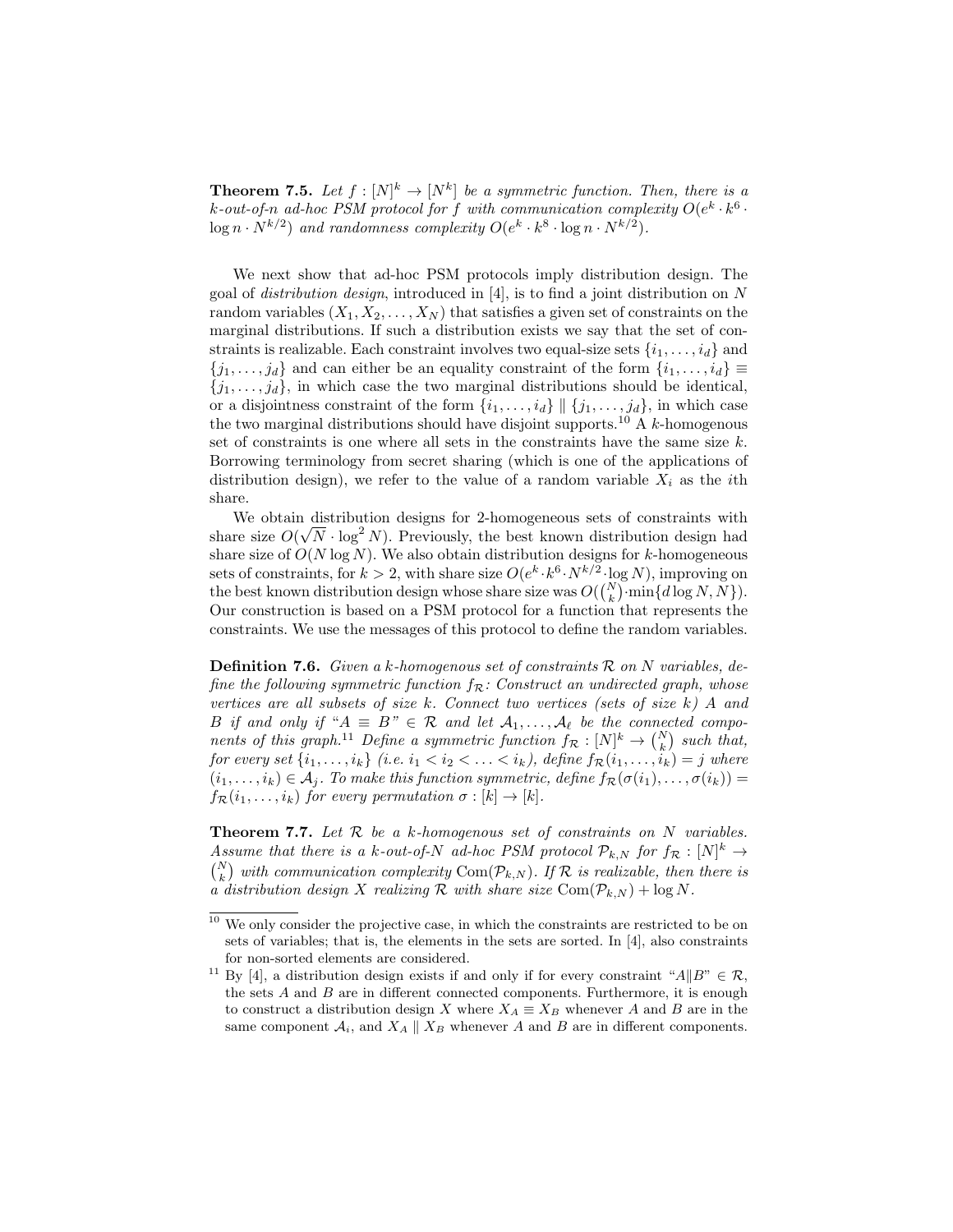Proof. To construct the distribution design, we first choose a random permutation  $\pi : [N] \to [N]$ . Let  $M_{\pi(i)}$  be the messages in  $\mathcal{P}_{k,N}$  of party  $P_{\pi(i)}$  with input *i*. We set  $X_i$  to be  $(M_{\pi(i)}, \pi(i))$  for all  $i \in [N]$ . The reason that we choose the permutation  $\pi$  is that an ad-hoc PSM protocol does not hide the identities of the parties sending messages. We claim that  $X = (X_1, \ldots, X_N)$  realizes  $\mathcal{R}$ :

Equivalence constraints. Let  $A = \{i_1, \ldots, i_k\}$  and let  $B = \{j_1, \ldots, j_k\}$  be two sets such that  $((i_1, \ldots, i_k) \equiv (j_1, \ldots, j_k))^n \in \mathcal{R}$ . Vertices A and B are in the same connected component and therefore  $f_{\mathcal{R}}(i_1, \ldots, i_k) = f_{\mathcal{R}}(j_1, \ldots, j_k)$ . From the construction,  $X_A = (X_{i_1},...,X_{i_k}) = ((M_{\pi(i_1)},\pi(i_1)),...,M_{\pi(i_k)},\pi(i_k))),$ and  $X_B = (X_{j_1}, \ldots, X_{j_k}) = ((M_{\pi(j_1)}, \pi(j_1)), \ldots, (M_{\pi(j_k)}, \pi(j_k))).$  We argue that  $X_A$  and  $X_B$  are equally distributed. First,  $\pi$  is a random permutation, thus  $\{\pi(i_1), \ldots, \pi(i_k)\} \equiv \{\pi(j_1), \ldots, \pi(j_k)\}.$  We next fix a set  $C = \{c_1, \ldots, c_k\} \subseteq [N]$ of size k and show that the distribution of  $X_A$  conditioned on  $\pi(i_\ell) = c_\ell$  for every  $\ell \in [k]$  is equal to the distribution of  $X_B$  conditioned on  $\pi(j_\ell) = c_\ell$  for every  $\ell \in [k]$ . That is,  $X_A$  and  $X_B$  contain the messages of the same set C with inputs  $i_1, \ldots, i_k$  and  $j_1, \ldots, j_k$  respectively. Since  $f_{\mathcal{R}}(i_1, \ldots, i_k) = f_{\mathcal{R}}(j_1, \ldots, j_k)$ , by the security of the ad-hoc PSM protocol, these messages are equally distributed.

Disjointness constraints. Let  $A = \{i_1, \ldots, i_k\}$  and let  $B = \{j_1, \ldots, j_k\}$  be two subsets such that  $\mathcal{L}(i_1, \ldots, i_k) \parallel (j_1, \ldots, j_k) \in \mathcal{R}$ . Vertices A and B are in different connected components and therefore  $f_{\mathcal{R}}(i_1, \ldots, i_k) \neq f_{\mathcal{R}}(j_1, \ldots, j_k)$ . Let  $X'_A$  and  $X'_B$  be the messages in  $X_A$  and  $X_B$  respectively sorted according to  $\pi$ ; i.e.  $X'_A = (M_{\pi(i_{t_1})}, \ldots, M_{\pi(i_{t_k})})$  such that  $\pi(i_{t_1}) < \pi(i_{t_2}) < \ldots < \pi(i_{t_k})$  and, similarly,  $X'_B = (M_{\pi(j_{m_1})}, \ldots, M_{\pi(j_{m_k})})$  such that  $\pi(j_{m_1}) < \pi(j_{m_2}) < \ldots <$  $\pi(j_{m_k})$ . By the correctness of the ad-hoc PSM protocol  $\mathcal{P}_{k,N}$ , we can reconstruct  $f_{\mathcal{R}}(i_1,\ldots,i_k)$  from the messages  $(M_{\pi(i_{t_1})},\ldots,M_{\pi(i_{t_k})})$  and, similarly, we can reconstruct  $f_{\mathcal{R}}(j_1,\ldots,j_k)$  from the messages  $(M_{\pi(j_{m_1})},\ldots,M_{\pi(j_{m_k})})$  and therefore,  $X_A \parallel X_B$ .

**Corollary 7.8.** Let  $\mathcal{R}$  be a k-homogenous set of constraints on N variables. If  $\mathcal R$  is realizable, then there is a distribution design X realizing  $\mathcal R$  with share size  $O(k^3 N^{k/2})$ . If  $k = 2$ , the size of the shares is  $O(N^{0.5})$ , if  $k = 3$ , the size of the shares is  $O(N)$ , if  $k = 4$ , the size of the shares is  $O(N^{5/3})$ , and if  $k = 5$ , the size of the shares is  $O(N^{7/3})$ .

The size of the shares in our distribution design is smaller than the size of the shares in the distribution designs of [6] for homogeneous sets of constraints when the number of constraints is large. However, the distribution designs in [6] have extra properties that can be used to construct distribution designs for nonhomogeneous sets of constraints. We do not know how to use our distribution designs to realize non-homogeneous sets of constraints.

# 7.3 Conditional Disclosure of Secrets and Strongly-Homogeneous Secret-Sharing Schemes

A CDS protocol allows a set of parties  $P_1, \ldots, P_k$  to disclose a secret to a referee, subject to a given condition on their inputs. In such a protocol, each party  $P_i$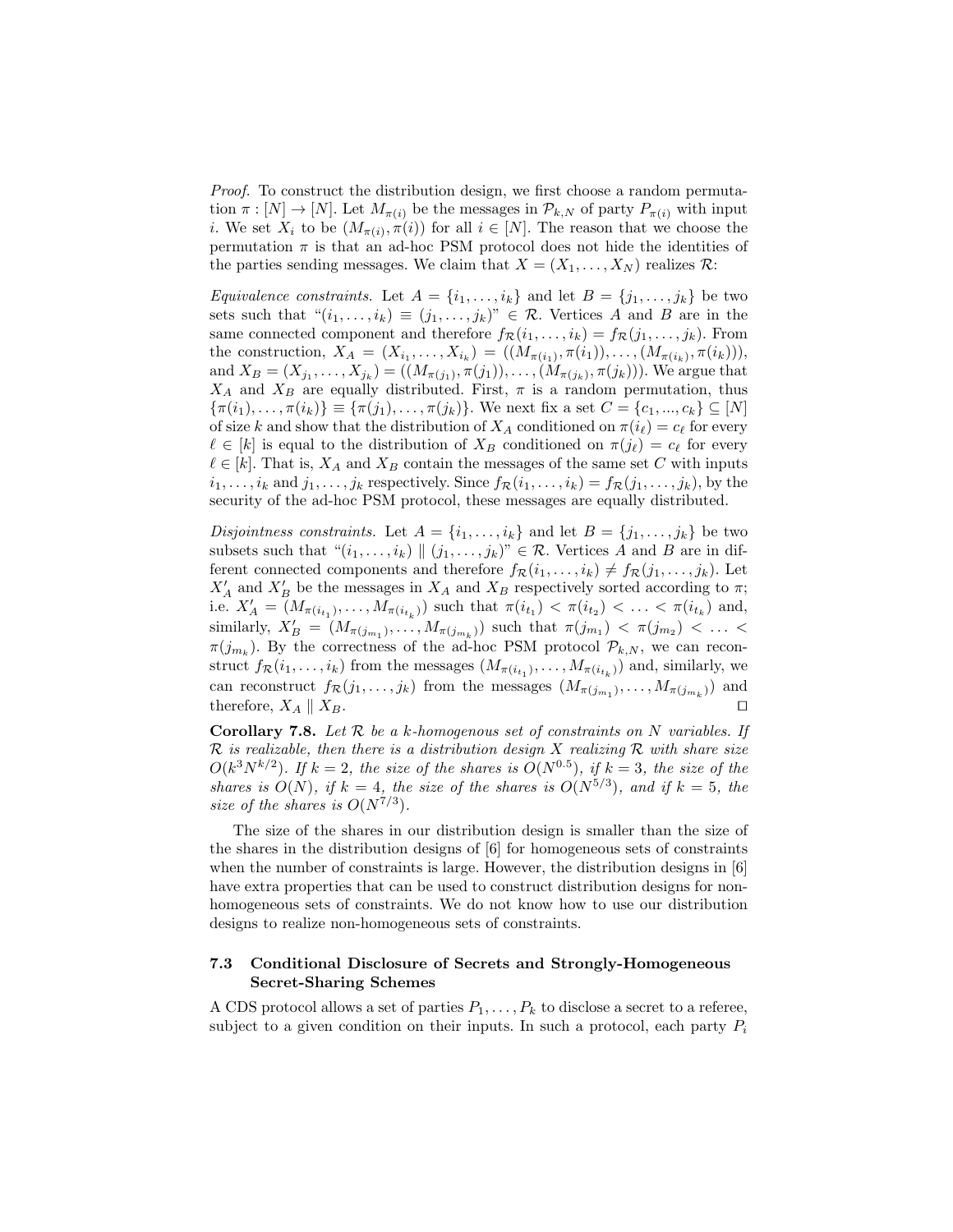holds an input  $x_i \in [N]$ , a joint secret s, and a common random string, and there is a public function  $f : [N]^k \to \{0,1\}$ . The referee knows  $x_1, \ldots, x_k$ . The protocol involves only a unidirectional communication from the parties to the referee, which should learn s if and only if  $f(x_1, \ldots, x_k) = 1$ .

Using the transformations of [6, 12] from PSM protocols to CDS protocols, our PSM protocols from Section 4 imply k-party CDS protocols with complexity  $O(k^3 \cdot N^{k/2})$  for an arbitrary function. However, in a very recent result, Liu, Vaikuntanathan, and Wee [17] have constructed much more efficient CDS protocols; they construct a k-party CDS protocols for any function  $f: [N]^k \to \{0,1\}$ with complexity  $2^{\tilde{O}(\sqrt{k \log N})}$ .

We show that a CDS protocol implies a secret-sharing scheme for strongly t-homogenous access structures in which the share size is the communication complexity of the CDS protocols. An access structure is said to be t-homogeneous if the size of every minimal authorized sets is t. An access structure is said to be strongly  $t$ -homogeneous if the size of every minimal authorized sets is either  $t$  or  $t+1$  and all sets of size at least  $t+1$  are authorized. That is, every set of size  $\langle t \rangle$  is unauthorized, every set of size  $\langle t \rangle$  is authorized and some sets of size t are authorized. Our construction realizing a strongly homogeneous access structure takes a CDS protocol for a function  $f: \{0,1\}^k \to \{0,1\}$  and transforms it to a secret-sharing scheme realizing a strongly t-homogenous access structure (with k parties).

**Definition 7.9.** Let  $\mathcal{P} = \{P_1, \ldots, P_k\}$  be a set of parties. We represent a subset of parties  $A \subseteq \mathcal{P}$  by its characteristic string  $x_A = (x_1, \ldots, x_k) \in \{0,1\}^k$  where for each  $i \in [k]$ ,  $x_i = 1$  if and only if  $P_i \in A$ . For a strongly t-homogenous access structure A, we define a function  $f_A: \{0,1\}^k \to \{0,1\}$  such that for every subset of parties  $A \subseteq \mathcal{P}$ ,  $f(x_A) = 1$  if and only if  $A \in \mathcal{A}$ . In particular, if  $|A| > t$  then  $f(x_A) = 1.$ 

**Theorem 7.10.** Let  $A$  be a strongly t-homogenous access structure on a set of parties  $\mathcal{P} = \{P_1, \ldots, P_k\}$ , and let  $\Pi$  be a CDS protocol for the function  $f_A$ :  $\{0,1\}^k \to \{0,1\}$  with a secret s. If  $\Pi$  has communication complexity Com( $\Pi$ ), then there is a secret-sharing scheme for A with share size

 $O(k \cdot \max\{\text{Com}(\Pi), \log k\} + \log k).$ 

*Proof.* Assume the dealer wants to share a secret  $s \in \{0, 1\}$ . The dealer chooses at random a bit  $s_1 \in \{0,1\}$  and shares  $s_1$  using Shamir's t-out-of-k secretsharing scheme. Let  $s_2 = s \oplus s_1$ . The dealer chooses the randomness r, required for the CDS protocol  $\Pi$ . Let  $M_{i,0}, M_{i,1}$  be the message of party  $P_i$  on inputs 0 and 1 respectively in the CDS protocol  $\Pi$  with secret  $s_2$  and randomness r. For each  $i \in [k]$  the dealer shares  $M_{i,0}$  in Shamir's t-out-of- $(k-1)$  threshold secret-sharing scheme among all the parties except for party  $P_i$ . Next, the dealer gives to each party  $P_i$  the share  $M_{i,1}$ . The size of  $M_{i,b}$  is  $\text{Com}(H)$  for each  $i \in [k]$ , and  $b \in \{0, 1\}$ . The share of each  $P_i$  party is  $M_{i,1}$  and  $k-1$  additional shares created in the t-out-of- $(k-1)$  Shamir's threshold secret-sharing scheme for messages of the CDS, and a share of the bit  $s<sub>1</sub>$ . Thus, the total share size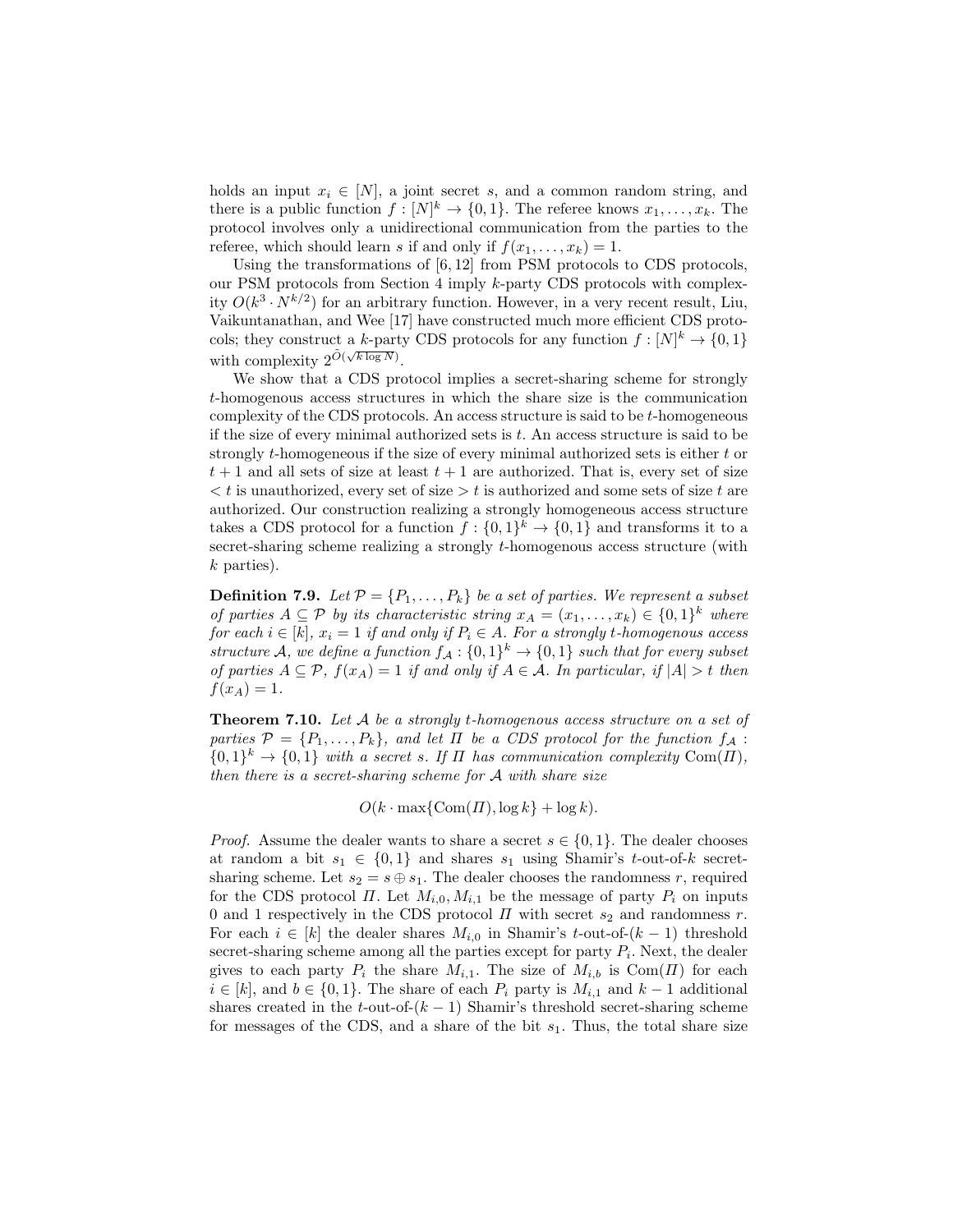is  $k \cdot \text{Com}(H) + \log k$  (assuming that  $\text{Com}(H) \geq \log k$ ). We claim that this secret-sharing scheme realizes A.

First, let A be an authorized set of parties such that  $|A| \ge t$ , thus,  $f(x_A) = 1$ and the parties in A can reconstruct  $s_1$ . By the correctness of  $\Pi$ , if the parties have the messages  $M_{i,1}$  for each  $P_i \in A$  and  $M_{i,0}$  for each  $P_i \notin A$ , then they can reconstruct the secret  $s_2$ . As  $|A| \geq t$ , the parties in A hold at least t shares of  $M_{i,0}$  for every  $P_i \notin A$  and therefore, they can reconstruct  $M_{i,0}$ . The parties in A also have their message on input 1; i.e.  $M_{i,1}$  for each  $P_i \in A$ . Therefore, they can reconstruct the secret  $s_2$ , and therefore, reconstruct s.

Second, let A be a set of parties such that  $|A| < t$ . The parties have no information on  $s_1$ , hence no information on s. Finally, let A be an unauthorized subset of parties such that  $|A| = t$ . From the correctness of Shamir's secretsharing scheme, the parties in A can reconstruct  $M_{i,0}$  for every  $P_i \notin A$  and have no information on  $M_{i,0}$  for  $P_i \in \mathcal{A}$  (since  $P_i$  does not get a share of  $M_{i,0}$ ). The parties in A also have their message on input 1; i.e.  $M_{i,1}$  for each  $P_i \in A$ . The set A is unauthorized, thus,  $f(x_A) = 0$ . From the security of  $\Pi$ , the parties in A do not learn any information on the secret  $s_2$  from the messages on input  $f(x_A) = 0$ , therefore, they learn no information about s.

**Corollary 7.11.** Let  $\mathcal A$  be a strongly t-homogeneous access structure with k parties. Then, there exists a secret-sharing scheme realizing  $\mathcal A$  with shares of size  $2^{\tilde{O}(\sqrt{k})}$ .

# References

- 1. B. Applebaum and P. Raykov. From private simultaneous messages to zeroinformation Arthur-Merlin protocols and back. In TCC 2016, volume 9563 of LNCS, pages 65–82, 2016.
- 2. A. Beimel, O. Farr`as, Y. Mintz, and N. Peter. Linear secret-sharing schemes for forbidden graph access structures. In TCC 2017, volume 10678 of LNCS, pages 394–423, 2017.
- 3. A. Beimel, O. Farràs, and N. Peter. Secret sharing schemes for dense forbidden graphs. In SCN 2016, volume 9841 of LNCS, pages 509–528. Springer-Verlag, 2016.
- 4. A. Beimel, A. Gabizon, Y. Ishai, and E. Kushilevitz. Distribution design. In ITCS 2016, pages 81–92, 2016.
- 5. A. Beimel, A. Gabizon, Y. Ishai, E. Kushilevitz, S. Meldgaard, and A. Paskin-Cherniavsky. Non-interactive secure multiparty computation. In CRYPTO 2014, volume 8617 of LNCS, pages 387–404, 2014.
- 6. A. Beimel, Y. Ishai, R. Kumaresan, and E. Kushilevitz. On the cryptographic complexity of the worst functions. In  $TCC$  2014, volume 8349 of LNCS, pages 317–342, 2014.
- 7. A. Beimel, Y. Ishai, and E. Kushilevitz. Ad hoc PSM protocols: Secure computation without coordination. In EUROCRYPT 2017, volume 10212 of LNCS, pages 580–608, 2017.
- 8. F. Benhamouda, H. Krawczyk, and T. Rabin. Robust non-interactive multiparty computation against constant-size collusion. In CRYPTO 2017, volume 10401 of LNCS, pages 391–419, 2017.